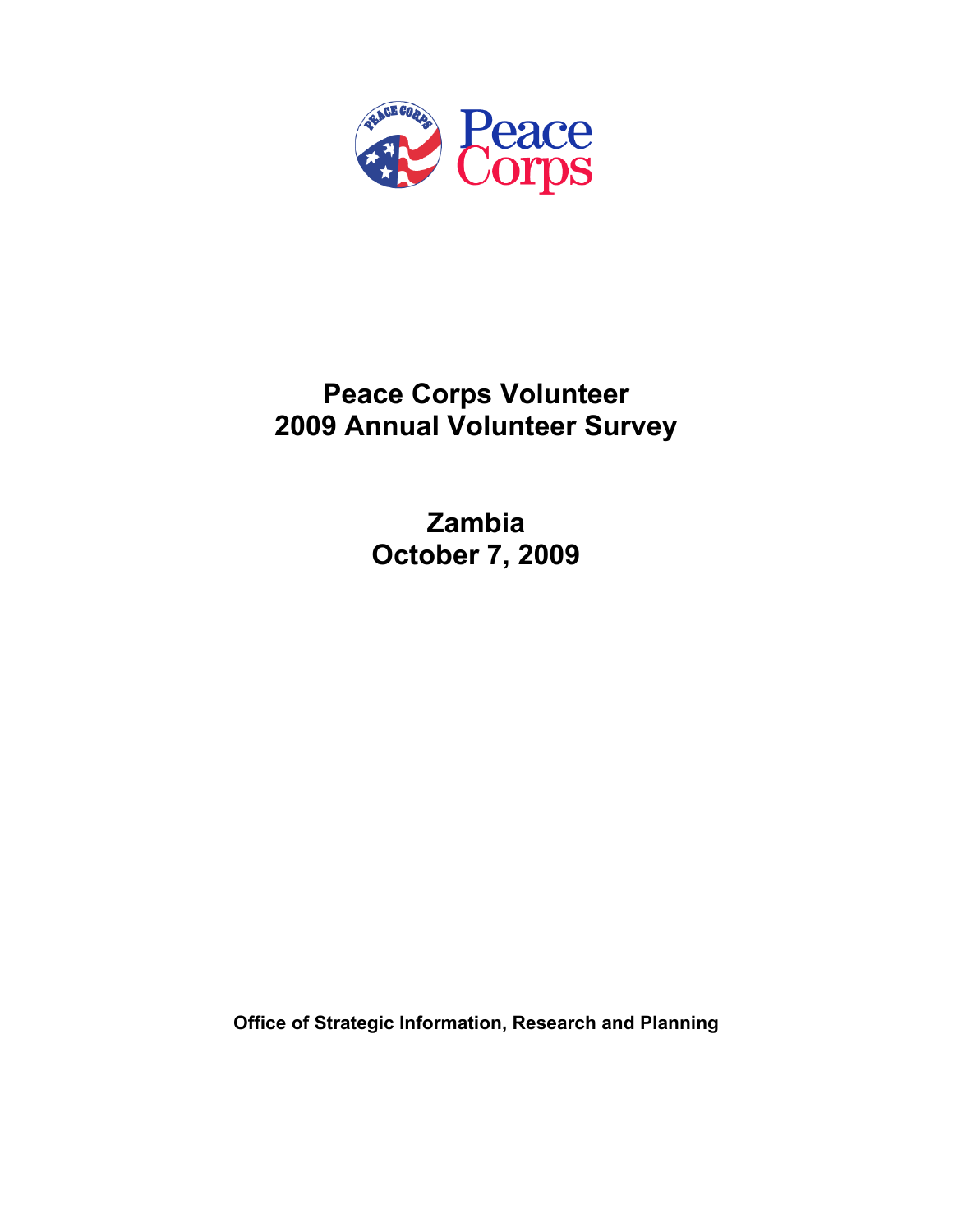# **Table of Contents**

| Introduction to the 2009 Annual Volunteer Survey Report 3 |     |
|-----------------------------------------------------------|-----|
| Overview of the Post's 2009 Volunteer Survey Respondents4 |     |
|                                                           |     |
|                                                           | .10 |
|                                                           |     |
|                                                           |     |
|                                                           |     |
|                                                           | .28 |
|                                                           | 34  |
|                                                           |     |
|                                                           |     |
| J. Overall Assessment of Peace Corps Service48            |     |
|                                                           |     |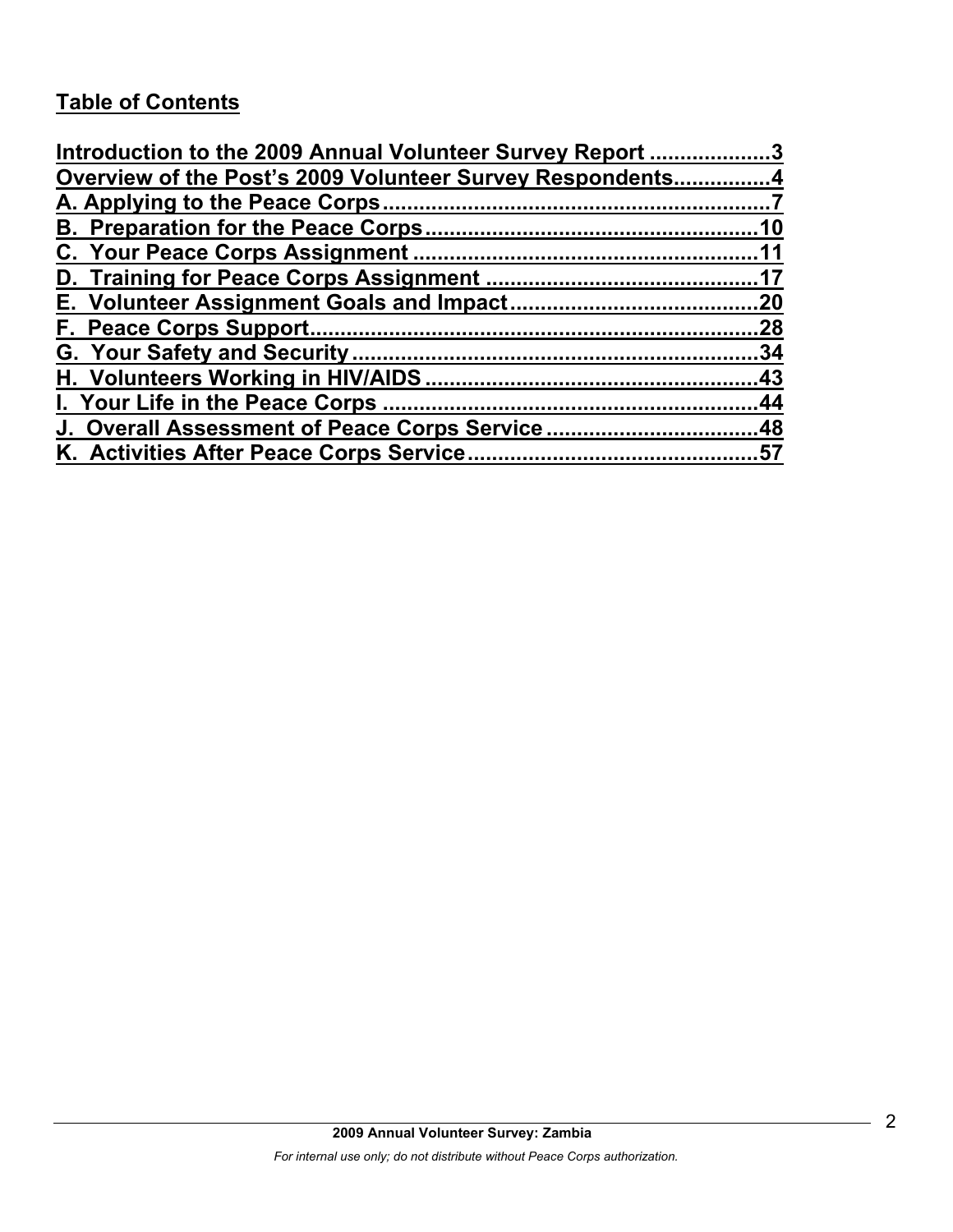# **Introduction to the 2009 Annual Volunteer Survey Report**

This country report contains the tables and charts from the Volunteers in your country who completed the 2009 Annual Volunteer Survey (AVS). The results provide a picture of the activities, experiences and views of Peace Corps Volunteers in 2009. The results show areas where Volunteers' needs are met and identify areas where improvements may be needed. The survey was fielded from May through August 2009.

A core set of questions was asked of all Volunteers. For the first time, Volunteers were also asked a series of questions relevant to their time in country:

- Volunteers in country 8 or less months were asked about applying to and preparing for the Peace Corps.
- Volunteers in country 18 or less months were asked about the effectiveness of their preservice training (PST).
- Volunteers in country 19 or more months were asked about their post-service plans, as well as the Peace Corps' resources for their post-service transition.

Tables and graphs are labeled by survey section and the survey question. The tables show the percent of post respondents that selected each choice and the total number of post respondents that answered the question. The number of responses for each question will vary, depending on:

- whether the question was asked of all Volunteers or only the Volunteers in-country a certain number of months and
- how many of the Volunteers who were "eligible" to answer the question did respond.

Most survey questions asked respondents to select only one from a set of choices. The percentages for the "select one" responses add up to 100 percent. Other questions asked Volunteers to "mark all that apply" in situations, for example, where it is likely that respondents are involved in more than one secondary activity. The percentages of the "mark all that apply" responses will total more than 100 percent; each percentage equals the number of respondents selecting that choice divided by the number of respondents who answered the question.

Posts are encouraged to compare these 2009 results with the 2006 and 2008 survey results to note trends and changes over time. Because questions are revised from one survey to the next, a crosswalk between the 2008 and 2009 questions is posted on the OSIRP intranet page under 2009 AVS Reports "Reference Documents." The earlier 2008 survey global, regional and post reports are also posted on the OSIRP Intranet page.

Volunteers' extensive narrative responses to the 29 open-ended questions on the survey are in the post's 2009 Annual Volunteer Survey Open Ended Reponses report. All Volunteers' narrative responses to key questions will be analyzed for global themes and presented in a later report.

The number of surveys for each post includes surveys submitted online by Volunteers and completed paper surveys sent to the Peace Corps headquarters for hand-entry into the online survey system. The final count may include mostly completed partial surveys added to the final dataset after the survey closed.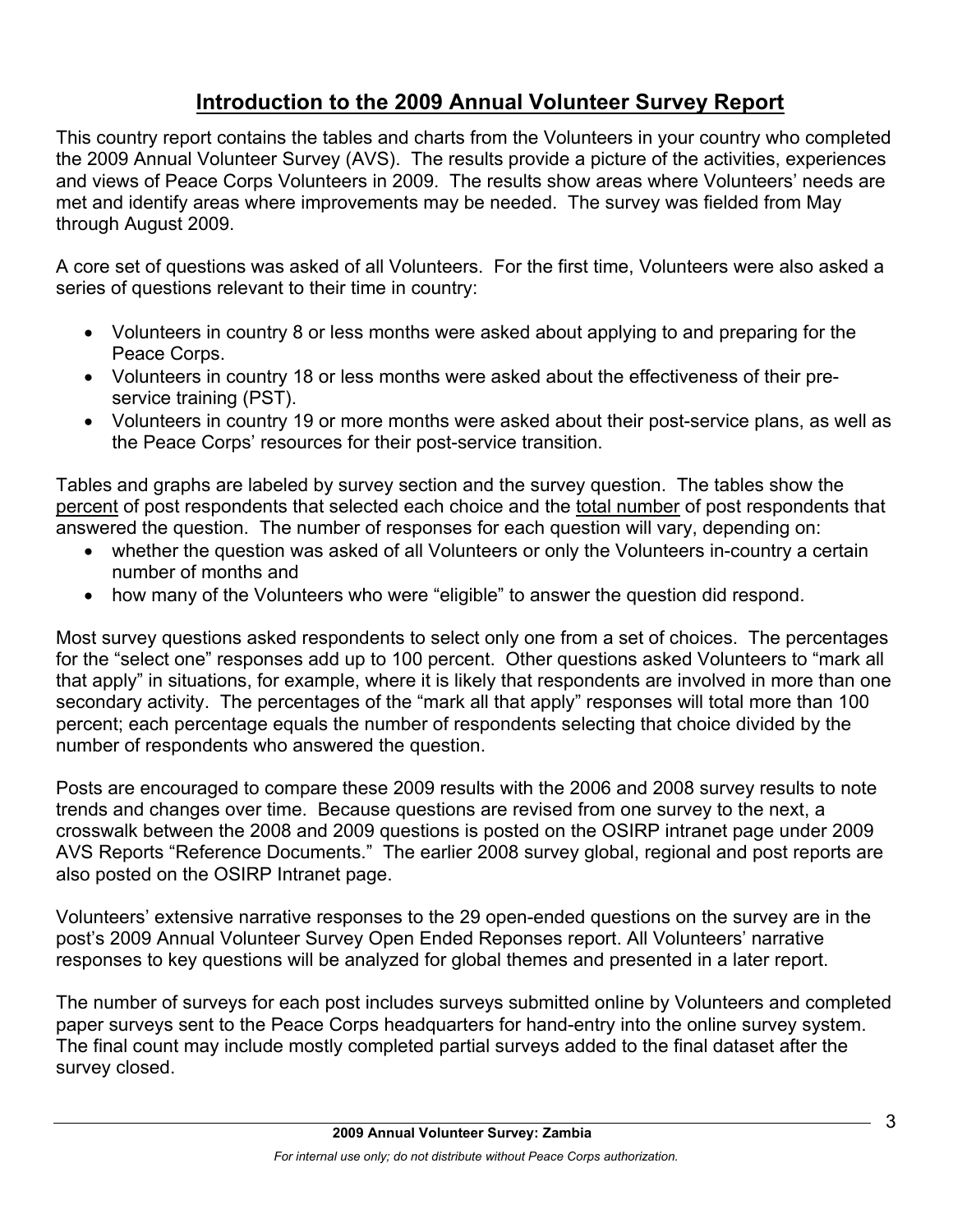# **Overview of the Post's 2009 Volunteer Survey Respondents**

This overview presents basic information about the characteristics of Volunteers who completed the 2009 Annual Volunteer Survey at post.

|            | 8 months or less |         | 9 to 18 months |         | 19 months or more |         | Total  |         |  |
|------------|------------------|---------|----------------|---------|-------------------|---------|--------|---------|--|
|            | Number           | Percent | Number         | Percent | Number            | Percent | Number | Percent |  |
| Months3grp | 34               | 26%     | 62             | 48%     | 33 <sup>1</sup>   | 26%     | 129I   | 100%    |  |

#### **Completed Surveys by Months in Country**

#### **L1: What is your age?**

|         | $20 - 29$ |    | $50+$ | Total |  |
|---------|-----------|----|-------|-------|--|
| AGE3grp | 93%       | 7% | 0%    |       |  |

#### **L2: What is your gender?**

|                 | Female | Male | Total |  |
|-----------------|--------|------|-------|--|
| <b>I</b> GENDER | 60%    | 40%  | 26    |  |

#### **Completed surveys by project.**

|                                      | Count | Column N % |
|--------------------------------------|-------|------------|
| Community Action for Health          | 10    | 8%         |
| <b>HIV/AIDS Project</b>              | 25    | 20%        |
| Linking Income, Food and Environment | 43    | 34%        |
| Rural Aquaculture Promotion Project  | 18    | 14%        |
| <b>Rural Education Development</b>   | 29    | 23%        |
| Other. Please specify                |       | 2%         |
| Total                                | 128   | 100%       |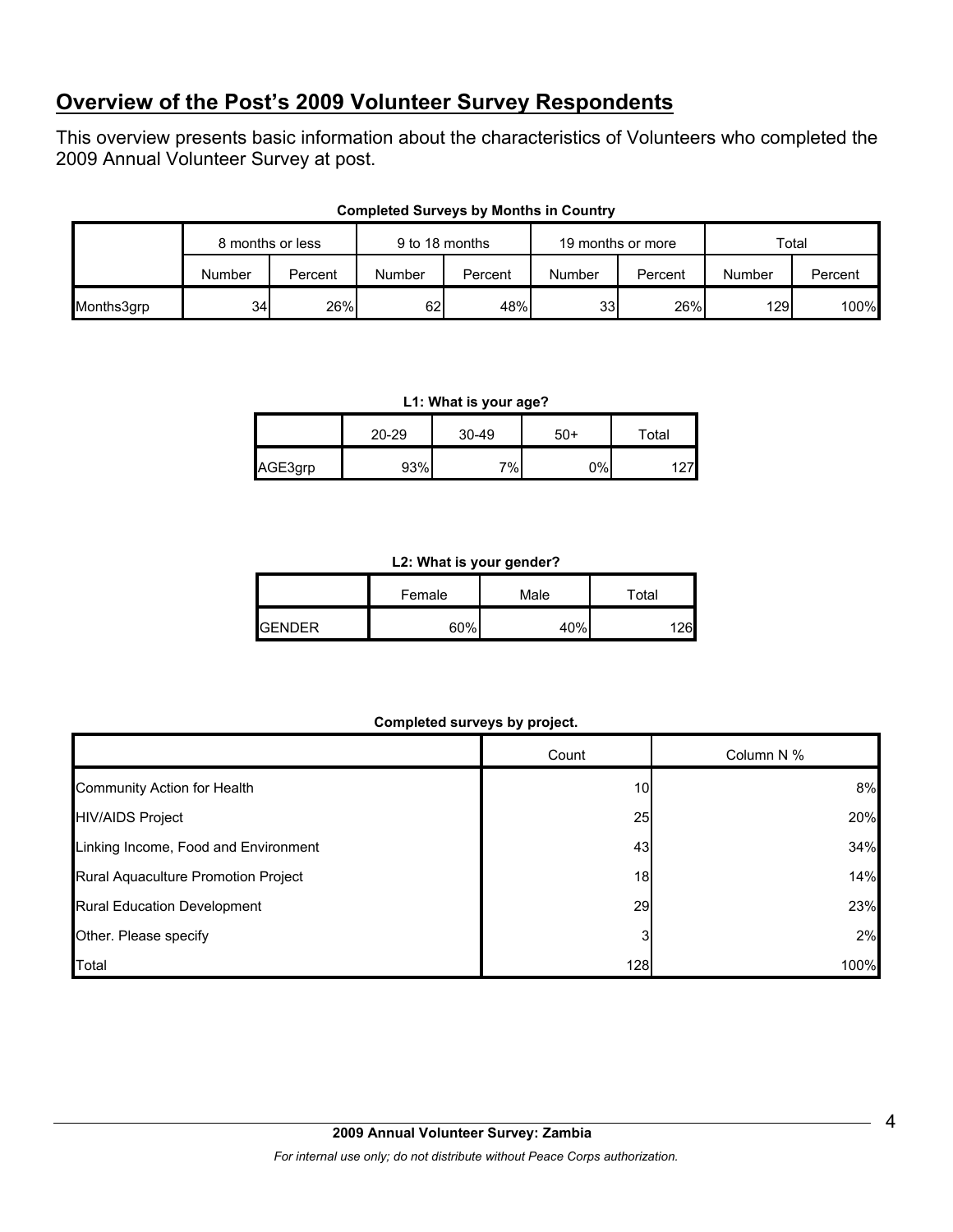|                |                                                 | Percent | Number         |
|----------------|-------------------------------------------------|---------|----------------|
| C <sub>2</sub> | Agriculture/fish/livestock                      | 24%     | 29             |
|                | Teacher training                                | 19%     | 23             |
|                | <b>HIV/AIDS</b>                                 | 14%     | 17             |
|                | Agroforestry                                    | 13%     | 16             |
|                | Health extension                                | 12%     | 14             |
|                | Other: Please specify                           | $5\%$   | 6              |
|                | Environmental education                         | 3%      | 4              |
|                | Community development                           | $2\%$   | 3              |
|                | Youth development                               | 2%      | $\overline{c}$ |
|                | Forestry/parks                                  | 2%      | $\overline{a}$ |
|                | English teaching                                | 2%      | $\overline{a}$ |
|                | Water sanitation                                | 1%      |                |
|                | Other education                                 | 1%      |                |
|                | NGO development                                 | 1%      |                |
|                | Business education/advising                     |         |                |
|                | Urban & regional planning/municipal development |         |                |
|                | Math/science teaching                           |         |                |
|                | Information & communications technology (ICT)   |         |                |
|                | Total                                           | 100%    | 121            |

# **C2: Which best describes the focus of your primary assignment/work?**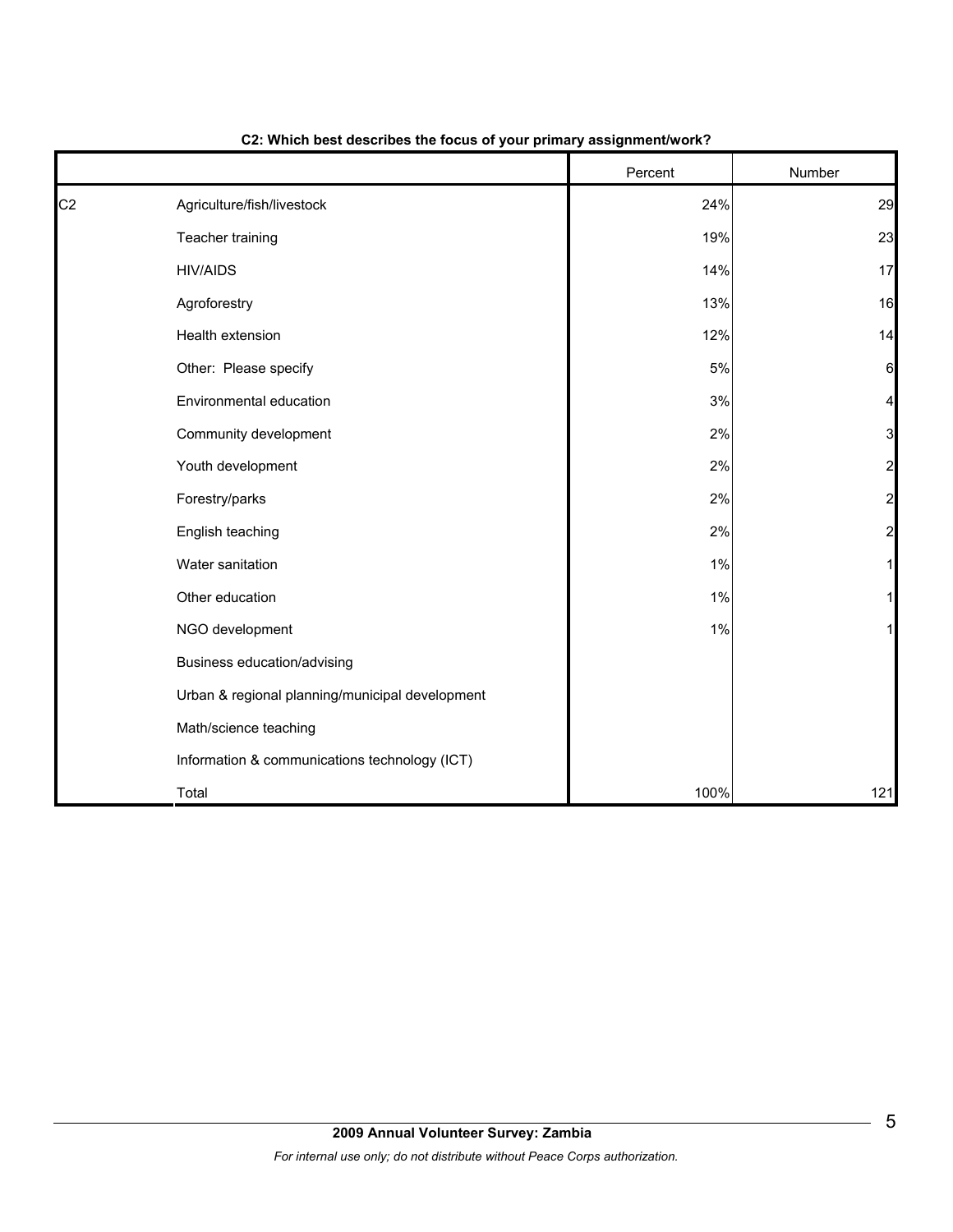# PERCENT NUMBER C2.TEXT Total 100% 129 Open-ended results. Not responsive to request.

## **C2.TEXT: Which of the following initiatives does your primary work include? Other (specify)**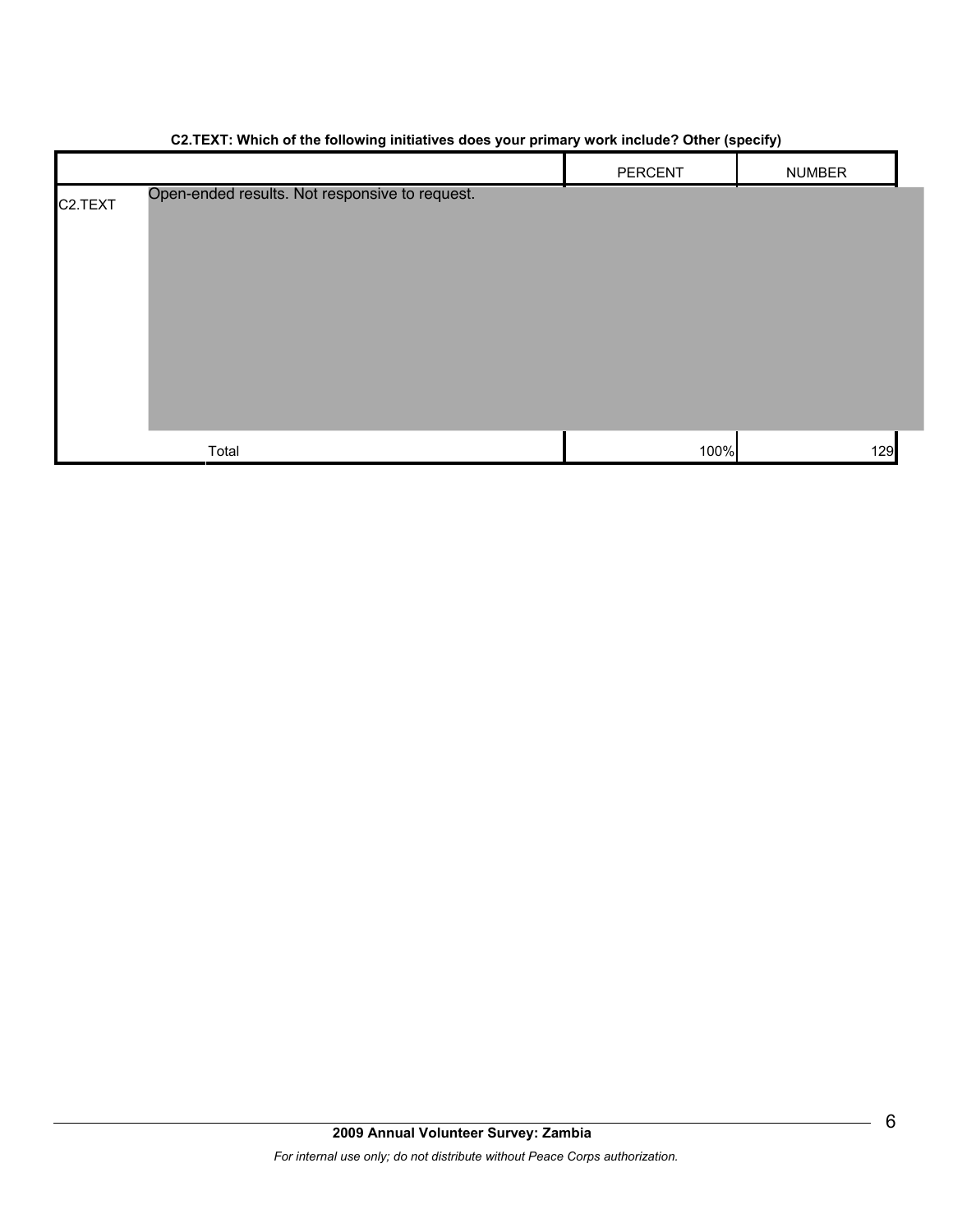# **A. Applying to the Peace Corps**

*This section reports Volunteers' motivations in applying and accepting a Peace Corps assignment.* 

|                             | Not Important | Somewhat important | Important | <b>NA</b> | Total |
|-----------------------------|---------------|--------------------|-----------|-----------|-------|
| Different culture           | 3%            | 21%                | 76%       |           | 34    |
| Work experience             | 6%            | 38%                | 56%       |           | 34    |
| Help others                 |               | 21%                | 79%       |           | 34    |
| International experience    | 9%            | 24%                | 68%       |           | 34    |
| Language                    | 18%           | 48%                | 33%       |           | 33    |
| Personal growth             | 6%            | 26%                | 68%       |           | 34    |
| U. S. job market            | 41%           | 32%                | 24%       | 3%        | 34    |
| Serve my country            | 29%           | 44%                | 26%       |           | 34    |
| Travel/adventure            | 6%            | 18%                | 76%       |           | 34    |
| Other: Please specify below |               |                    | 8%        | 92%       | 13    |

|  |  | A1: How important were the following factors in accepting a PC assignment? |
|--|--|----------------------------------------------------------------------------|
|--|--|----------------------------------------------------------------------------|

#### **A1\_OTHER: How important were the following factors in accepting a PC assignment? Other (specify)**

|          |                                                | <b>PERCENT</b> | <b>NUMBER</b> |  |
|----------|------------------------------------------------|----------------|---------------|--|
| A1_OTHER | Open-ended results. Not responsive to request. |                |               |  |
|          | Total                                          | 100%           | 129           |  |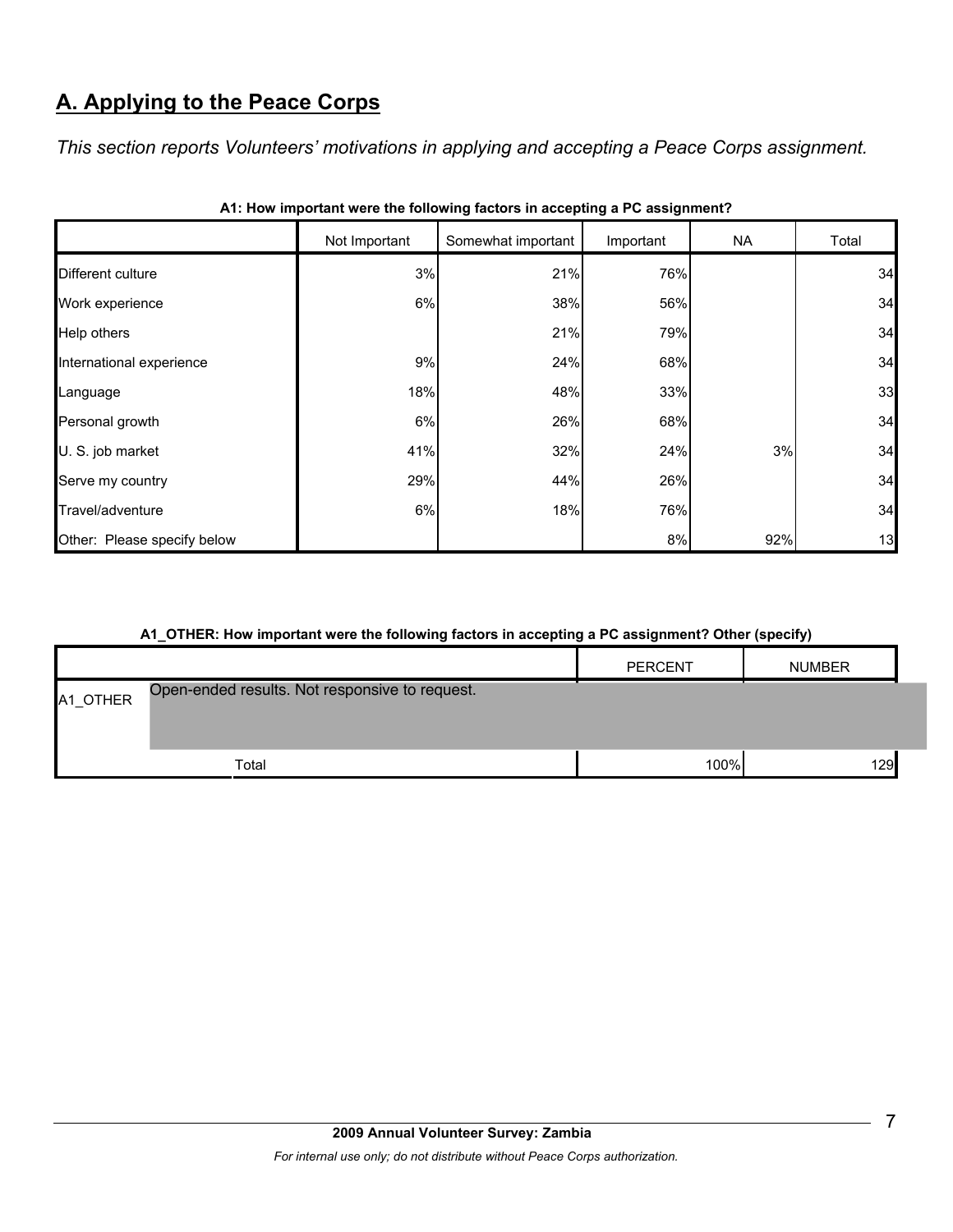|                                                                 |                                                                                              | PCV Responses | % Involved in<br>Initiative | <b>Total PCVs</b><br>Responding |
|-----------------------------------------------------------------|----------------------------------------------------------------------------------------------|---------------|-----------------------------|---------------------------------|
| What prompted you to apply to PC Personal interest in the Peace | Corps                                                                                        | 29            | 85%                         |                                 |
|                                                                 | Peace Corps campus or<br>community information session                                       | 12            | 35%                         |                                 |
|                                                                 | Article or book about the Peace<br>Corps                                                     | 11            | 32%                         |                                 |
|                                                                 | Returned Peace Corps Volunteer<br>(e.g., someone you met or know<br>personally               | 10            | 29%                         |                                 |
|                                                                 | Peace Corps website                                                                          | 9             | 26%                         |                                 |
|                                                                 | Peace Corps recruiter                                                                        | 6             | 18%                         |                                 |
|                                                                 | Other: Please specify                                                                        | 5             | 15%                         |                                 |
|                                                                 | Returned Peace Corps Volunteer<br>who spoke to your school or group<br>about the Peace Corps | 4             | 12%                         |                                 |
|                                                                 | Peace Corps material in the mail                                                             | 3             | 9%                          |                                 |
|                                                                 | Radio, TV, or print advertisement                                                            |               | 3%                          |                                 |
|                                                                 | Total                                                                                        |               |                             | 34                              |

#### **A2. What prompted you to apply to the PC? Mark all that apply.**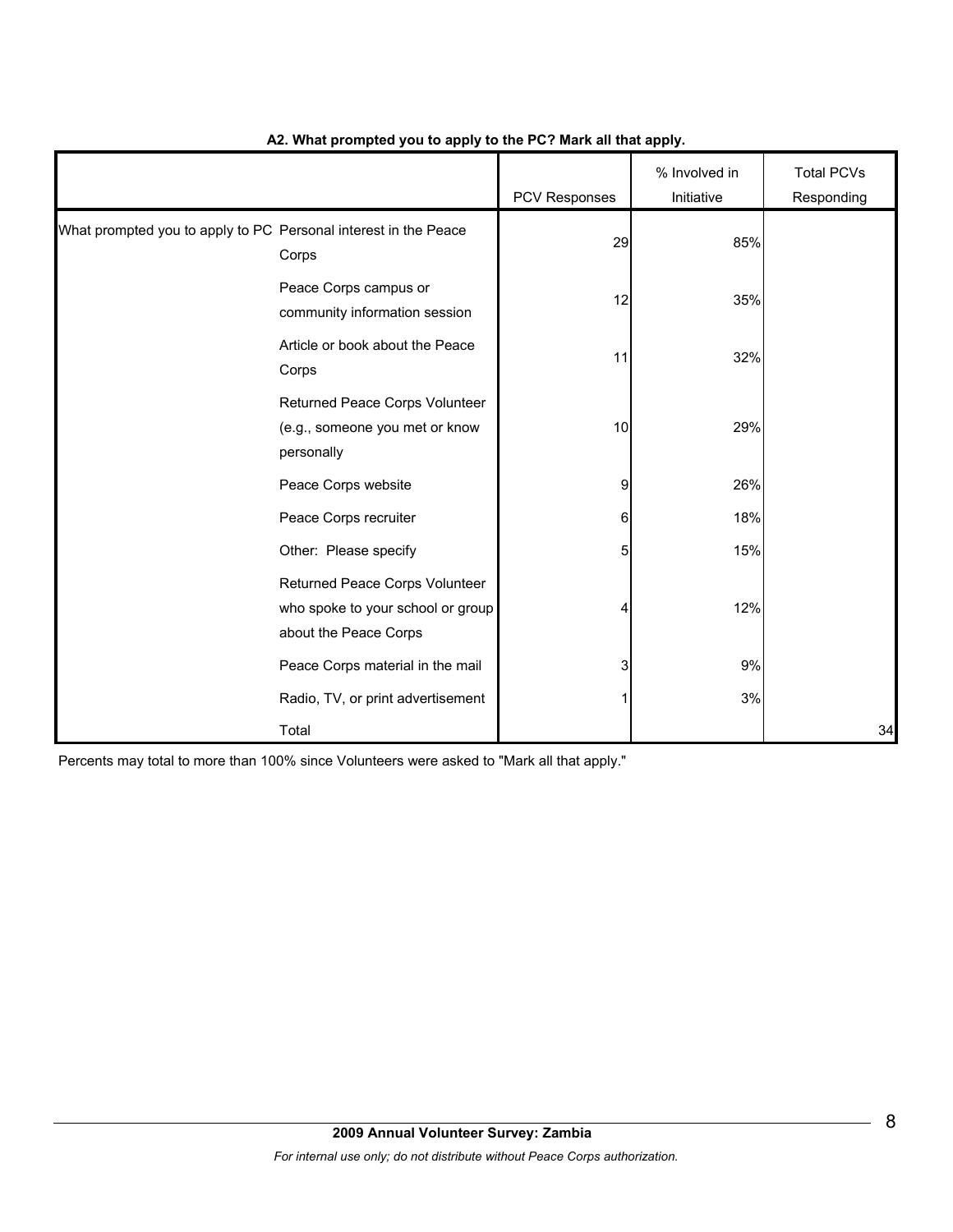|               |                                                | PERCENT | <b>NUMBER</b> |
|---------------|------------------------------------------------|---------|---------------|
| A2.OTHER.TEXT | Open-ended results. Not responsive to request. |         |               |
|               |                                                |         |               |
|               |                                                |         |               |
|               |                                                |         |               |
|               |                                                |         |               |
|               |                                                |         |               |
|               |                                                |         |               |
|               | Total                                          | 100%    | 129           |

# **A2.OTHER.TEXT: What prompted you to apply to the PC? Other (specify)**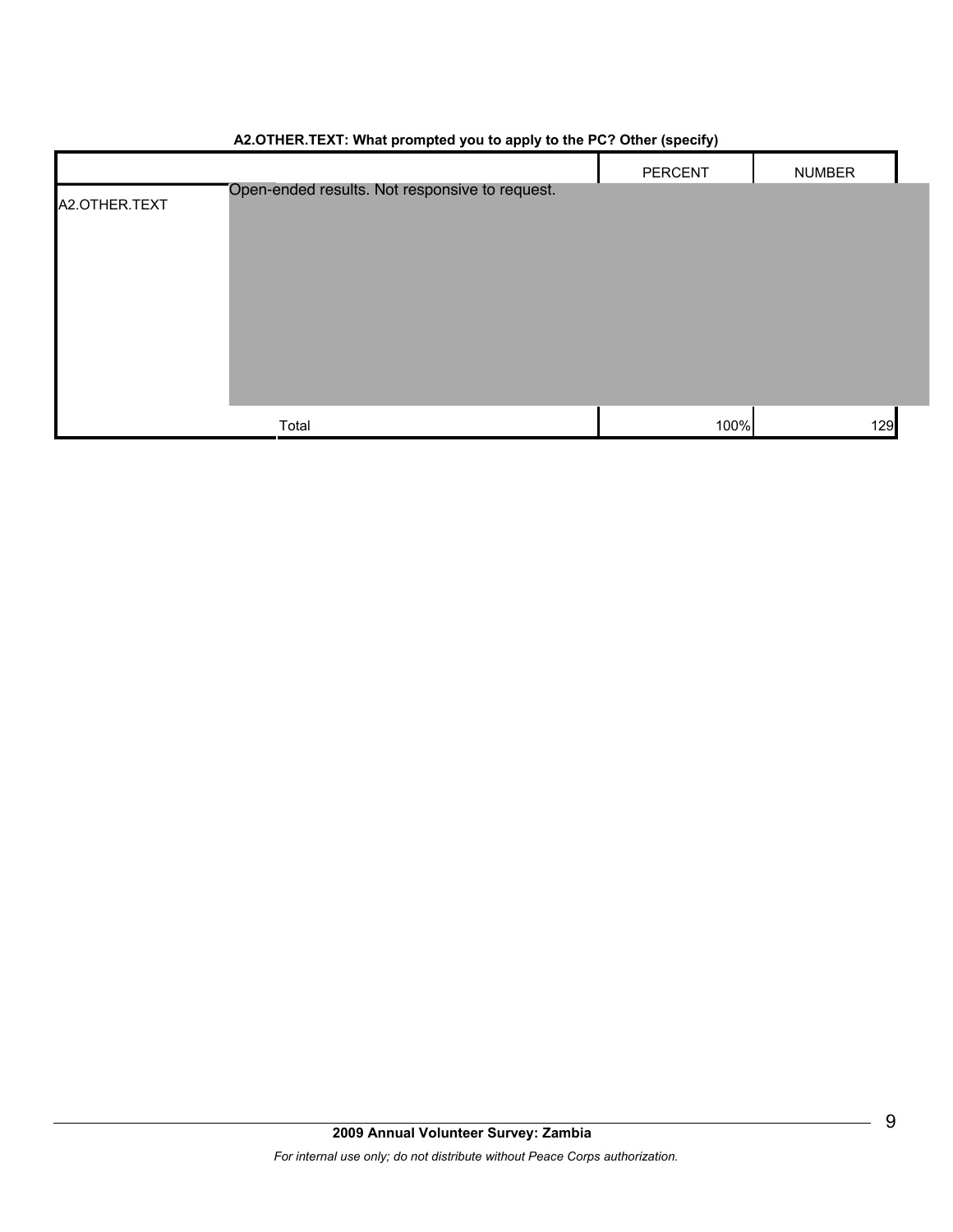# **B. Preparation for the Peace Corps**

*This section reports on Volunteers' assessment of the materials and information available before their service.* 

## **B1: How useful was the information on the PC website in preparing you for the realities of living and working as a Volunteer?**

|                 |              |     |     | Don't know (did not |             |                     |       |
|-----------------|--------------|-----|-----|---------------------|-------------|---------------------|-------|
|                 | Not at all 1 |     |     |                     | Extremely 5 | access information) | Total |
| IB <sub>1</sub> |              | 24% | 39% | 21%                 | 9%          | 6%                  | 33    |

**B2: How useful were the PC materials about your country in helping you prepare for your service?**

|                |              |     |     |     |             | Don't know (did not |       |
|----------------|--------------|-----|-----|-----|-------------|---------------------|-------|
|                | Not at all 1 |     |     |     | Extremely 5 | access information) | Total |
| B <sub>2</sub> | 3%           | 12% | 29% | 44% | 9%          | 3%                  | 34    |

**B3: How useful were the materials you received from the PC about your primary assignment in helping you prepare for your** 

**service?**

|                |              |     |     |     |             | Don't know (did not |       |
|----------------|--------------|-----|-----|-----|-------------|---------------------|-------|
|                | Not at all 1 |     |     |     | Extremely 5 | access information) | Total |
| B <sub>3</sub> | 6%           | 21% | 33% | 33% | 6%          |                     | 33    |

#### **B4: How useful were the materials you received from the PC regarding the need for flexibility in adapting to your work?**

|                | Not at all 1 |    |     |     | Extremely 5 | Don't know (did not<br>Total<br>access information) |    |  |
|----------------|--------------|----|-----|-----|-------------|-----------------------------------------------------|----|--|
| B <sub>4</sub> |              | 6% | 29% | 50% | 12%         | 3%                                                  | 34 |  |

#### **B7: How prepared do you feel to meet the challenges of PC service?**

|    | Not at all 1 |    |     |     | <b>Exceptionally 5</b> | Total |
|----|--------------|----|-----|-----|------------------------|-------|
| B7 |              | 3% | 19% | 66% | 12%                    | 32    |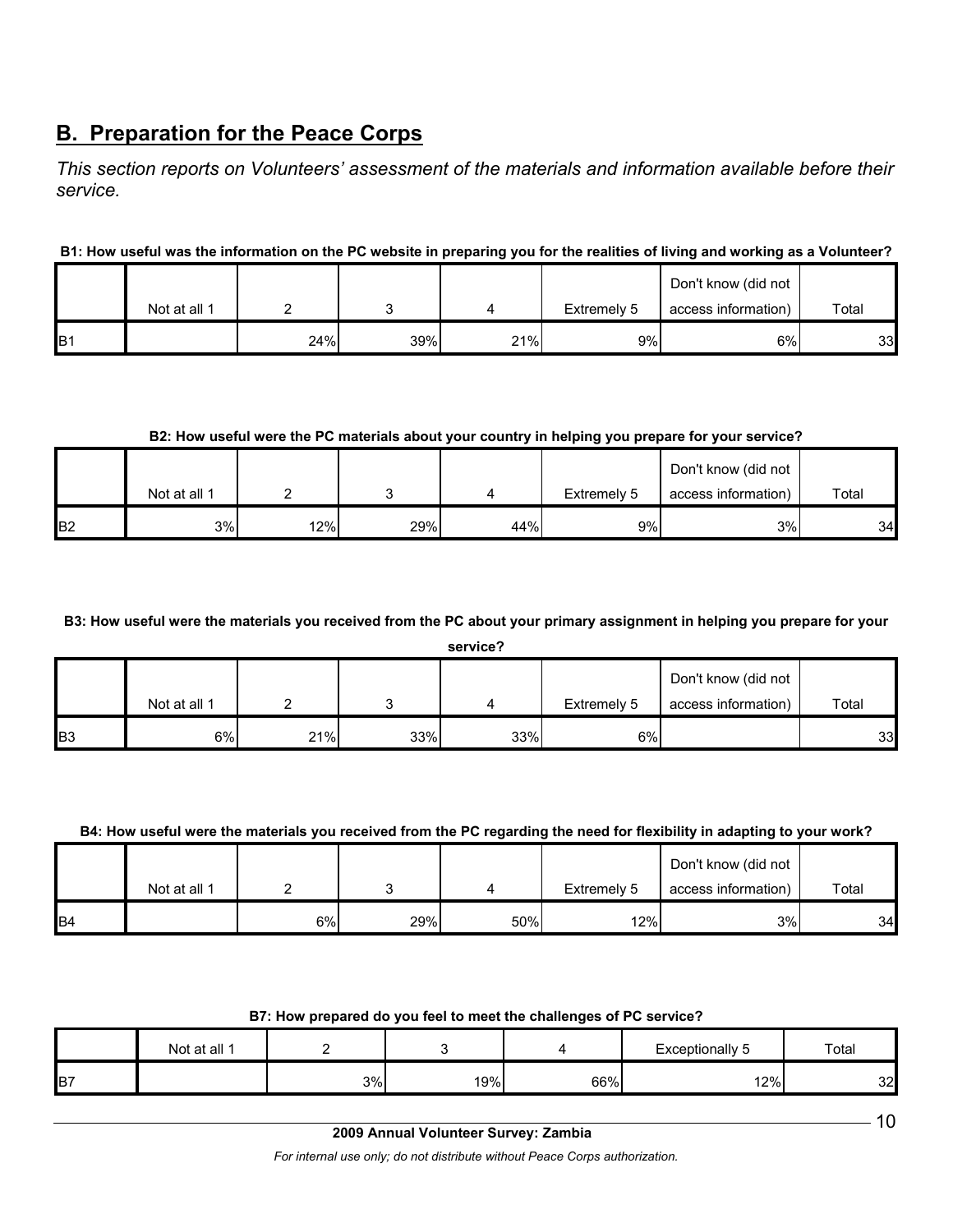# **C. Your Peace Corps Assignment**

*This section reports Volunteers' primary assignment work and secondary activities. The term "primary assignment" refers to the Volunteers' assignment which is part of an overall project plan designed by your host country partners and in-country Peace Corps staff.* 

|            |                                                                                         |               |                          | <b>Total PCVs</b> |
|------------|-----------------------------------------------------------------------------------------|---------------|--------------------------|-------------------|
|            |                                                                                         | PCV Responses | % Involved in Initiative | Responding        |
| \$C3PrmAct | Income generation                                                                       | 71            | 55%                      |                   |
|            | <b>HIV/AIDS</b>                                                                         | 66            | 51%                      |                   |
|            | Household food security                                                                 | 58            | 45%                      |                   |
|            | Working with youth                                                                      | 58            | 45%                      |                   |
|            | Nutrition education                                                                     | 55            | 43%                      |                   |
|            | Community food security<br>(production/marketing)                                       | 54            | 42%                      |                   |
|            | Rural development                                                                       | 53            | 41%                      |                   |
|            | Environment work                                                                        | 47            | 36%                      |                   |
|            | Girls' education                                                                        | 43            | 33%                      |                   |
|            | Natural resources management                                                            | 37            | 29%                      |                   |
|            | Working with NGO(s)                                                                     | 34            | 26%                      |                   |
|            | Literacy                                                                                | 27            | 21%                      |                   |
|            | WID/GAD                                                                                 | 26            | 20%                      |                   |
|            | Working with special groups (e.g.,<br>disabled, elderly, ethnic minorities,<br>orphans) | 25            | 19%                      |                   |
|            | Biodiversity conservation                                                               | 24            | 19%                      |                   |
|            | English teaching                                                                        | 24            | 19%                      |                   |
|            | World Wise Schools/ Correspondence<br>Match                                             | 24            | 19%                      |                   |
|            | Water and sanitation                                                                    | 22            | 17%                      |                   |
|            | Child survival                                                                          | 19            | 15%                      |                   |
|            | <b>Business advertising</b>                                                             | 18            | 14%                      |                   |

**C3: Which of the following activities does your primary assignment/work include? Mark all that apply.**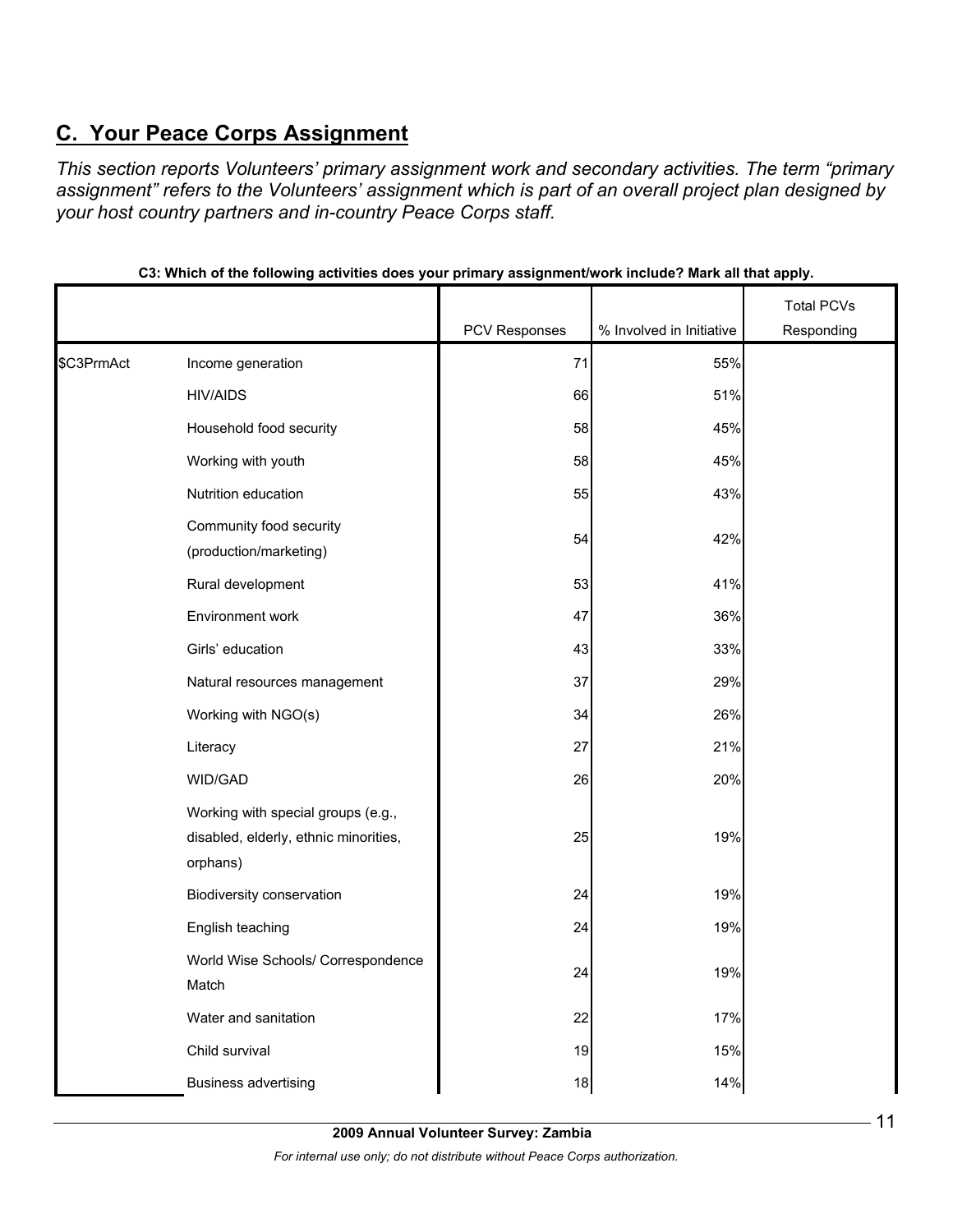| Library development                                    | 17 | 13% |     |
|--------------------------------------------------------|----|-----|-----|
| Sports/fitness                                         | 16 | 12% |     |
| Mobilize host country nationals (HCNs)<br>to volunteer | 11 | 9%  |     |
| Microenterprise development                            | 10 | 8%  |     |
| Other: Please specify                                  | 10 | 8%  |     |
| Information and communications<br>technology (ICT)     |    | 5%  |     |
| Arts                                                   | 6  | 5%  |     |
| Urban development/municipal<br>development             | 6  | 5%  |     |
| Total                                                  |    |     | 129 |

Percents may total to more than 100% since Volunteers were asked to "Mark all that apply."

# **C3: Which of the following activities does your primary assignment/work include? Other (specify)**

|               |                                                | Column N % | Count | Row N % |  |
|---------------|------------------------------------------------|------------|-------|---------|--|
| C3.OTHER.TEXT | Open-ended results. Not responsive to request. |            |       |         |  |
|               |                                                |            |       |         |  |
|               |                                                |            |       |         |  |
|               |                                                |            |       |         |  |
|               |                                                |            |       |         |  |
|               |                                                |            |       |         |  |
|               |                                                |            |       |         |  |
|               |                                                |            |       |         |  |
|               |                                                |            |       |         |  |
|               |                                                |            |       |         |  |
|               |                                                |            |       |         |  |
|               |                                                |            |       |         |  |
|               |                                                |            |       |         |  |
|               | Total                                          |            | 129   | 100%    |  |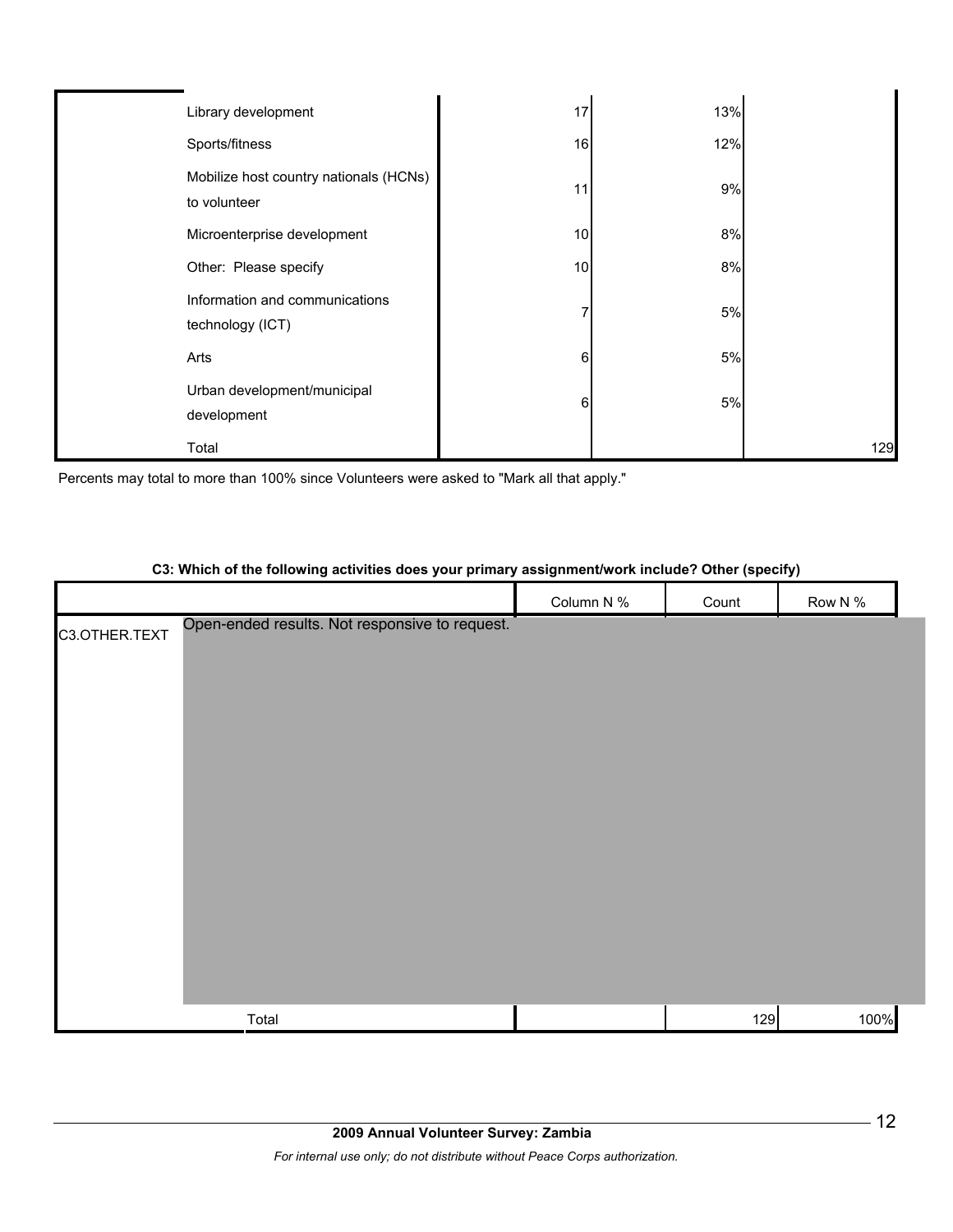**C4: Hours Spent on Primary Assignment During Average Work Week**

|           | None  | $1-10$ hrs | 11-20 hrs | 21-30 hrs | 31-40 hrs | More than 40 hrs | Total |
|-----------|-------|------------|-----------|-----------|-----------|------------------|-------|
| C4Hrs6grp | $1\%$ | 23%        | 40%       | 25%       | 8%        | 2%               | 122   |

#### **C4: How many hours do you spend on your primary assignment during an average work week?**

|                | All Volunteers | Average | Lowest reported | Highest reported | Did not answer |
|----------------|----------------|---------|-----------------|------------------|----------------|
| C <sub>4</sub> | 29             | 20.1    |                 | 701              |                |

## **C5: Which of the following do your secondary activities (other than your primary assignment work) include? Mark all that**

**apply.**

|            |                                                   |               |                          | <b>Total PCVs</b> |
|------------|---------------------------------------------------|---------------|--------------------------|-------------------|
|            |                                                   | PCV Responses | % Involved in Initiative | Responding        |
| \$C5SecAct | <b>HIV/AIDS</b>                                   | 57            | 51%                      |                   |
|            | Working with youth                                | 39            | 35%                      |                   |
|            | English teaching                                  | 33            | 30%                      |                   |
|            | Income generation                                 | 33            | 30%                      |                   |
|            | Nutrition education                               | 28            | 25%                      |                   |
|            | Rural development                                 | 24            | 22%                      |                   |
|            | Girls' education                                  | 23            | 21%                      |                   |
|            | WID/GAD                                           | 23            | 21%                      |                   |
|            | World Wise Schools/ Correspondence<br>Match       | 21            | 19%                      |                   |
|            | Community food security<br>(production/marketing) | 19            | 17%                      |                   |
|            | Household food security                           | 19            | 17%                      |                   |
|            | Environment work                                  | 18            | 16%                      |                   |
|            | Working with NGO(s)                               | 17            | 15%                      |                   |
|            | Literacy                                          | 16            | 14%                      |                   |
|            | Arts                                              | 15            | 14%                      |                   |
|            | <b>Business advertising</b>                       | 15            | 14%                      |                   |
|            | Sports/fitness                                    | 15            | 14%                      |                   |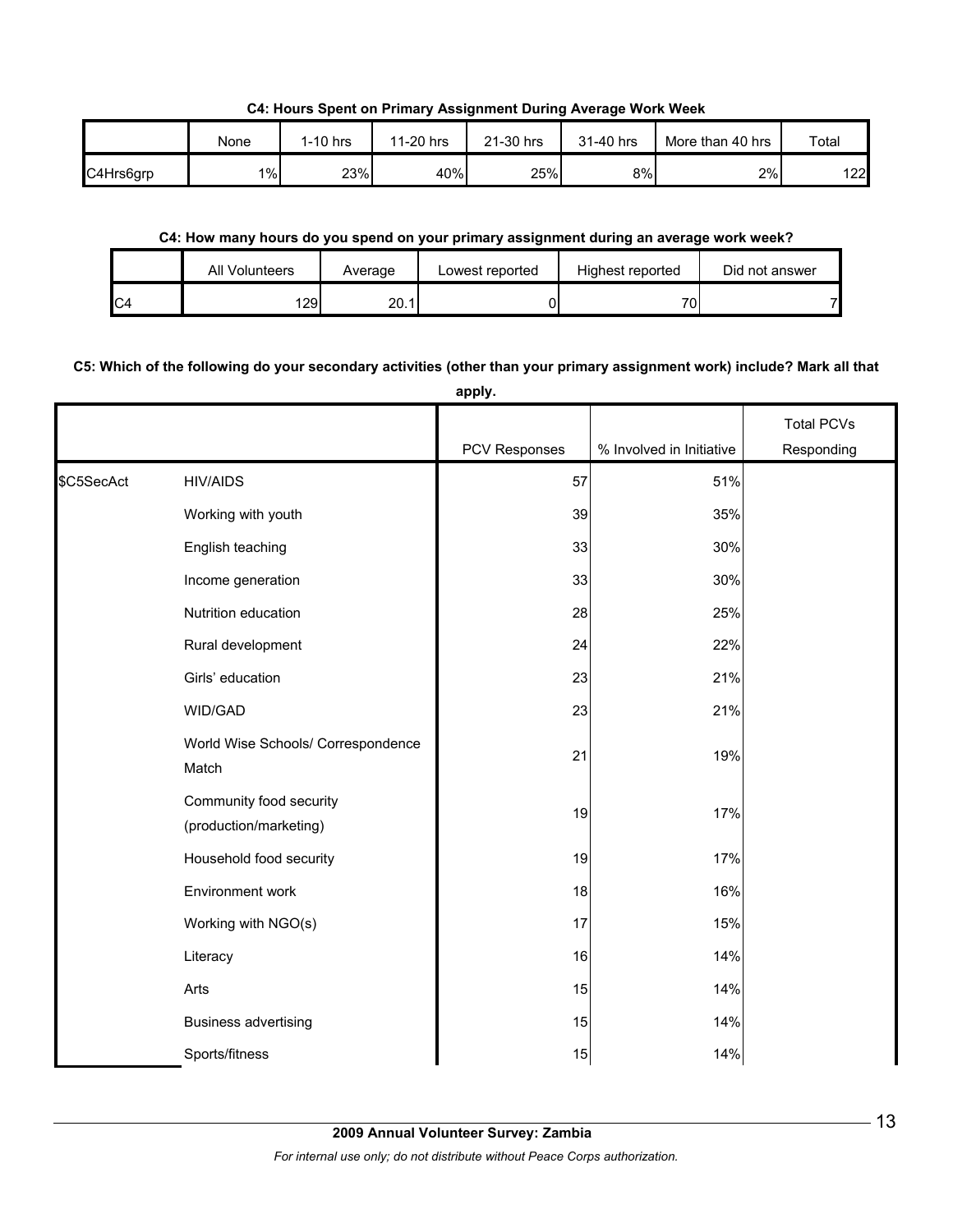| Working with special groups (e.g.,<br>disabled, elderly, ethnic minorities,<br>orphans) | 15 | 14% |     |
|-----------------------------------------------------------------------------------------|----|-----|-----|
| Water and sanitation                                                                    | 13 | 12% |     |
| Information and communications<br>technology (ICT)                                      | 10 | 9%  |     |
| Library development                                                                     | 10 | 9%  |     |
| Microenterprise development                                                             | 10 | 9%  |     |
| Natural resources management                                                            | 10 | 9%  |     |
| Other: Please specify                                                                   | 10 | 9%  |     |
| Mobilize host country nationals (HCNs)<br>to volunteer                                  | 9  | 8%  |     |
| Biodiversity conservation                                                               |    | 6%  |     |
| Child survival                                                                          |    | 6%  |     |
| Urban development/municipal<br>development                                              | 3  | 3%  |     |
| Total                                                                                   |    |     | 111 |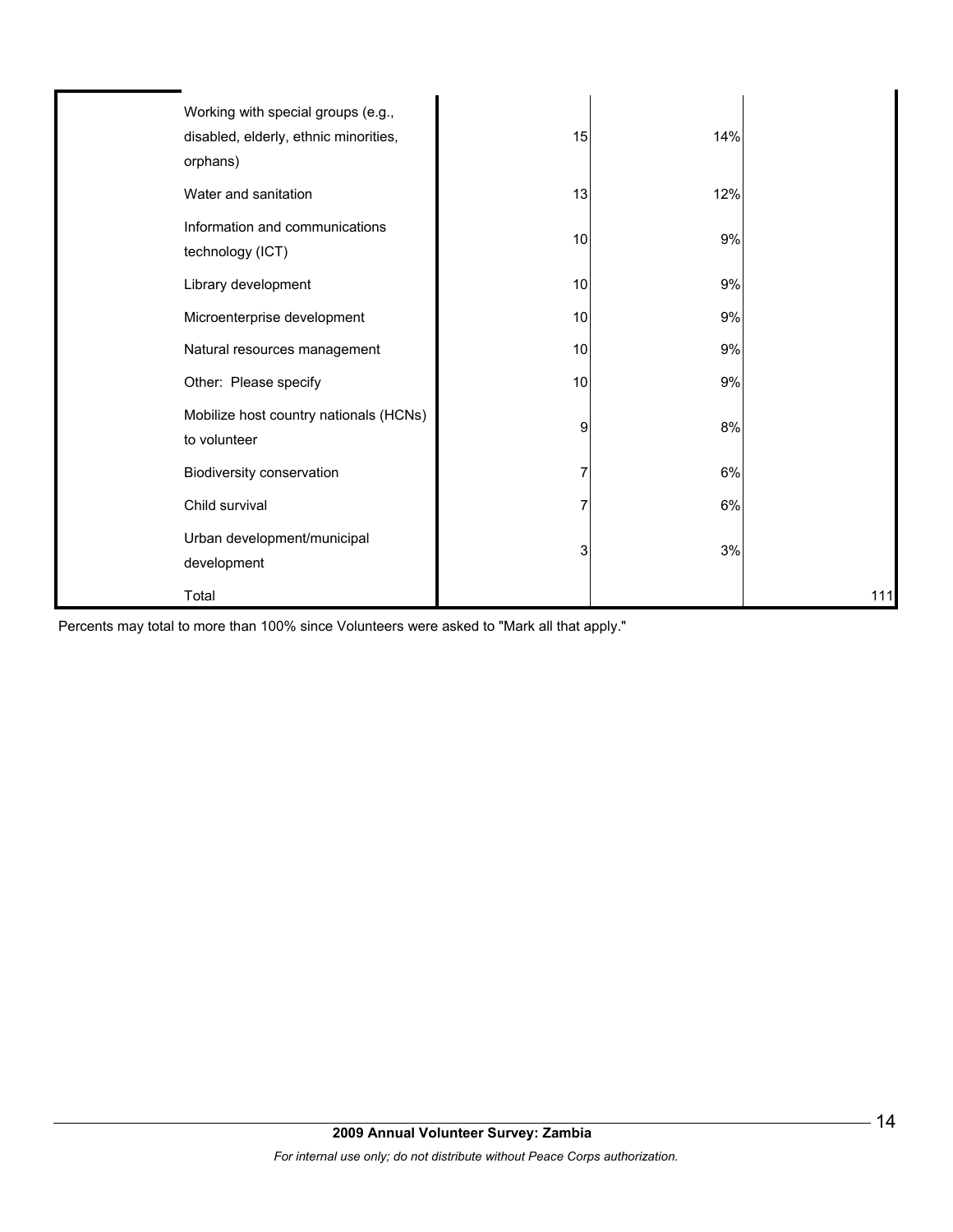| $\sim$ . The constraint of the constraint of the constraint of the constraint $\sim$ (open) $\mu$ | Column N % | Count | Row N % |  |
|---------------------------------------------------------------------------------------------------|------------|-------|---------|--|
| Open-ended results. Not responsive to request.<br>C5.OTHER.TEXT                                   |            |       |         |  |
|                                                                                                   |            |       |         |  |
|                                                                                                   |            |       |         |  |
|                                                                                                   |            |       |         |  |
|                                                                                                   |            |       |         |  |
|                                                                                                   |            |       |         |  |
|                                                                                                   |            |       |         |  |
|                                                                                                   |            |       |         |  |
|                                                                                                   |            |       |         |  |
|                                                                                                   |            |       |         |  |
|                                                                                                   |            |       |         |  |
|                                                                                                   |            |       |         |  |
|                                                                                                   |            |       |         |  |
| Total                                                                                             |            | 129   | 100%    |  |

#### **C5: Which of the following do your secondary activities include? Other (specify)**

#### **C5: No Secondary Activities**

|         |                                     | Percent | Number     |
|---------|-------------------------------------|---------|------------|
| C5.NONE | No                                  |         | 88%<br>114 |
|         | Yes, I have no secondary activities |         | 12%<br>15  |
|         | Total                               | 100%    | 129        |

### **C6: Hours Spent on Secondary Activities During Average Work Week**

|           | None | $1-10$ hrs | 11-20 hrs | 21-30 hrs | 31-40 hrs | More than 40 hrs | Total |
|-----------|------|------------|-----------|-----------|-----------|------------------|-------|
| C6Hrs6grp |      | 72%        | 21%       | 6%        | $1\%$     |                  | 103   |

#### **C6. How many hours do you spend on secondary activities during an average work week?**

|     | All Volunteers | Average | Lowest reported | Highest reported | Did not answer |
|-----|----------------|---------|-----------------|------------------|----------------|
| IC6 | 29I            | 10.8    |                 | 35               | 26             |

*For internal use only; do not distribute without Peace Corps authorization.*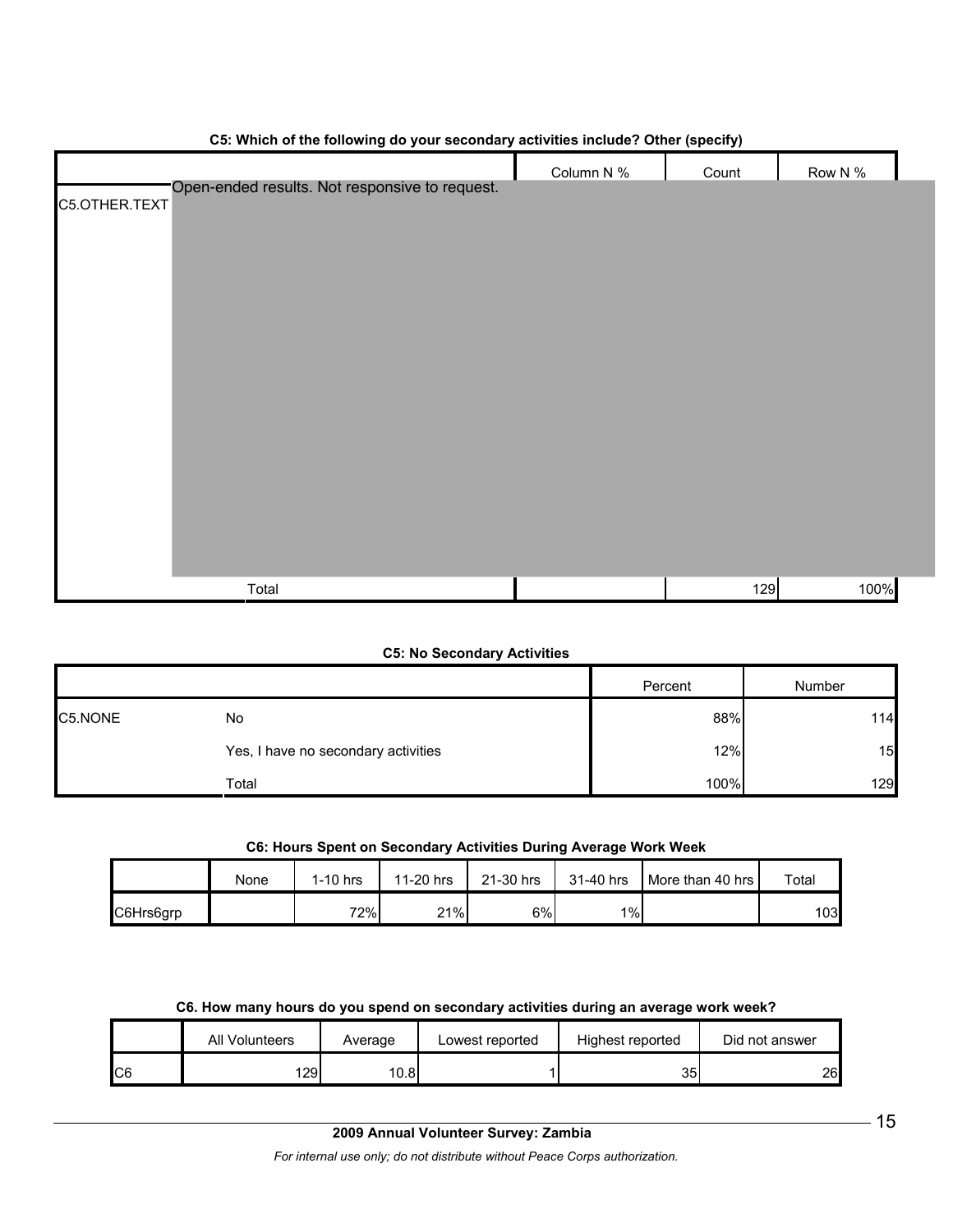|                              | Not at all 1 |     |     |     | Exceptionally 5 | Total |
|------------------------------|--------------|-----|-----|-----|-----------------|-------|
| Primary assignment           | 3%           | 12% | 30% | 40% | 15%             | 125   |
| Secondary project/activities | 4%           | 4%  | 32% | 42% | 17%             | 114   |

**C7: How personally satisfying is your--?**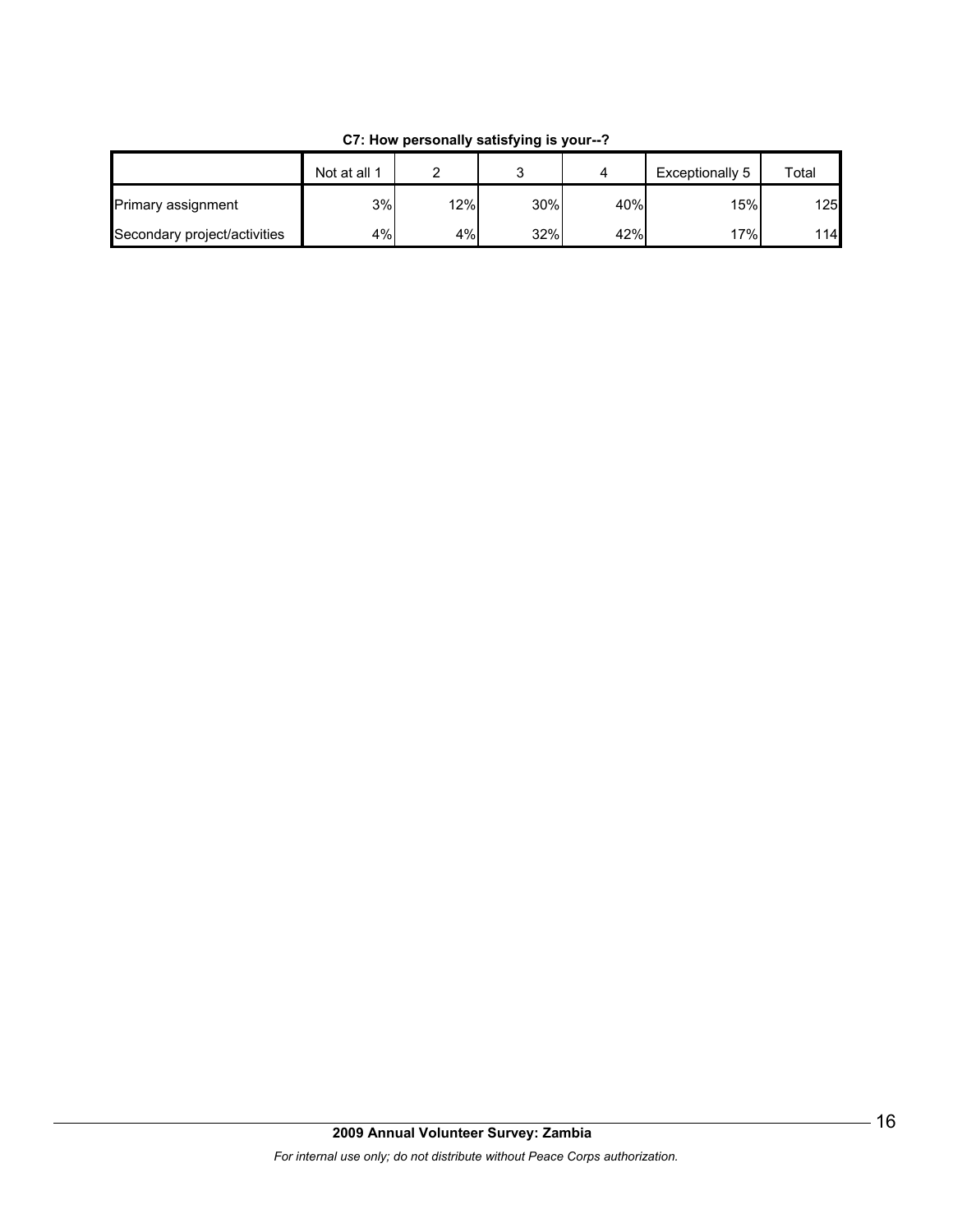# **D. Training for Peace Corps Assignment**

*This section reports Volunteers' assessments of the effectiveness of their Pre-Service Training and In-Service Training at post. In-Service Training (IST) includes: Reconnect; Technical IST; Mid-Service and Close of Service conferences; project management/leadership conferences; and other post-sponsored training sessions.* 

|                                                                       | Not effective | Poor | Adequate | Effective | Very Effective | NA/No training | Total |
|-----------------------------------------------------------------------|---------------|------|----------|-----------|----------------|----------------|-------|
| Manage cultural differences                                           | 1%            | 1%   | 41%      | 44%       | 13%            |                | 93    |
| Deal with adjustment issues                                           | 1%            | 5%   | 45%      | 36%       | 13%            |                | 92    |
| Work with<br>counterparts/community<br>partners                       | 2%            | 13%  | 53%      | 27%       | 5%             |                | 93    |
| Use language needed in<br>work and social interactions                | 4%            | 12%  | 31%      | 38%       | 14%            | 1%             | 94    |
| Perform technical aspects of<br>your work                             | 3%            | 5%   | 43%      | 33%       | 16%            |                | 95    |
| Work on your project goals<br>and objectives                          | 3%            | 7%   | 40%      | 32%       | 18%            |                | 95    |
| Conduct a participatory<br>community needs<br>assessment (e.g., PACA) | 3%            | 21%  | 43%      | 24%       | 9%             |                | 94    |
| Monitor your project goals<br>and outcomes                            | 3%            | 14%  | 45%      | 29%       | 8%             | 1%             | 92    |
| Maintain your physical health                                         | 2%            | 5%   | 33%      | 39%       | 19%            | 1%             | 94    |
| Maintain your<br>mental/emotional health                              | 1%            | 8%   | 39%      | 36%       | 16%            |                | 95    |
| Maintain your personal safety<br>and security                         | 1%            | 4%   | 26%      | 46%       | 22%            |                | 95    |

**D1: (PCVs at post 18 months or less) How effective was your Pre-Service Training (PST) in preparing you to--**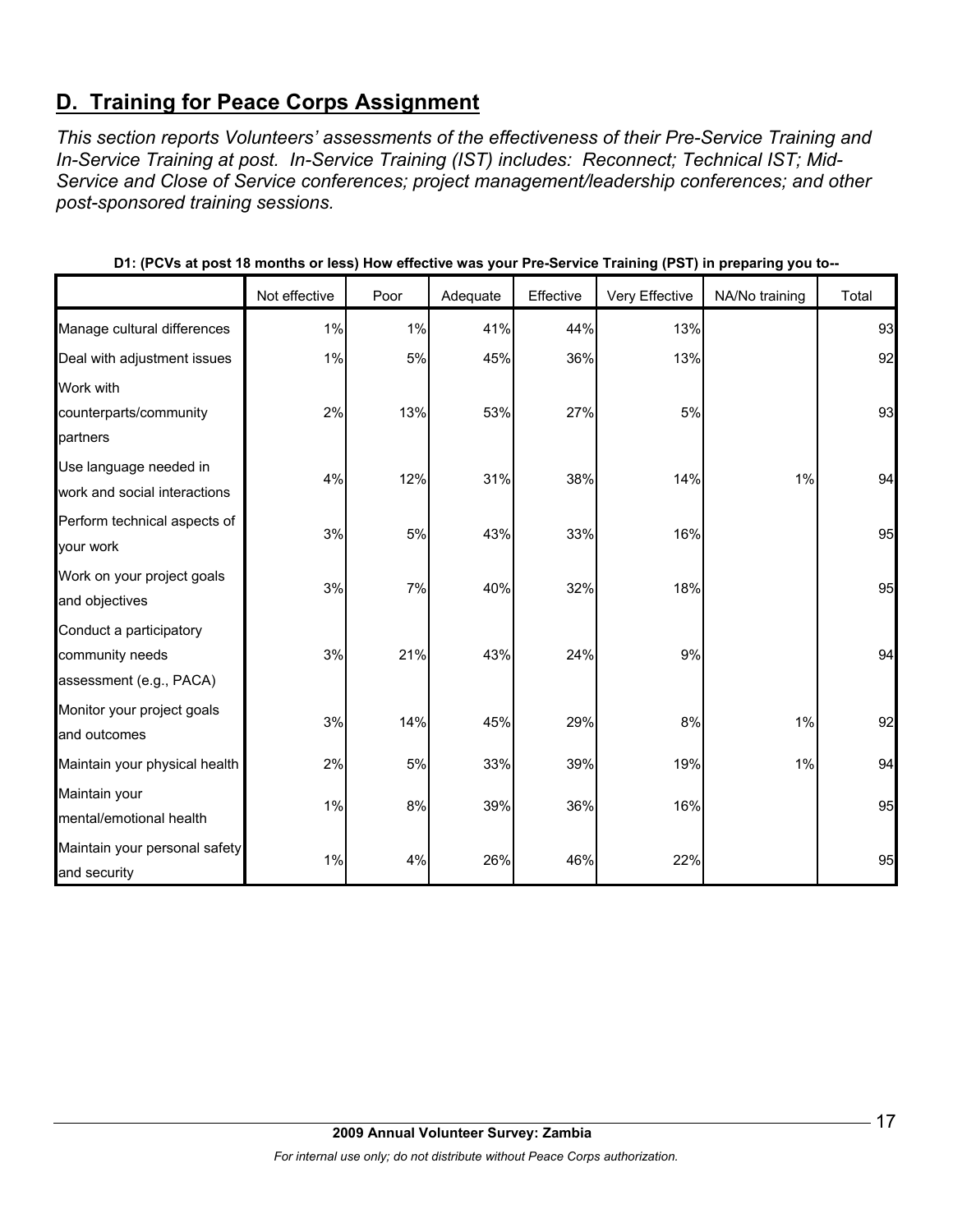|                                                                                          | Not effective | Poor | Adequate | Effective | Very Effective | NA/No training | Total |
|------------------------------------------------------------------------------------------|---------------|------|----------|-----------|----------------|----------------|-------|
| Manage cultural differences                                                              |               | 12%  | 49%      | 30%       | 1%             | 7%             | 96    |
| Deal with adjustment issues                                                              |               | 5%   | 47%      | 34%       | $8\%$          | 5%             | 96    |
| Build and strengthen working<br>relationships with<br>counterparts/community<br>partners | 2%            | 18%  | 33%      | 38%       | $8\%$          | 1%             | 96    |
| Use language needed in<br>work and social interactions                                   | 13%           | 27%  | 29%      | 12%       | 3%             | 16%            | 93    |
| Perform technical aspects of<br>your work                                                |               | 11%  | 40%      | 32%       | 15%            | 3%             | 95    |
| Work on your project goals<br>and objectives                                             |               | 8%   | 42%      | 38%       | 9%             | 2%             | 95    |
| Conduct a participatory<br>community needs<br>assessment (e.g., PACA)                    | 3%            | 19%  | 40%      | 21%       | 2%             | 14%            | 94    |
| Monitor project goals and<br>outcomes                                                    |               | 12%  | 45%      | 32%       | 5%             | 6%             | 94    |
| Maintain your physical health                                                            |               | 6%   | 45%      | 27%       | 14%            | 8%             | 96    |
| Maintain your<br>mental/emotional health                                                 |               | 5%   | 42%      | 26%       | 16%            | 11%            | 93    |
| Maintain your personal safety<br>and security                                            |               | 5%   | 33%      | 33%       | 17%            | 11%            | 96    |

## **D5: How effective was your In-Service Training (IST) in preparing you to--**

#### **D8: Did you have this skill before joining the Peace Corps?**

|                                               | No/ No answer | Yes | Total |
|-----------------------------------------------|---------------|-----|-------|
| Skills specific to my assignment              | 55            | 65  | 120   |
| Assessing community needs                     | 84            | 34  | 118   |
| Organizing/implementing community activities  | 57            | 62  | 119   |
| Building capacity of local organizations      | 94            | 26  | 120   |
| Monitoring, reporting, and evaluating my work | 33            | 88  | 121   |
| Designing and implementing training sessions  | 77            | 44  | 121   |

*For internal use only; do not distribute without Peace Corps authorization.*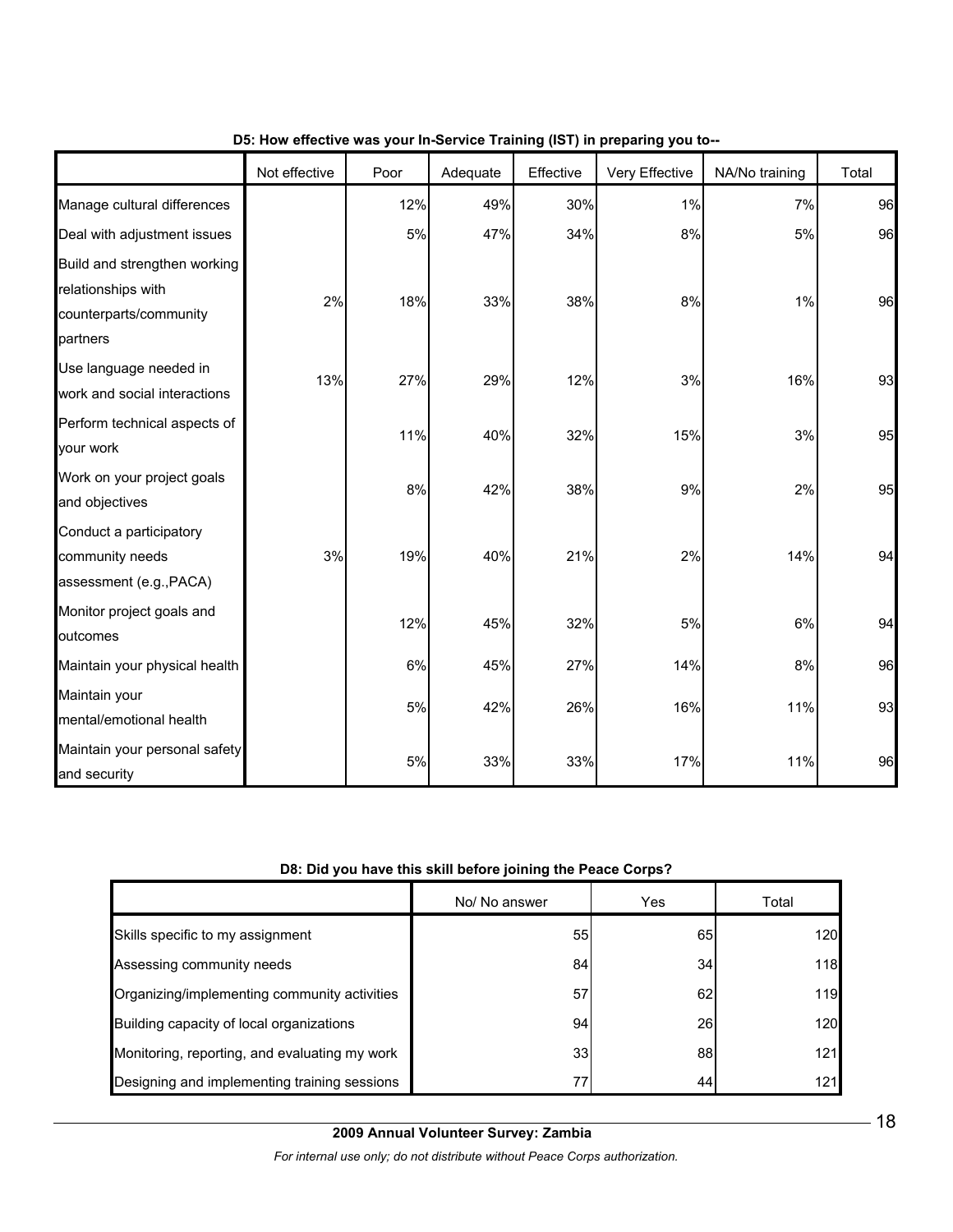|                                               | No/ No answer | Yes | Total |
|-----------------------------------------------|---------------|-----|-------|
| Skills specific to my assignment              |               | 41  | 48    |
| Assessing community needs                     |               | 113 | 118   |
| Organizing/implementing community activities  | 5             | 112 | 117   |
| Building capacity of local organizations      | 12            | 107 | 119   |
| Monitoring, reporting, and evaluating my work | 8             | 112 | 120   |
| Designing and implementing training sessions  |               | 113 | 120   |

#### **D8: Is the skill needed for your Peace Corps work?**

#### **D8: Have you had adequate Peace Corps training to acquire the skill?**

|                                               | No/ No answer | Yes | Total |
|-----------------------------------------------|---------------|-----|-------|
| Skills specific to my assignment              | 15            | 89  | 104   |
| Assessing community needs                     | 22            | 87  | 109   |
| Organizing/implementing community activities  | 29            | 76I | 105   |
| Building capacity of local organizations      | 41            | 67  | 108   |
| Monitoring, reporting, and evaluating my work | 22            | 78I | 100   |
| Designing and implementing training sessions  | 31            | 751 | 106   |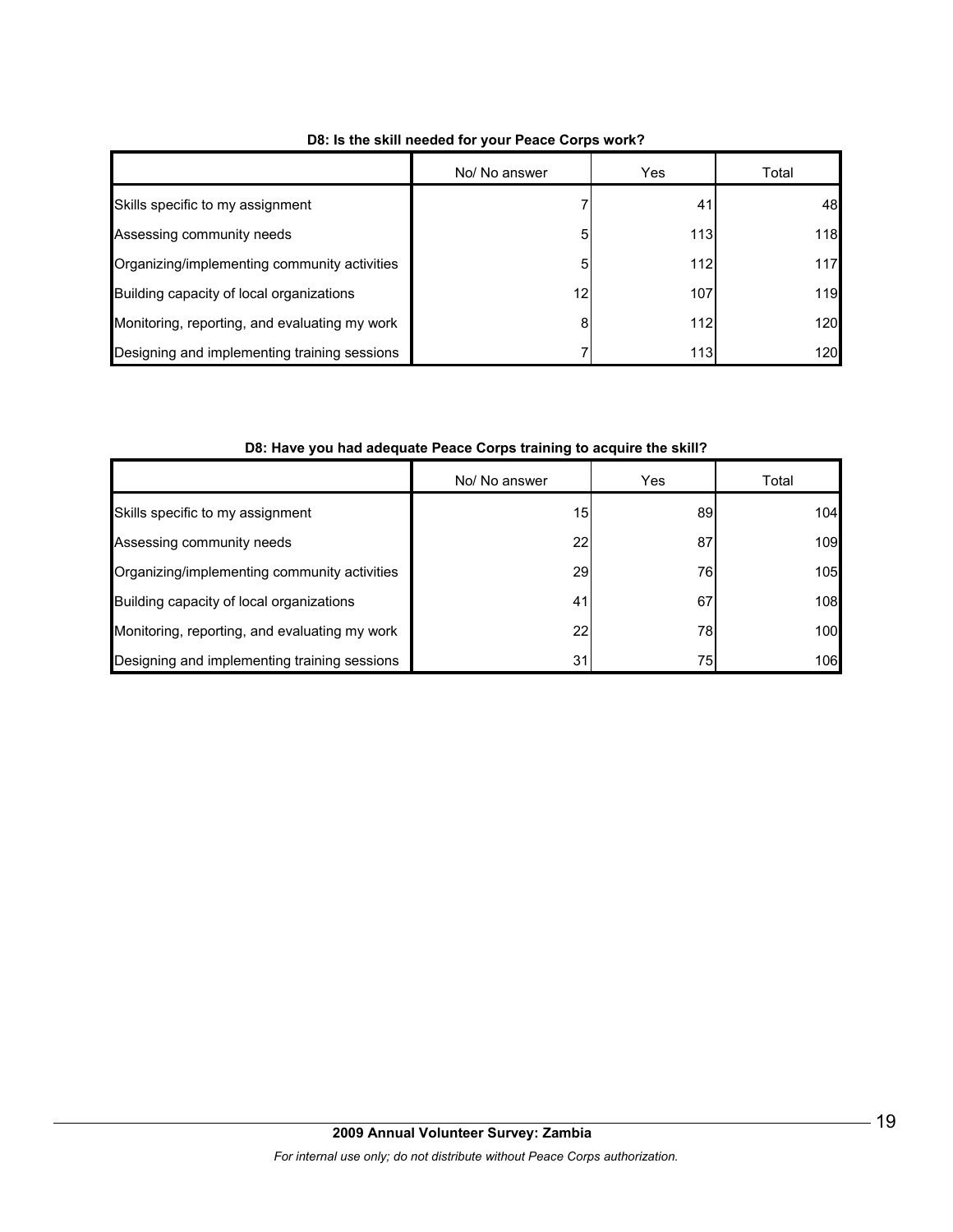# **E. Volunteer Assignment Goals and Impact**

*This section reports Volunteers' self-assessments of their impact on the individuals and organizations in the communities in which they serve. At the end of this section, Volunteers' third goal activities, participation in Coverdell World Wise School/Correspondence Match (CWWS/CM) and use of Peace Corps resources to support their work are reported in questions.* 

|                                                                                                       | Not at all 1 | $\overline{2}$ | 3   | 4   | Exceptionally 5 | <b>NA</b> | Total |
|-------------------------------------------------------------------------------------------------------|--------------|----------------|-----|-----|-----------------|-----------|-------|
| Meets the objectives of the<br>project plan                                                           | 2%           | 12%            | 29% | 42% | 13%             | 2%        | 126   |
| Builds local capacity for<br>sustainability                                                           | 3%           | 12%            | 32% | 45% | 7%              | 1%        | 126   |
| Involves local people in<br>planning and implementing<br>activities                                   | 2%           | 6%             | 24% | 45% | 20%             | 2%        | 124   |
| Complements other local<br>development activities                                                     | 3%           | 16%            | 34% | 35% | 6%              | 6%        | 125   |
| Transfers skills to host country<br>individuals and organizations                                     | 2%           | 10%            | 29% | 44% | 16%             | 1%        | 126   |
| Mobilizes host country<br>nationals (HCNs) to volunteer                                               | 14%          | 26%            | 34% | 13% | 5%              | 7%        | 126   |
| Helps promote a better<br>understanding of Americans<br>on the part of the peoples<br>served (goal 2) |              | 6%             | 25% | 41% | 27%             | 1%        | 124   |
| Helps promote a better<br>understanding of other<br>peoples on the part of<br>Americans (goal 3)      | 2%           | 8%             | 22% | 35% | 30%             | 2%        | 125   |

#### **E1: To what extent does your Volunteer work assignment address the following?**

#### **E2: To what extent does your host community--?**

|                                          | Not at all 1 | ົ   | s.  | 4   | Exceptionally 5 | <b>NA</b> | Total |
|------------------------------------------|--------------|-----|-----|-----|-----------------|-----------|-------|
| Need the assistance that you<br>provided | 3%           | 10% | 23% | 33% | 27%             | 3%        | 30    |
| Want the assistance that you<br>provided |              | 3%  | 19% | 42% | 29%             | 6%        | 31    |

*For internal use only; do not distribute without Peace Corps authorization.*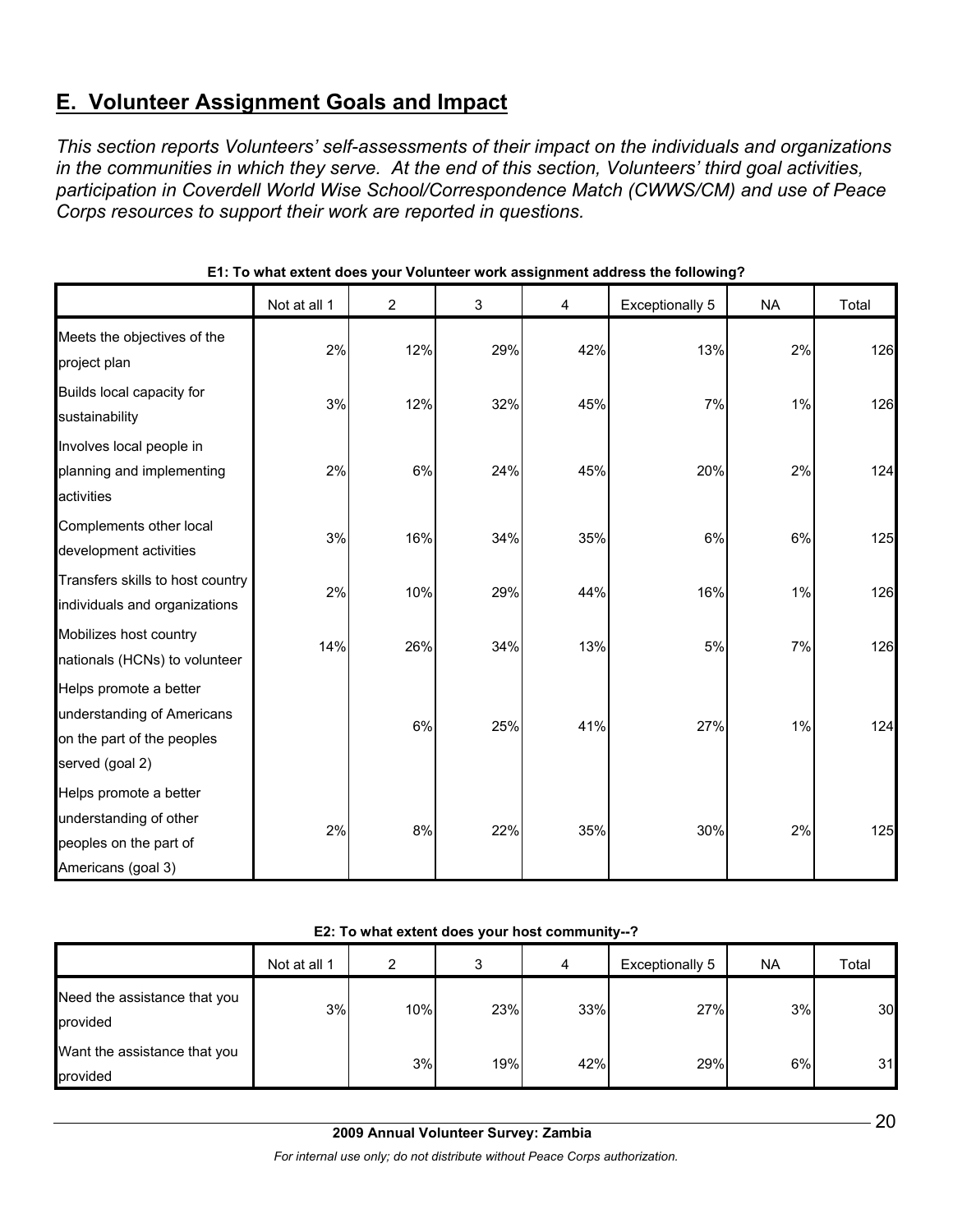|                                                                  | None 1 | $\overline{2}$ | 3   | 4   | Exceptional 5 | NA  | Total |
|------------------------------------------------------------------|--------|----------------|-----|-----|---------------|-----|-------|
| Ability to access information<br>(e.g., library, Internet, etc.) | 25%    | 25%            | 23% | 13% | 5%            | 9%  | 126   |
| Leadership skills                                                | 3%     | 18%            | 35% | 34% | 6%            | 3%  | 125   |
| Planning and management                                          | 1%     | 10%            | 36% | 41% | 10%           | 3%  | 126   |
| Problem solving/critical thinking                                | 2%     | 15%            | 44% | 31% | 5%            | 2%  | 126   |
| Self-esteem                                                      | 6%     | 10%            | 35% | 39% | 5%            | 6%  | 126   |
| <b>Technical skills</b>                                          | 1%     | 12%            | 29% | 47% | 9%            | 2%  | 126   |
| Use of local resources                                           | 1%     | 13%            | 29% | 43% | 12%           | 3%  | 126   |
| Use of external resources (e.g.,<br>grants, international NGOs)  | 14%    | 26%            | 21% | 28% | 6%            | 4%  | 125   |
| Better understanding of<br>Americans                             |        | 4%             | 20% | 43% | 31%           | 2%  | 125   |
| Other: Please specify below                                      |        | 4%             | 4%  | 4%  | 4%            | 85% | 26    |

#### **E3: How much impact does your assignment have on the capacities of your host counterparts/community partners?**

#### **E3: How much impact does your assignment have on the capacities of your host counterparts/community partners? Other**

| (specify)                                                  |            |       |         |
|------------------------------------------------------------|------------|-------|---------|
|                                                            | Column N % | Count | Row N % |
| Open-ended results. Not responsive to request.<br>E3_OTHER |            |       |         |
| Total                                                      |            | 129   | 100%    |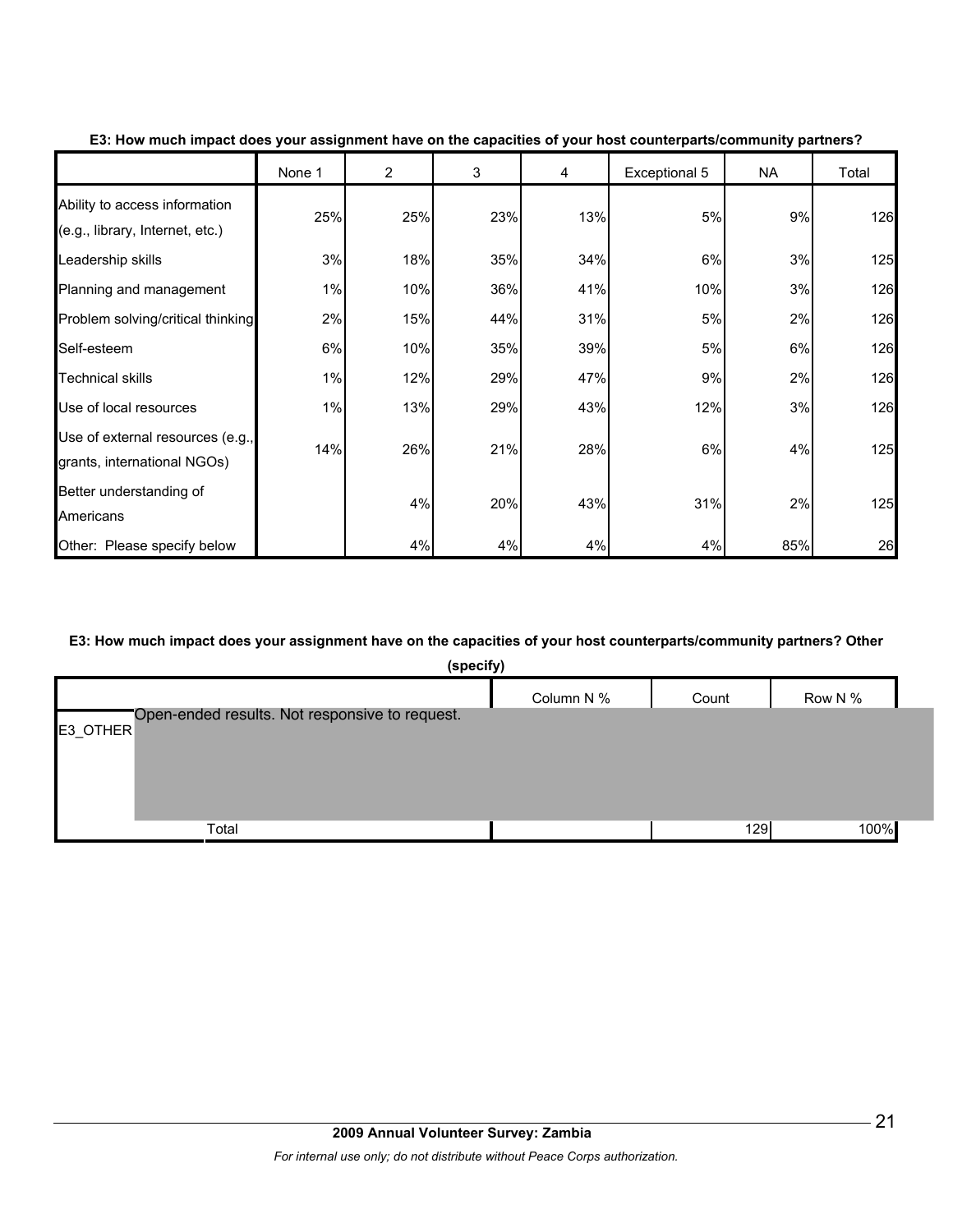|                                                                  | None 1 | 2   | 3   | 4   | Exceptional 5 | NA  | Total |
|------------------------------------------------------------------|--------|-----|-----|-----|---------------|-----|-------|
| Ability to access information<br>(e.g., library, Internet, etc.) | 23%    | 29% | 23% | 12% | 6%            | 7%  | 123   |
| Leadership skills                                                | 4%     | 16% | 35% | 38% | 6%            | 2%  | 124   |
| Planning and management                                          | 3%     | 15% | 38% | 35% | 5%            | 3%  | 124   |
| Problem solving/critical thinking                                | 2%     | 17% | 40% | 33% | 7%            | 2%  | 123   |
| Self-esteem                                                      | 2%     | 12% | 36% | 40% | 7%            | 3%  | 124   |
| <b>Technical skills</b>                                          | 2%     | 13% | 28% | 43% | 10%           | 3%  | 125   |
| Use of local resources                                           | 2%     | 12% | 34% | 37% | 12%           | 2%  | 124   |
| Use of external resources (e.g.,<br>grants, international NGOs)  | 19%    | 21% | 28% | 22% | 4%            | 6%  | 124   |
| Better understanding of<br>Americans                             |        | 4%  | 18% | 40% | 37%           | 1%  | 124   |
| Other: Please specify below                                      |        | 4%  | 12% | 8%  | 12%           | 65% | 26    |

#### **E4: How much impact does your assignment have on the capacities of your host individuals with whom you work?**

#### **E4: How much impact does your assignment have on the capacities of your host individuals with whom you work? Other**

**(specify)**

|          | Column N % | Count | Row N % |
|----------|------------|-------|---------|
| E4_OTHER | 100%       | 129   |         |
| Total    |            | 129   | 100%    |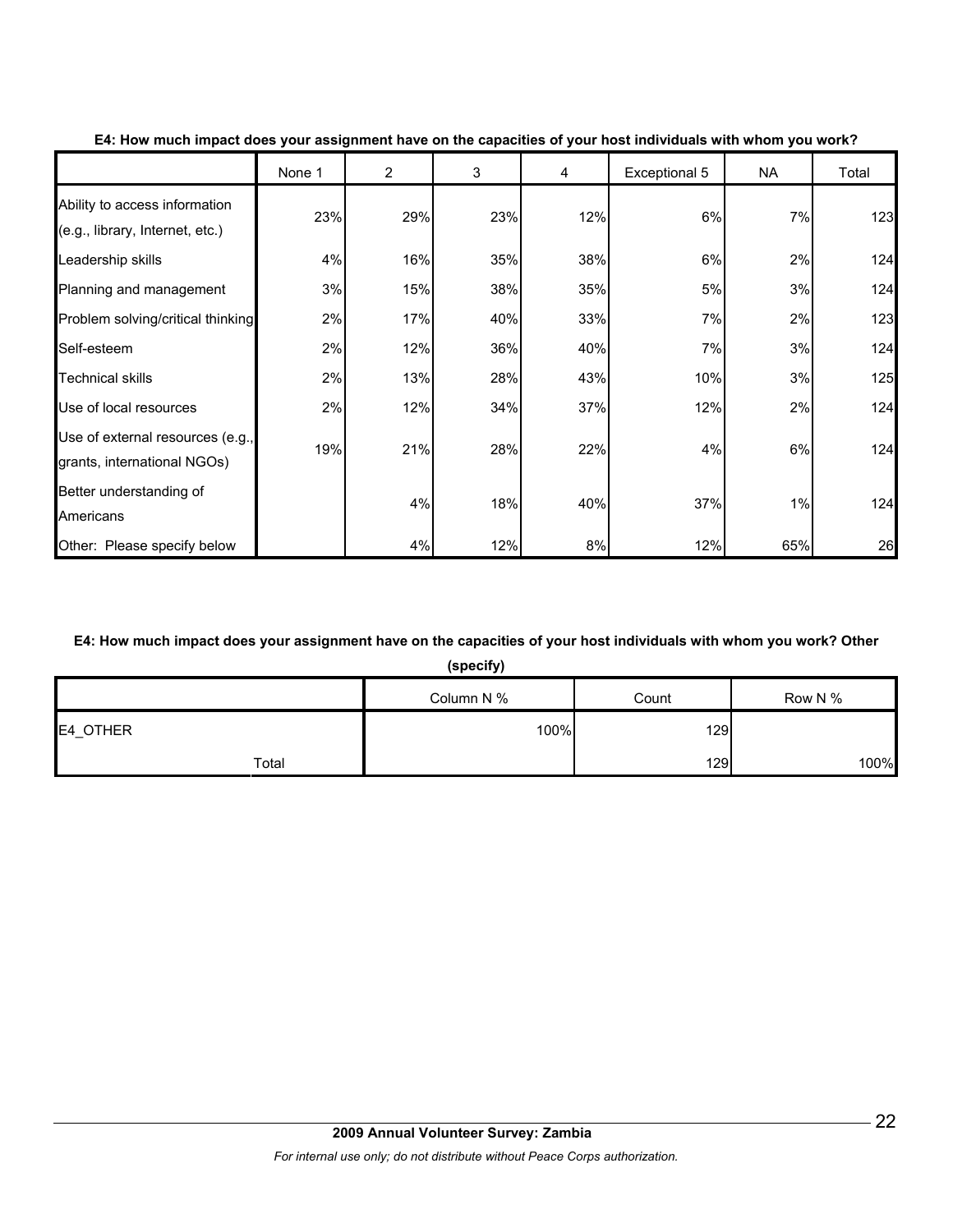|                                                              | None 1 | $\overline{2}$ | 3   | 4   | Exceptional 5 | <b>NA</b> | Total |
|--------------------------------------------------------------|--------|----------------|-----|-----|---------------|-----------|-------|
| Identifying and prioritizing<br>organizational needs         | 4%     | 19%            | 35% | 32% | 3%            | 6%        | 124   |
| Leadership                                                   | 7%     | 21%            | 34% | 30% | 2%            | 6%        | 124   |
| Management                                                   | 5%     | 23%            | 31% | 30% | 4%            | 7%        | 124   |
| Monitoring and evaluation                                    | 7%     | 19%            | 30% | 35% | 2%            | 7%        | 123   |
| Planning and implementing<br>organizational activities       | 4%     | 17%            | 27% | 41% | 6%            | 5%        | 124   |
| Teamwork/participatory<br>decision-making                    | 5%     | 15%            | 32% | 35% | $6\%$         | 6%        | 124   |
| Use of local resources                                       | 6%     | 20%            | 33% | 31% | 6%            | 6%        | 123   |
| Ability to mobilize, manage,<br>and sustain local volunteers | 11%    | 17%            | 39% | 22% | 4%            | 7%        | 124   |
| Other: Please specify below                                  | 8%     | 8%             | 23% | 4%  |               | 58%       | 26    |

**E5: To what extent does your assignment enhance the capacities of organizations with whom you work?**

### **E5: To what extent does your assignment enhance the capacities of organizations with whom you work?**

|          | Other (specify)                                |            |       |         |
|----------|------------------------------------------------|------------|-------|---------|
|          |                                                | Column N % | Count | Row N % |
|          | Open-ended results. Not responsive to request. |            |       |         |
|          |                                                |            |       |         |
|          |                                                |            |       |         |
|          |                                                |            |       |         |
|          | Total                                          |            | 1291  | 100%l   |
| E5_OTHER |                                                |            |       |         |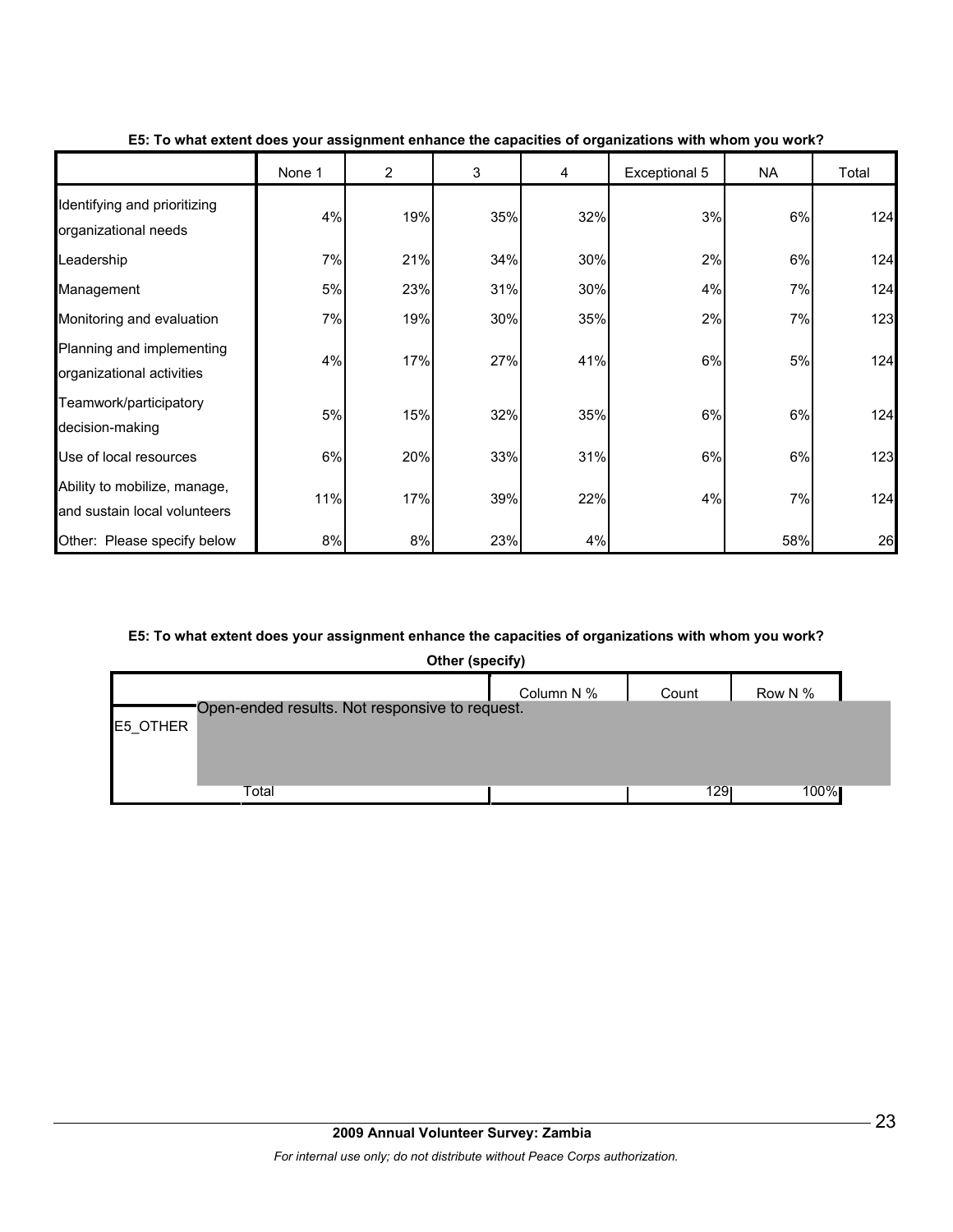|                                       | Not at all 1 |     | 3   | 4   | Exceptionally 5 | <b>NA</b> | Total      |
|---------------------------------------|--------------|-----|-----|-----|-----------------|-----------|------------|
| Your counterpart/community<br>partner | 1%           | 10% | 38% | 35% | 15%             | 2%        | <b>124</b> |
| Another institution/organization      | 7%           | 19% | 45% | 18% | 2%              | 8%        | 125        |
| Members of your host<br>community     | 1%           | 13% | 38% | 40% | 7%              | 2%        | 125        |
| Other: Please specify below           |              |     | 9%  | 9%  |                 | 82%       | 22         |

**E6: How effective have you been in transferring knowledge and skills to help the following persons or groups build their capacities?**

**E7: To what extent have HC individuals gained a better understanding of Americans? Includes "Too early to tell."**

|    | Not at all | Minimally | Moderatelv | <b>Considerably</b> | Exceptionally | Too early to tell | $\tau$ otal |
|----|------------|-----------|------------|---------------------|---------------|-------------------|-------------|
| E7 | $1\%$      | $1\%$     | 22%        | 54%                 | 15%           | 8%                | 1271<br>ے ا |

#### **E7: To what extent have HC individuals gained a better understanding of Americans? Excludes "Too early to tell."**

|    | Not at all | Minimally | Moderately | Considerablv | Exceptionally | Total |
|----|------------|-----------|------------|--------------|---------------|-------|
| E7 | $1\%$      | $1\%$     | 24%        | 58%          | 16%           | 1171  |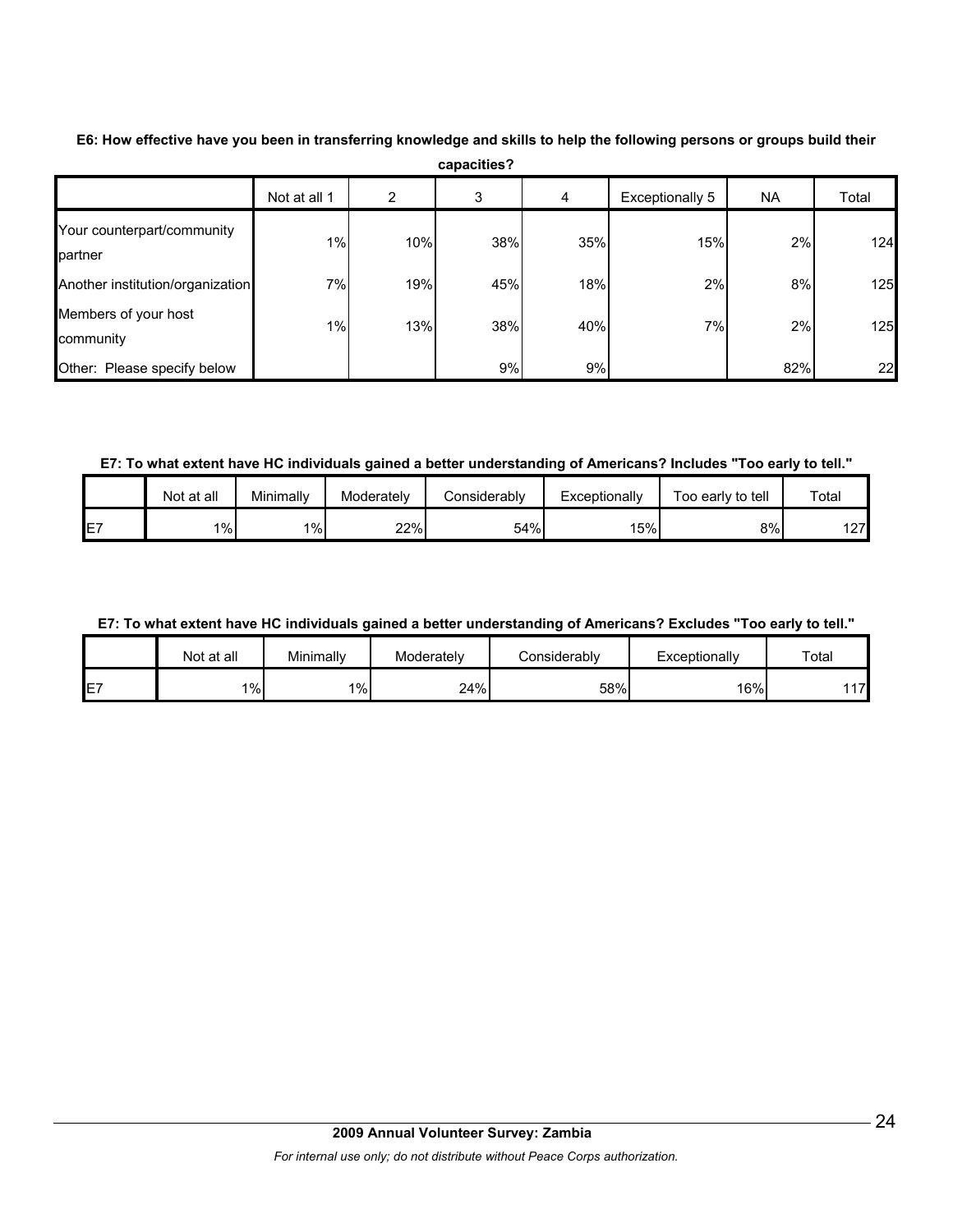|               |                                                              | <b>PCV Responses</b> | % Doing This | <b>Total PCVs</b><br>Responding |
|---------------|--------------------------------------------------------------|----------------------|--------------|---------------------------------|
| \$E9Goal3Acts | Electronic updates                                           | 104                  | 84%          |                                 |
|               | Hard copy/paper update                                       | 80                   | 65%          |                                 |
|               | Hosting American visitors                                    | 64                   | 52%          |                                 |
|               | Enrollment in the CWWS/CMS<br>program                        | 57                   | 46%          |                                 |
|               | Personal website or blog                                     | 51                   | 41%          |                                 |
|               | Pen pal program/letter exchange                              | 39                   | 31%          |                                 |
|               | While on home leave, spoke at a<br>school or community group | 11                   | 9%           |                                 |
|               | Other please specify                                         | $6 \overline{6}$     | 5%           |                                 |
|               | Podcasted/created a slide show or<br>video posted online     | 3                    | 2%           |                                 |
|               | Peace Corps Week activities                                  |                      | 1%           |                                 |
|               | Total                                                        |                      |              | 124                             |

#### **E9. In which of the following third goal activities have you participated during your PC service?**

Percents may total to more than 100% since Volunteers were asked to "Mark all that apply."

#### **E9: When asked about third goal activities, Volunteer answered "No involvement in third goal activities."**

|                                                                                                                                                                                                                                                                              | Have done third goal activities | No third goal activities | Total |
|------------------------------------------------------------------------------------------------------------------------------------------------------------------------------------------------------------------------------------------------------------------------------|---------------------------------|--------------------------|-------|
| Peace Corps' third goal is to "help promote a<br>better understanding of other peoples on the part<br>of Americans." In which of the following third goal<br>activities, including your contact with family and<br>friends, have you participated during your Peace<br>Corps | 98%                             | 2%                       | 1291  |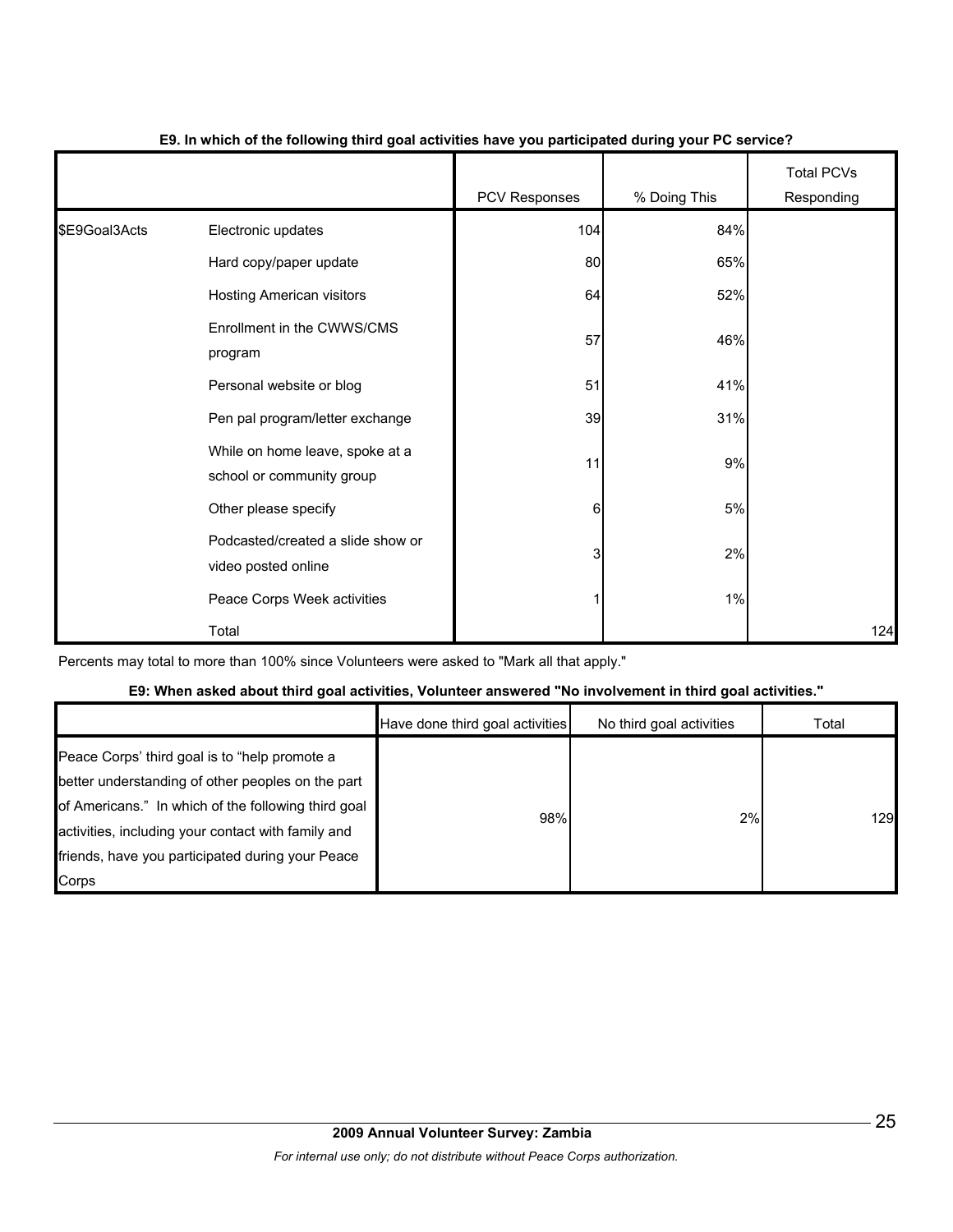|                 | have not participated in<br>CWWS/CM. | I have participated in<br>CWWS/CM & would<br>recommend it | I have participated in<br>CWWS/CM and would NOT<br>recommend it | Total |
|-----------------|--------------------------------------|-----------------------------------------------------------|-----------------------------------------------------------------|-------|
| E <sub>10</sub> | 58%                                  | 34%                                                       | 8%                                                              | 124   |

# **E10: Would you recommend participation in the CWWS CMS to other Volunteers?**

**E11: To what extent have Americans gained a better understanding of HCNs? Includes "Too early to tell."**

|                 | Not at all | Minimally | Moderately | Considerably | Exceptionally | Too early to tell | Total |
|-----------------|------------|-----------|------------|--------------|---------------|-------------------|-------|
| E <sub>11</sub> | 0%I        | 6%        | 28%        | 45%          | 13%           | 7%                | 126   |

## **E11: To what extent have Americans gained a better understanding of HCNs? Excludes "Too early to tell."**

|                          | Not at all | Minimally | Moderately | onsiderablvٽ | Exceptionally | Total |
|--------------------------|------------|-----------|------------|--------------|---------------|-------|
| <b>E11</b><br><b>⊢</b> ⊧ |            | $7\%$     | 30%        | 49%          | 5%            | 17    |

#### **E12: Which of the following resources have been useful to you in your third goal activities?**

|                                                                                | Yes |
|--------------------------------------------------------------------------------|-----|
| Coverdell World Wise Schools staff (Useful)                                    | 33  |
| Contact with other Peace Corps staff in Washington, D.C. (Useful)              | 25  |
| Information at staging (Useful)                                                | 55  |
| Information from your post sent to you before departure (Useful)               | 47  |
| Internet (Useful)                                                              | 82  |
| Invitation kits (Useful)                                                       | 73  |
| Material in staging packet (Useful)                                            | 63  |
| Peace Corps staff at post (e.g., World Wise School contact) (Useful)           | 24  |
| Recruiting (Useful)                                                            | 40  |
| Resources available from Coverdell World Wise Schools (Useful)                 | 22  |
| Resources available on Peace Corps website (e.g., third goal section) (Useful) | 38  |
| Training on third goal (Useful)                                                | 29  |
| Other: Please specify below (Useful)                                           |     |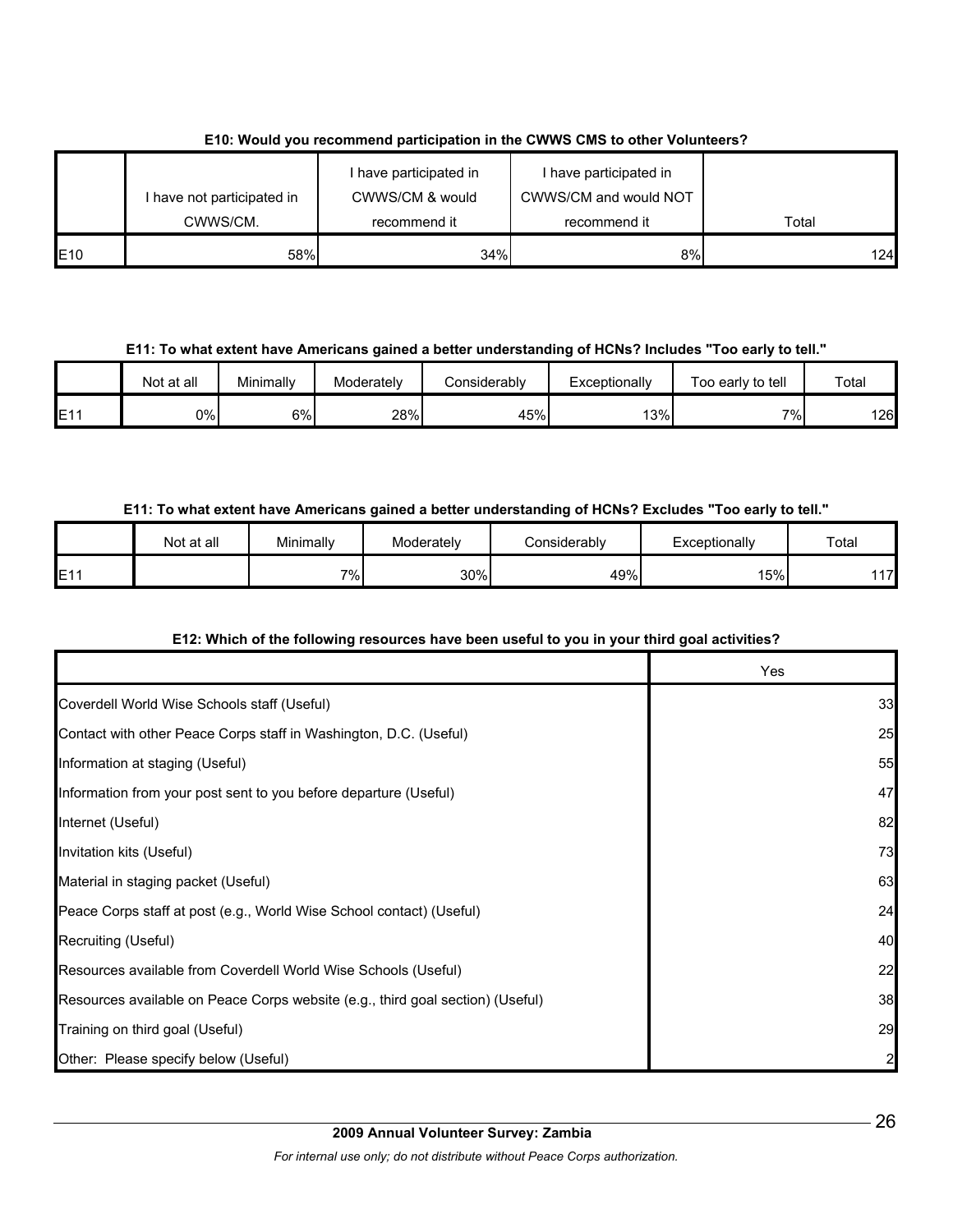|                                                                                          | Yes |
|------------------------------------------------------------------------------------------|-----|
| Coverdell World Wise Schools staff (Would be helpful)                                    | 37  |
| Contact with other Peace Corps staff in Washington, D.C. (Would be helpful)              | 38  |
| Information at staging (Would be helpful)                                                | 19  |
| Information from your post sent to you before departure (Would be helpful)               | 38  |
| Internet (Would be helpful)                                                              | 35  |
| Invitation kits (Would be helpful)                                                       | 11  |
| Material in staging packet (Would be helpful)                                            | 16  |
| Peace Corps staff at post (e.g., World Wise School contact) (Would be helpful)           | 33  |
| Recruiting (Would be helpful)                                                            | 18  |
| Resources available from Coverdell World Wise Schools(Would be helpful)                  | 23  |
| Resources available on Peace Corps website (e.g., third goal section) (Would be helpful) | 26  |
| Training on third goal (Would be helpful)                                                | 31  |
| Other: Please specify below (Would/will be helpful)                                      | 4   |

## **E12: Which of the following resources would/will be helpful to you in your third goal activities?**

| E12: Other useful/helpful resources? Other (specify) |                                                |            |       |         |  |  |  |
|------------------------------------------------------|------------------------------------------------|------------|-------|---------|--|--|--|
|                                                      |                                                | Column N % | Count | Row N % |  |  |  |
| E12 OTHER                                            | Open-ended results. Not responsive to request. |            |       |         |  |  |  |
|                                                      | Total                                          |            | 1291  | 100%    |  |  |  |

#### **E12: Other useful/helpful resources? Other (specify)**

#### **E13: Do you know about the Peace Corps Partnership Program (PCPP)?**

|                 | No  | Yes, but I haven't used it. | Yes.<br>I have used it. | Total |
|-----------------|-----|-----------------------------|-------------------------|-------|
| E <sub>13</sub> | 27% | 60%                         | 13%                     | 126   |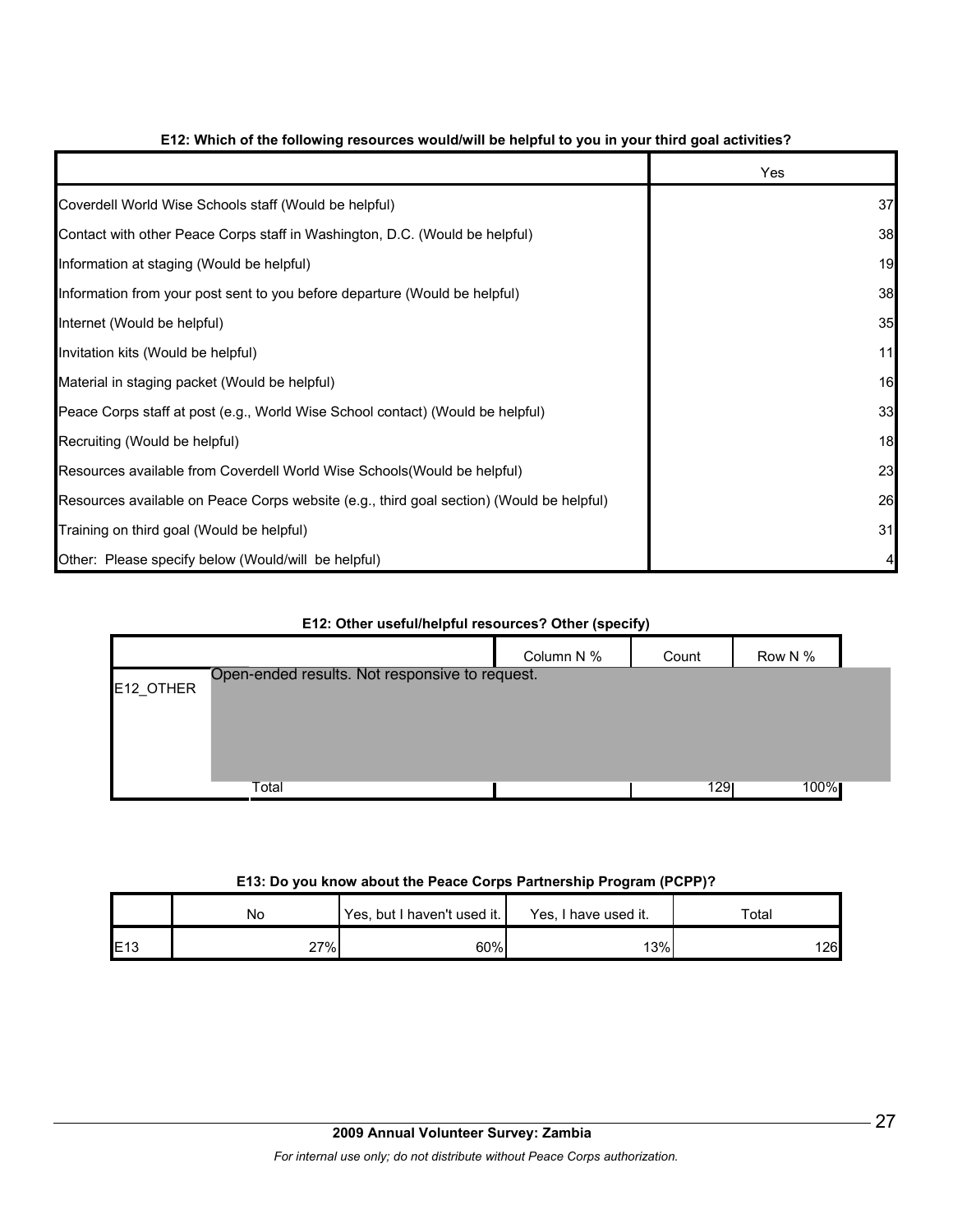# **F. Peace Corps Support**

*This section reports Volunteers' assessments of in-country Peace Corps.* 

|     | Not at all | Poorly | Adequately | Well | Very well         | Total |
|-----|------------|--------|------------|------|-------------------|-------|
| IF1 | 9%         | 3%     | 32%        | 35%  | 21%<br>$\epsilon$ | 34    |





F1: When you arrived at your community, how prepared for your arrival<br>were the host people with whom you work?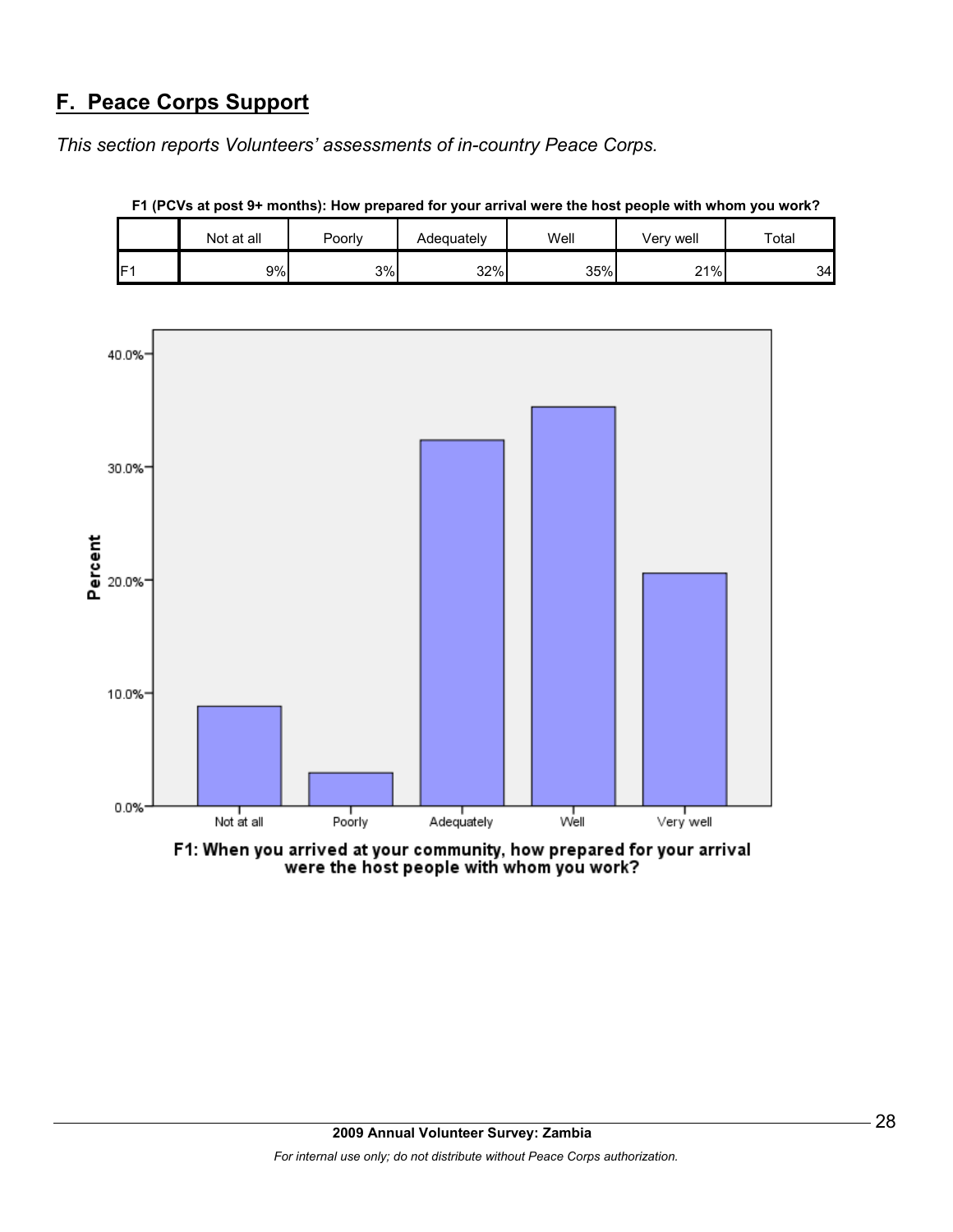|     | Not at all | Minimally | Adequately | Considerablv | Exceptionally | Not Used | Total |
|-----|------------|-----------|------------|--------------|---------------|----------|-------|
| IF2 | 2%         | 10%       | 34%        | 39%          | 10%           | 4%       | 124   |

**F2: How satisfied are you with the health care you received from your PCMO(s)?**

#### **F3: How satisfied are you with the following support provided by in-country PC staff?**

|                             | Not at all 1 | $\overline{c}$ | 3   | 4   | Completely 5 | NA.   | Total |
|-----------------------------|--------------|----------------|-----|-----|--------------|-------|-------|
| Administrative/logistical   | 4%           | 19%            | 39% | 26% | 12%          |       | 126   |
| Cross-cultural              | $1\%$        | 17%            | 33% | 37% | 10%          | 2%    | 126   |
| Emotional                   | 4%           | 21%            | 36% | 27% | 7%           | 5%    | 127   |
| Feedback on my work reports | 13%          | 17%            | 21% | 30% | 4%           | 15%   | 127   |
| Job assignment              | 8%           | 14%            | 26% | 36% | 13%          | 2%    | 126   |
| Language learning           | 4%           | 14%            | 31% | 46% | 5%           | 1%    | 127   |
| Medical                     | 7%           | 14%            | 35% | 36% | 7%           |       | 125   |
| Safety and security         | $1\%$        | 3%             | 22% | 46% | 26%          | 2%    | 125   |
| Site selection/preparation  | 8%           | 18%            | 34% | 27% | 13%          |       | 126   |
| <b>Technical skills</b>     | 3%           | 13%            | 38% | 33% | 12%          | $1\%$ | 122   |

# **F4: How satisfied are you with the Peace Corps allocation of time and resources to mental health/adjustment issues?**

|                | Not at all satisfied 1 |    |              |     | Completely satisfied 5 | Total |
|----------------|------------------------|----|--------------|-----|------------------------|-------|
| F <sub>4</sub> | 3%                     | 8% | $17\%$<br>41 | 22% | 9%                     | 125   |

## **F5: What level of PC support have you received to help cope with stress from issues such as HIV/AIDS, food insecurity, etc. in your community? (Including PCVs w/no need for support)**

|     | No support | Minimal support | Adequate support | Considerable<br>support | Exceptional<br>support | NA/I have no<br>need for support | Total |  |  |  |
|-----|------------|-----------------|------------------|-------------------------|------------------------|----------------------------------|-------|--|--|--|
|     |            |                 |                  |                         |                        |                                  |       |  |  |  |
| lF5 | 6%         | 17%             | 31%              | 16%                     | 4%                     | 27%                              | 127   |  |  |  |

**F5: What level of PC support have you received to help cope with stress from issues such as HIV/AIDS, food** 

|                |            |                 | Considerable     |         |                            |       |  |  |  |  |
|----------------|------------|-----------------|------------------|---------|----------------------------|-------|--|--|--|--|
|                | No support | Minimal support | Adequate support | support | <b>Exceptional support</b> | Total |  |  |  |  |
| F <sub>5</sub> | 8%         | 24%             | 42%              | 22%     | 5%                         | 93    |  |  |  |  |

#### **insecurity, etc. in your community? (Excluding PCVs w/no need for support)**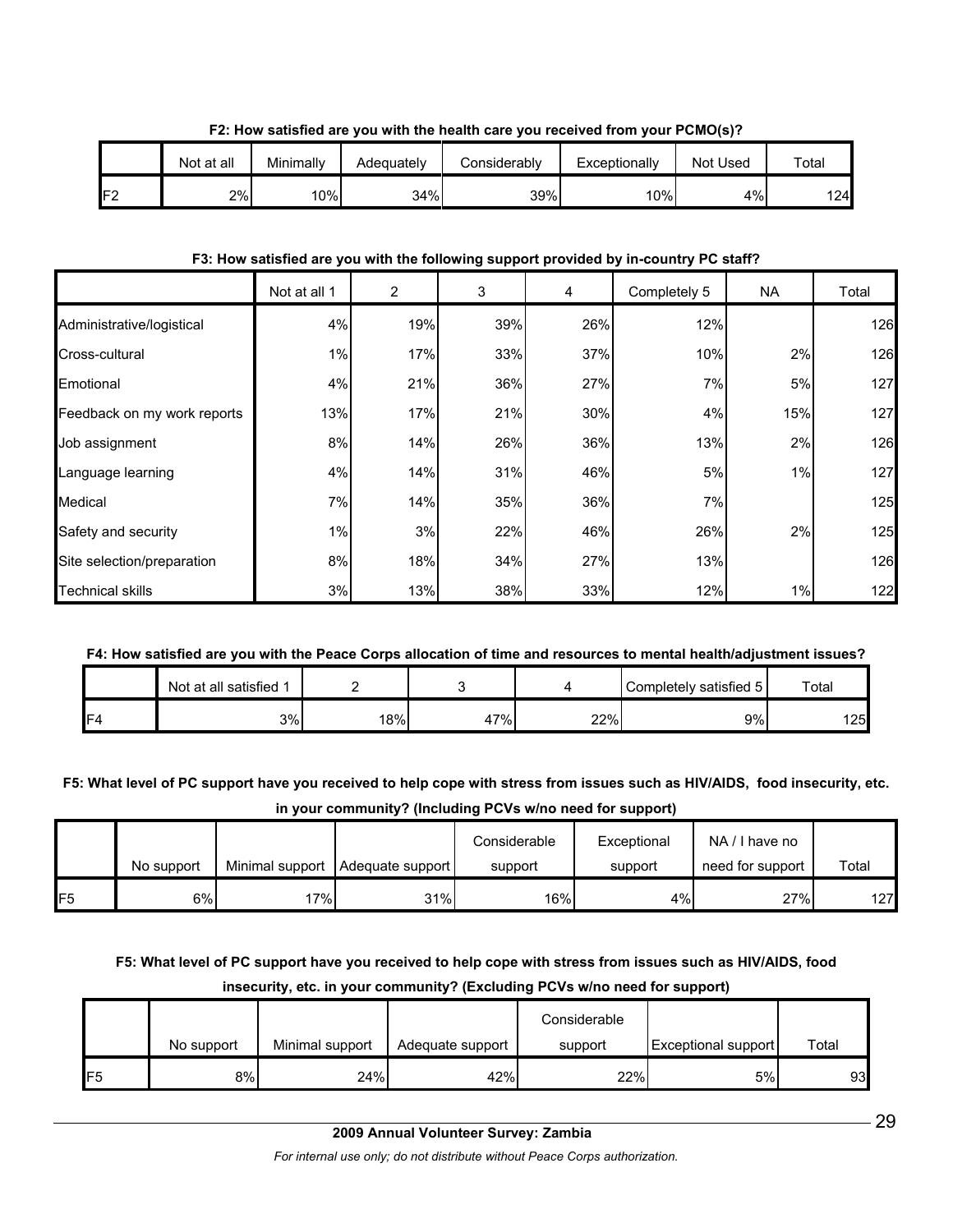|                                    | Not adequate | Adequate | Total |
|------------------------------------|--------------|----------|-------|
| Responsiveness to my issues        | 1%           | 99%      | 115   |
| Informative content                | 3%           | 97%      | 114   |
| My comfort level discussing issues | 8%           | 92%      | 113   |
| Adequacy of visits                 | 27%          | 73%      | 109   |

## **F6: How would you rate your interaction with the Country Director in terms of the following?**

#### **F6b: How would you rate your interaction with the PTO/SRPTC in terms of the following?**

|                                    | Not adequate | Adequate | Total |
|------------------------------------|--------------|----------|-------|
| Responsiveness to my issues        | 11%          | 89%      | 110   |
| Informative content                | 10%          | 90%      | 112   |
| My comfort level discussing issues | 17%          | 83%      | 110   |
| Adequacy of visits                 | 30%          | 70%      | 105   |

#### **F6c: How would you rate your interaction with the APCD/Program Manager in terms of the following?**

|                                    | Not adequate | Adequate | Total |
|------------------------------------|--------------|----------|-------|
| Responsiveness to my issues        | 29%          | 71%      | 117   |
| Informative content                | 25%          | 75%      | 115   |
| My comfort level discussing issues | 23%          | 77%      | 116   |
| Adequacy of visits                 | 23%          | 77%      | $111$ |

|                                    | Not adequate | Adequate | Total |
|------------------------------------|--------------|----------|-------|
| Responsiveness to my issues        | 20%          | 80%      | 116   |
| Informative content                | 24%          | 76%      | 116   |
| My comfort level discussing issues | 23%          | 77%      | 116   |
| Adequacy of visits                 | 40%          | 60%      | 107   |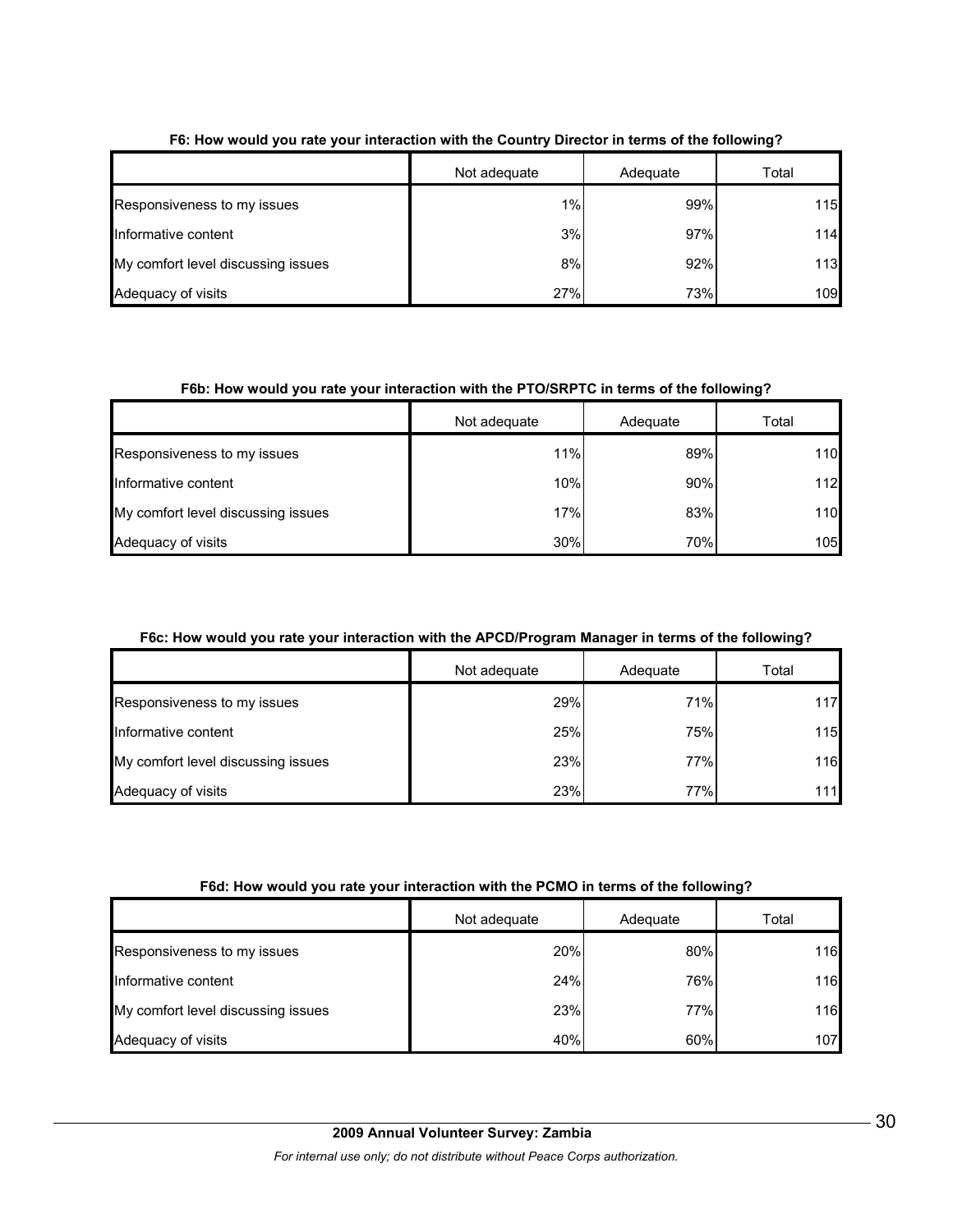| following?                         |              |          |       |  |
|------------------------------------|--------------|----------|-------|--|
|                                    | Not adequate | Adequate | Total |  |
| Responsiveness to my issues        | 1%           | 99%      | 116   |  |
| Informative content                | 4%           | 96%      | 114   |  |
| My comfort level discussing issues | 3%           | 97%      | 114   |  |
| Adequacy of visits                 | 19%          | 81%      | 107   |  |

# **F6e: How would you rate your interaction with the Safety and Security Coordinator in terms of the**

#### **F6f: How would you rate your interaction with the Training Manager in terms of the following?**

|                                    | Not adequate | Adequate | Total |
|------------------------------------|--------------|----------|-------|
| Responsiveness to my issues        | 6%           | 94%      | 116   |
| Informative content                | 7%           | 93%      | 113   |
| My comfort level discussing issues | 9%           | 91%      | $112$ |
| Adequacy of visits                 | 21%          | 79%      | 107   |

#### **F6g: How would you rate your interaction with administrative staff in terms of the following?**

|                                    | Not adequate | Adequate | Total |
|------------------------------------|--------------|----------|-------|
| Responsiveness to my issues        | 19%          | 81%      | 113   |
| Informative content                | 18%          | 82%      | 111   |
| My comfort level discussing issues | 12%          | 88%      | 112   |
| Adequacy of visits                 | 29%          | 71%      | 104   |

#### **F6h: How would you rate your interaction with other post staff (please specify) in terms of the following?**

|                                    | Not adequate | Adequate | Total |
|------------------------------------|--------------|----------|-------|
| Responsiveness to my issues        | 29%          | 71%      | 17    |
| Informative content                | 11%          | 89%      | 18    |
| My comfort level discussing issues | 11%          | 89%      | 19    |
| Adequacy of visits                 | 30%          | 70%      | 20    |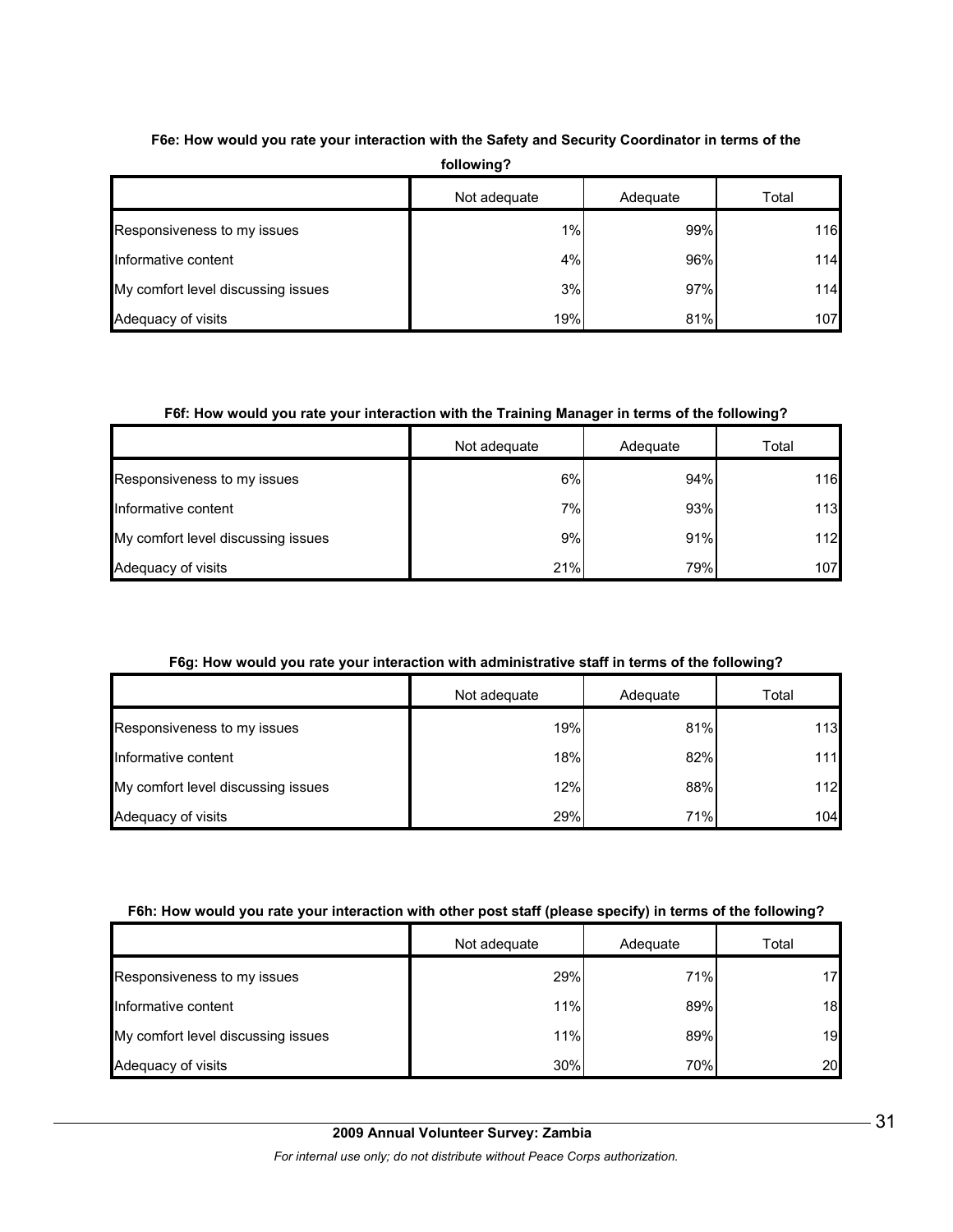#### **F7: To what extent is your CD aware of Volunteer issues and concerns through interactions with**

| <b>Volunteers?</b> |            |           |            |              |            |       |
|--------------------|------------|-----------|------------|--------------|------------|-------|
|                    | Not at all | Minimally | Adequately | Considerably | Completely | Total |
| F7                 | $1\%$      | 5%        | 24%        | 49%          | 22%        | 119   |

| Most effective | Text messaging                     | 49%   | 53  |
|----------------|------------------------------------|-------|-----|
|                | Cellphone (voice)                  | 33%   | 36  |
|                | In-person visits                   | 9%    | 10  |
|                | Email/ Internet                    | 7%    | 8   |
|                | Telephone at residence or work     | 1%    | 1   |
|                | Letters                            | $1\%$ | 1   |
|                | Other. Please specify              |       |     |
|                | Telephone not at residence or work |       |     |
|                | CB radio                           |       |     |
|                | Total                              | 100%  | 109 |

#### **F8: What is the most effective way you use to communicate with PC staff?**

#### **F8: What is the second most effective way you use to communicate with PC staff?**

| Second most effective | Cellphone (voice)                  | 35%  | 39                      |
|-----------------------|------------------------------------|------|-------------------------|
|                       | Text messaging                     | 26%  | 29                      |
|                       | Email/ Internet                    | 25%  | 28                      |
|                       | In-person visits                   | 4%   | $5\overline{a}$         |
|                       | Telephone at residence or work     | 4%   | $\overline{\mathbf{4}}$ |
|                       | Letters                            | 4%   | $\overline{4}$          |
|                       | Telephone not at residence or work | 3%   | $\mathbf{3}$            |
|                       | Other. Please specify              |      |                         |
|                       | CB radio                           |      |                         |
|                       | Total                              | 100% | 112                     |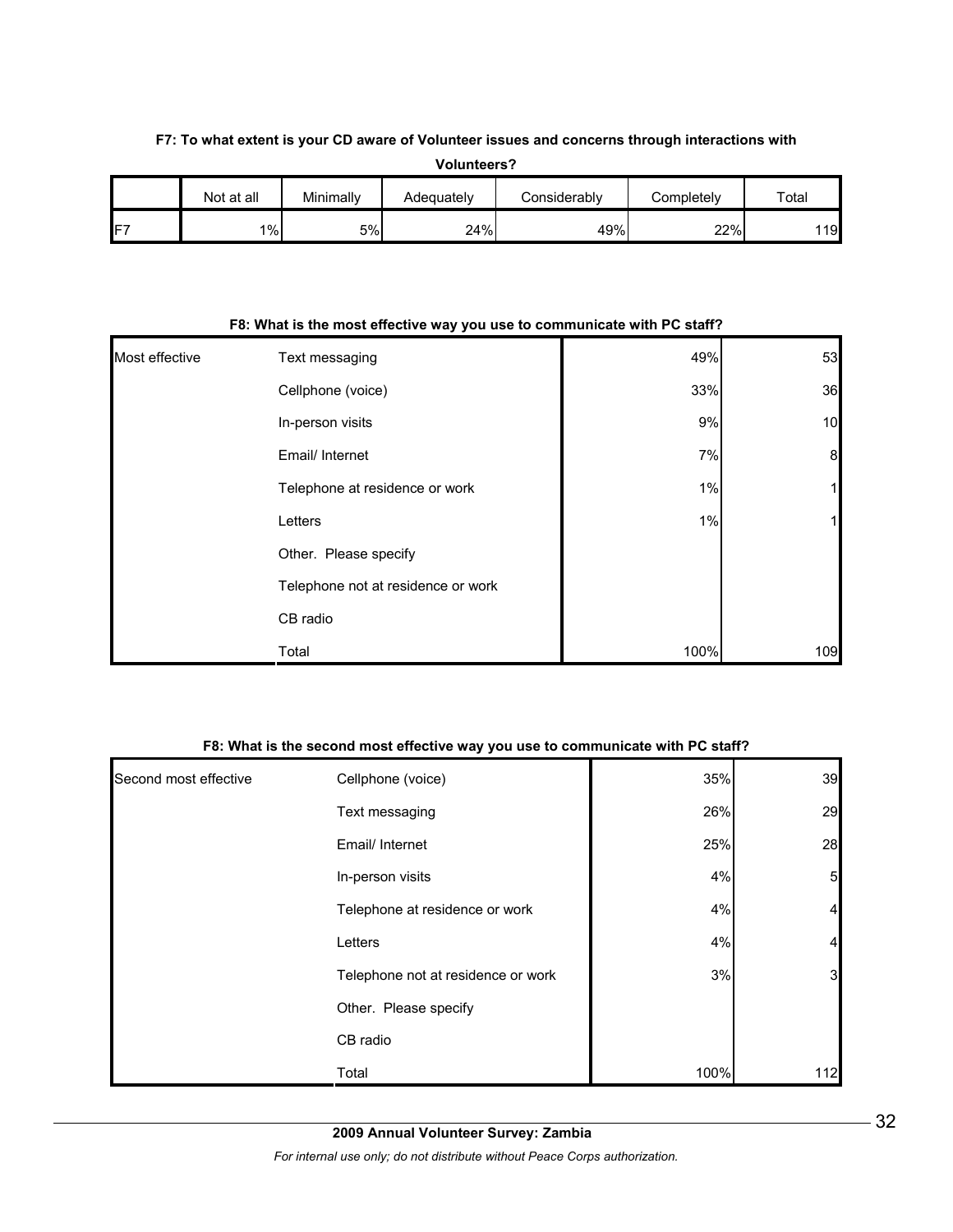| (C11_THREE) Third most effective | Email/ Internet                    | 41%  | 44             |
|----------------------------------|------------------------------------|------|----------------|
|                                  | In-person visits                   | 23%  | 25             |
|                                  | Text messaging                     | 16%  | 17             |
|                                  | Cellphone (voice)                  | 16%  | 17             |
|                                  | Telephone at residence or work     | 2%   | $\overline{2}$ |
|                                  | Letters                            | 2%   | $\overline{2}$ |
|                                  | Telephone not at residence or work | 1%   | 1              |
|                                  | Other. Please specify              |      |                |
|                                  | CB radio                           |      |                |
|                                  | Total                              | 100% | 108            |

#### **F8: What is the third most effective way you use to communicate with PC staff?**

# **F9: How do you rate the effectiveness of your communication resources for contacting in-country PC staff?**

|                | Verv poor | Poor  | Adequate | Good | Excellent | ™otal |
|----------------|-----------|-------|----------|------|-----------|-------|
| F <sub>9</sub> | 1%        | $7\%$ | 46%      | 38%  | 8%        | 126   |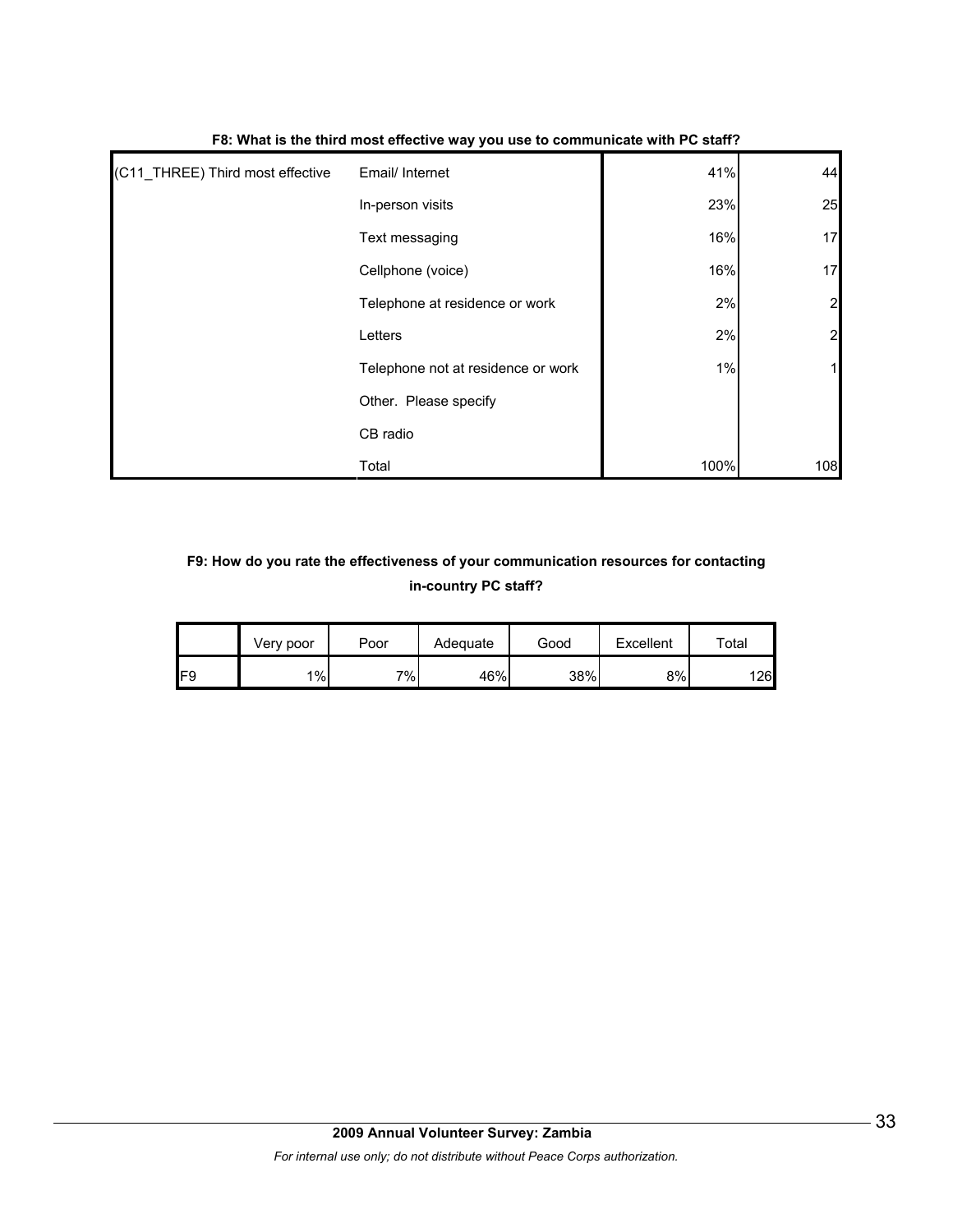# **G. Your Safety and Security**

*This section reports on how safe and informed about their safety Volunteers feel. Their experiences with reported and unreported crimes are summarized.* 

|                                                  | Not at All Safe | Often Safe | Adequately<br>Safe | Usually Safe | Very Safe | Total |
|--------------------------------------------------|-----------------|------------|--------------------|--------------|-----------|-------|
| Where you live                                   |                 | 3%         | 15%                | 24%          | 58%       | 128   |
| Where you work                                   |                 | 1%         | 13%                | 25%          | 61%       | 128   |
| When you travel in-country                       | 2%              | 9%         | 33%                | 39%          | 17%       | 127   |
| City where main Peace Corps<br>office is located |                 | 5%         | 41%                | 40%          | 14%       | 128   |

#### **G1: How safe do you feel...?**

|                    | G2: Please indicate the number of times you experienced the following types of discrimination/harassment. |      |           |            |             |             |       |
|--------------------|-----------------------------------------------------------------------------------------------------------|------|-----------|------------|-------------|-------------|-------|
|                    | Never                                                                                                     | Once | 2-5 times | 6-10 times | 11-25 times | $26+$ times | Total |
| Age                | 87.2%                                                                                                     | 4.3% | 4.3%      | 3.2%       |             | 1.1%        | 94    |
| Anti-American      | 64.9%                                                                                                     | 7.4% | 18.1%     | 5.3%       | 2.1%        | 2.1%        | 94    |
| <b>Disability</b>  | 98.9%                                                                                                     |      | 1.1%      |            |             |             | 93    |
| Gender             | 72.6%                                                                                                     |      | 4.2%      | 4.2%       | 4.2%        | 14.7%       | 95    |
| Racial/color       | 54.2%                                                                                                     | 1.0% | 8.3%      | 10.4%      | 8.3%        | 17.7%       | 96    |
| Religious          | 85.3%                                                                                                     | 2.1% | 6.3%      | 2.1%       |             | 4.2%        | 95    |
| Sexual (verbal)    | 62.5%                                                                                                     | 6.2% | 6.2%      | 3.1%       | 6.2%        | 15.6%       | 96    |
| Sexual (physical)  | 89.5%                                                                                                     | 4.2% | 6.3%      |            |             |             | 95    |
| Sexual orientation | 96.7%                                                                                                     | 1.1% | 1.1%      | 1.1%       |             |             | 91    |

**G2: Please indicate the number of times you experienced the following types of discrimination/harassment.**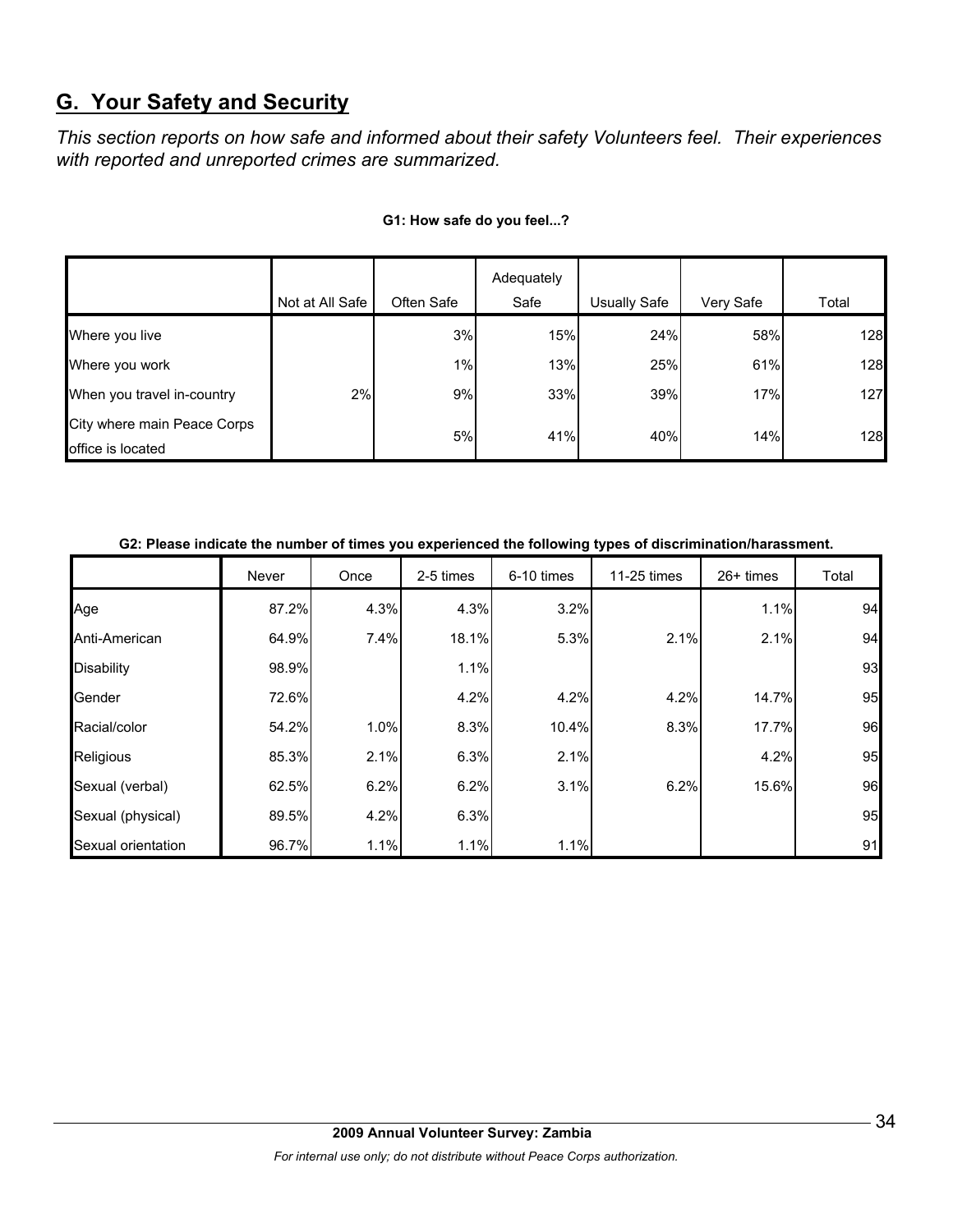|                    | Never  | Once  | 2-5 times | 6-10 times | 11-25 times | 26+ times | Total |
|--------------------|--------|-------|-----------|------------|-------------|-----------|-------|
| Age                | 100.0% |       |           |            |             |           | 14    |
| Anti-American      | 100.0% |       |           |            |             |           | 31    |
| <b>Disability</b>  | 100.0% |       |           |            |             |           |       |
| Gender             | 100.0% |       |           |            |             |           | 23    |
| Racial/color       | 100.0% |       |           |            |             |           | 40    |
| Religious          | 100.0% |       |           |            |             |           | 13    |
| Sexual (verbal)    | 96.9%  |       | 3.1%      |            |             |           | 32    |
| Sexual (physical)  | 81.8%  | 18.2% |           |            |             |           | 11    |
| Sexual orientation | 100.0% |       |           |            |             |           | 3     |

## **G2: Please indicate the number of times you reported discrimination/harassment events to PC.**

#### **G3: Please indicate the number of times you experienced the following types of crimes.**

|                    | Never  | Once  | 2-5 times | 6-10 times | 11-25 times | 26+ times | Total |
|--------------------|--------|-------|-----------|------------|-------------|-----------|-------|
| <b>Burglary</b>    | 82.5%  | 9.7%  | 6.8%      | 1.0%       |             |           | 103   |
| Theft              | 65.1%  | 19.8% | 14.2%     |            |             | .9%       | 106   |
| Robbery            | 96.9%  | 2.0%  |           |            | 1.0%        |           | 98    |
| Physical assault   | 95.8%  | 2.1%  | 2.1%      |            |             |           | 95    |
| Aggravated assault | 100.0% |       |           |            |             |           | 97    |
| Sexual assault     | 99.0%  | 1.0%  |           |            |             |           | 98    |
| Rape               | 100.0% |       |           |            |             |           | 97    |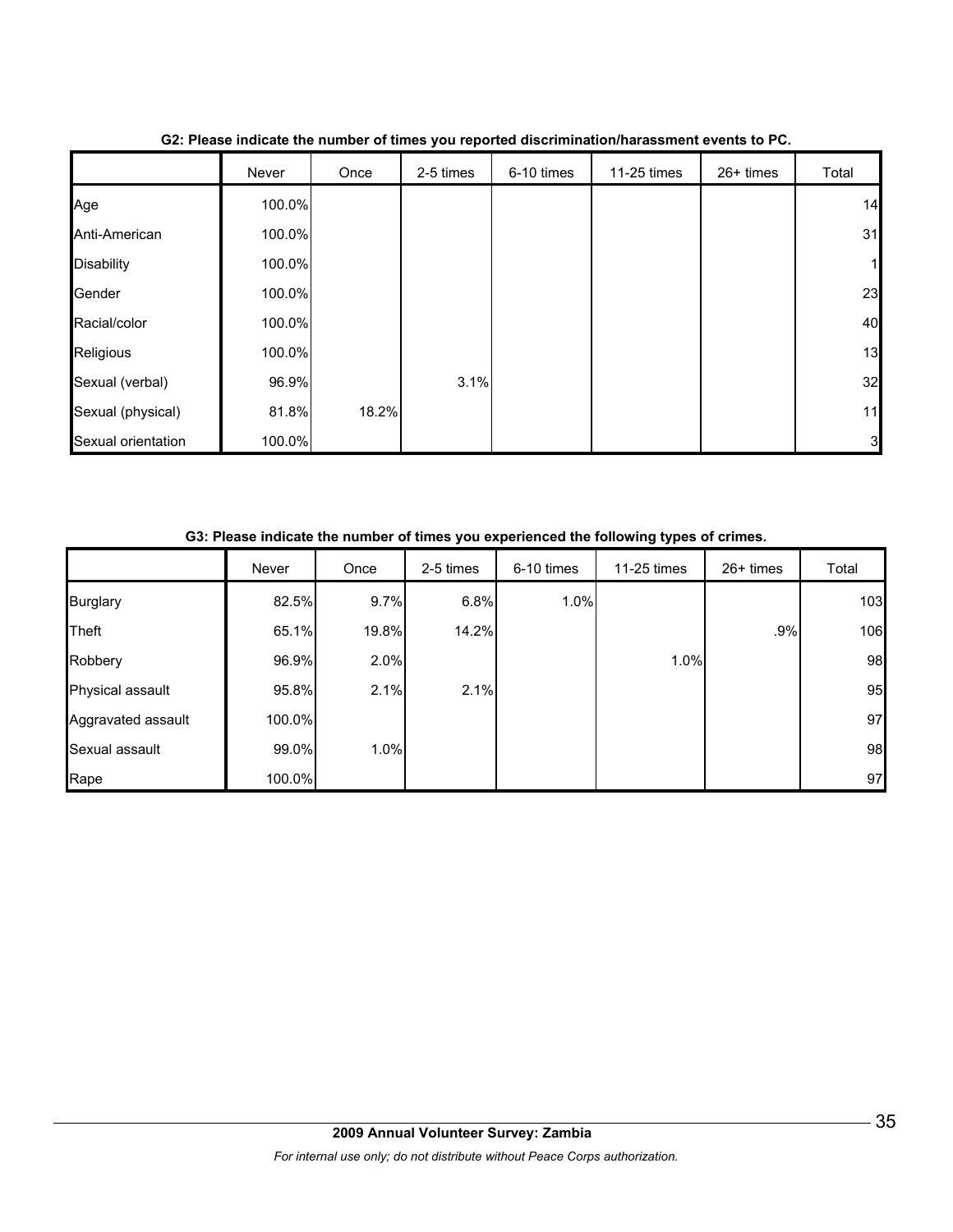|                    | Never  | Once  | 2-5 times | 6-10 times | 11-25 times | $26+$ times | Total          |
|--------------------|--------|-------|-----------|------------|-------------|-------------|----------------|
| <b>Burglary</b>    | 37.5%  | 50.0% | 12.5%     |            |             |             | 16             |
| <b>Theft</b>       | 59.4%  | 28.1% | 12.5%     |            |             |             | 32             |
| Robbery            | 50.0%  | 50.0% |           |            |             |             | $\overline{a}$ |
| Physical assault   | 83.3%  |       | 16.7%     |            |             |             | 6              |
| Aggravated assault | 100.0% |       |           |            |             |             |                |
| Sexual assault     | 50.0%  | 50.0% |           |            |             |             | $\overline{2}$ |
| Rape               | 100.0% |       |           |            |             |             |                |

**G3: Please indicate the number of times you reported the following crimes to Peace Corps.**

## **G4a: If you did not report your experience with burglary, please your reason(s) for not reporting.**

|            |                                                             | PCV Responses | % Reason Not Rptd | <b>Total PCVs</b><br>Responding |
|------------|-------------------------------------------------------------|---------------|-------------------|---------------------------------|
| \$NoRpBurg | I felt it was too minor or common to<br>report              |               | 70%               |                                 |
|            | I did not think the PC could help                           | 3             | 30%               |                                 |
|            | I believed it could result in changing<br>sites             |               | 10%               |                                 |
|            | Other                                                       |               | 10%               |                                 |
|            | Concerns of a possible breach in<br>confidentiality         |               |                   |                                 |
|            | Reporting might result in disciplinary<br>action against me |               |                   |                                 |
|            | It might hurt my relationship with the<br>community         |               |                   |                                 |
|            | Total                                                       |               |                   | 10                              |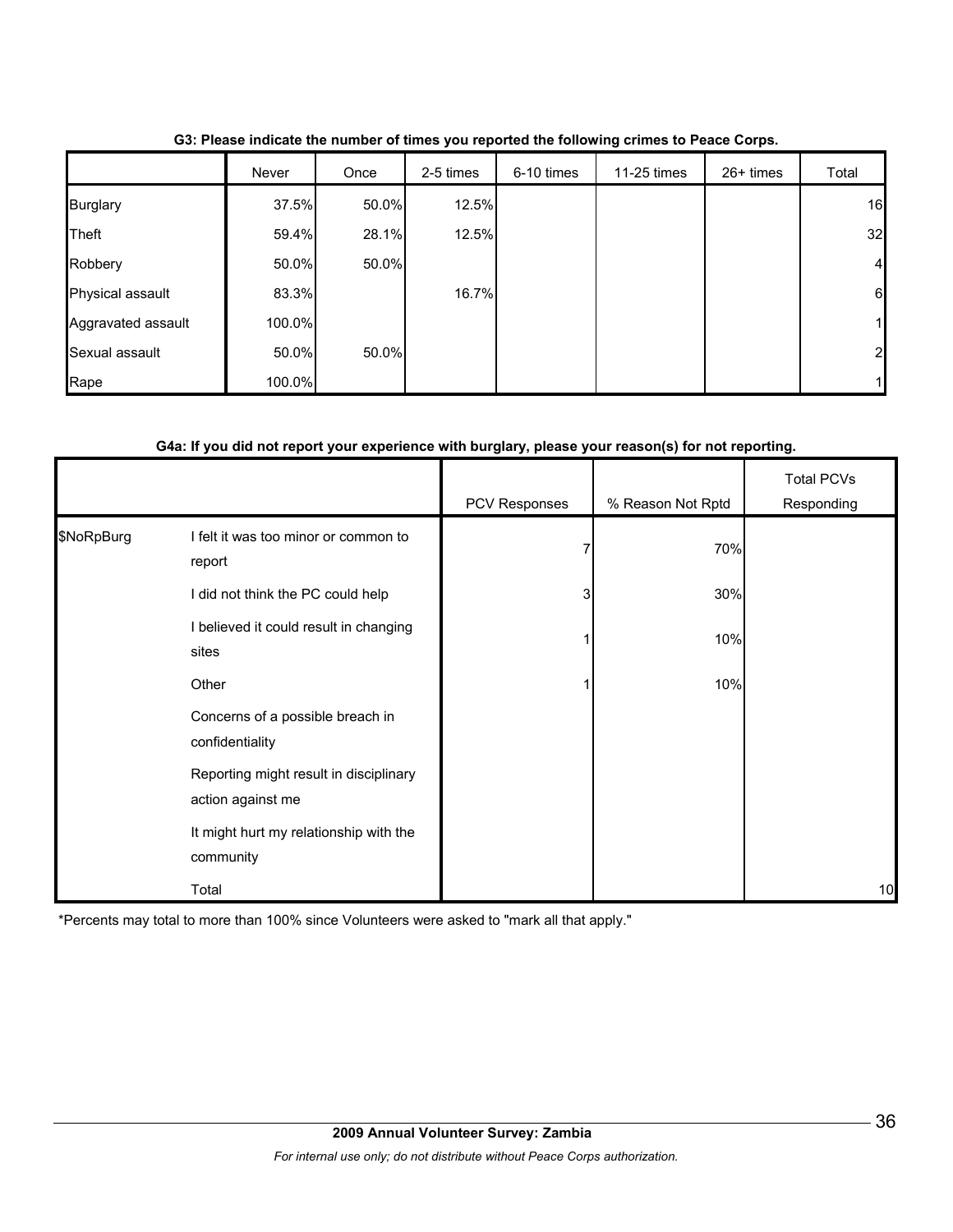|             |                                                             | - 1           | $\mathbf{v}$      |                                 |
|-------------|-------------------------------------------------------------|---------------|-------------------|---------------------------------|
|             |                                                             | PCV Responses | % Reason Not Rptd | <b>Total PCVs</b><br>Responding |
| \$NoRpTheft | I felt it was too minor or common to<br>report              | 18            | 69%               |                                 |
|             | I did not think the PC could help                           | 13            | 50%               |                                 |
|             | Other                                                       | 5             | 19%               |                                 |
|             | I believed it could result in changing<br>sites             | 2             | 8%                |                                 |
|             | Concerns of a possible breach in<br>confidentiality         |               |                   |                                 |
|             | Reporting might result in disciplinary<br>action against me |               |                   |                                 |
|             | It might hurt my relationship with the<br>community         |               |                   |                                 |
|             | Total                                                       |               |                   | 26                              |

#### **G4b: If you did not report your experience with theft, please your reason(s) for not reporting.**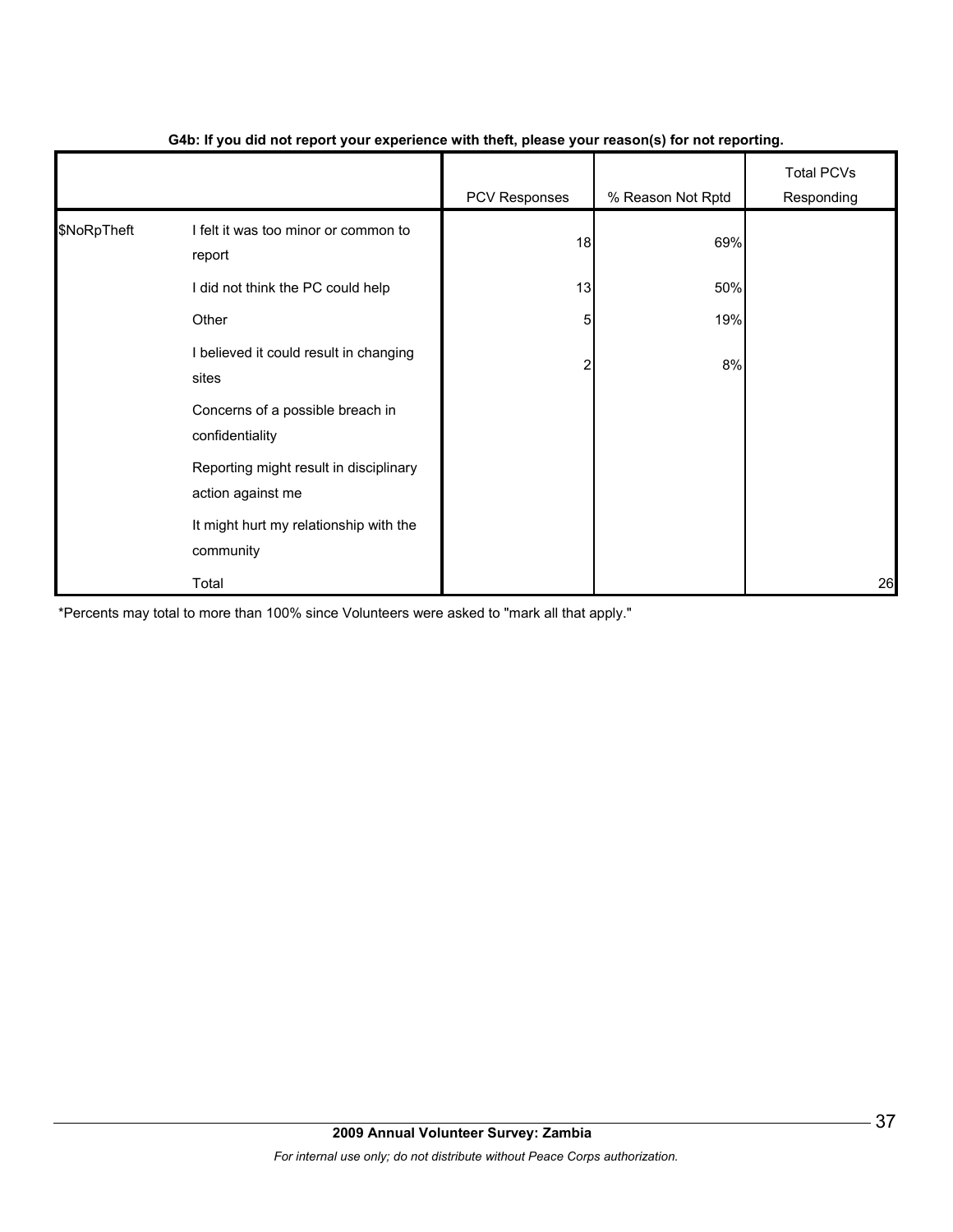|            |                                                             | PCV Responses | % Reason Not Rptd | <b>Total PCVs</b><br>Responding |
|------------|-------------------------------------------------------------|---------------|-------------------|---------------------------------|
| \$NoRpRobb | I did not think the PC could help                           |               | 100%              |                                 |
|            | I believed it could result in changing<br>sites             |               |                   |                                 |
|            | I felt it was too minor or common to<br>report              |               |                   |                                 |
|            | Concerns of a possible breach in<br>confidentiality         |               |                   |                                 |
|            | Reporting might result in disciplinary<br>action against me |               |                   |                                 |
|            | It might hurt my relationship with the<br>community         |               |                   |                                 |
|            | Other                                                       |               |                   |                                 |
|            | Total                                                       |               |                   |                                 |

#### **G4c: If you did not report your experience with robbery, please your reason(s) for not reporting.**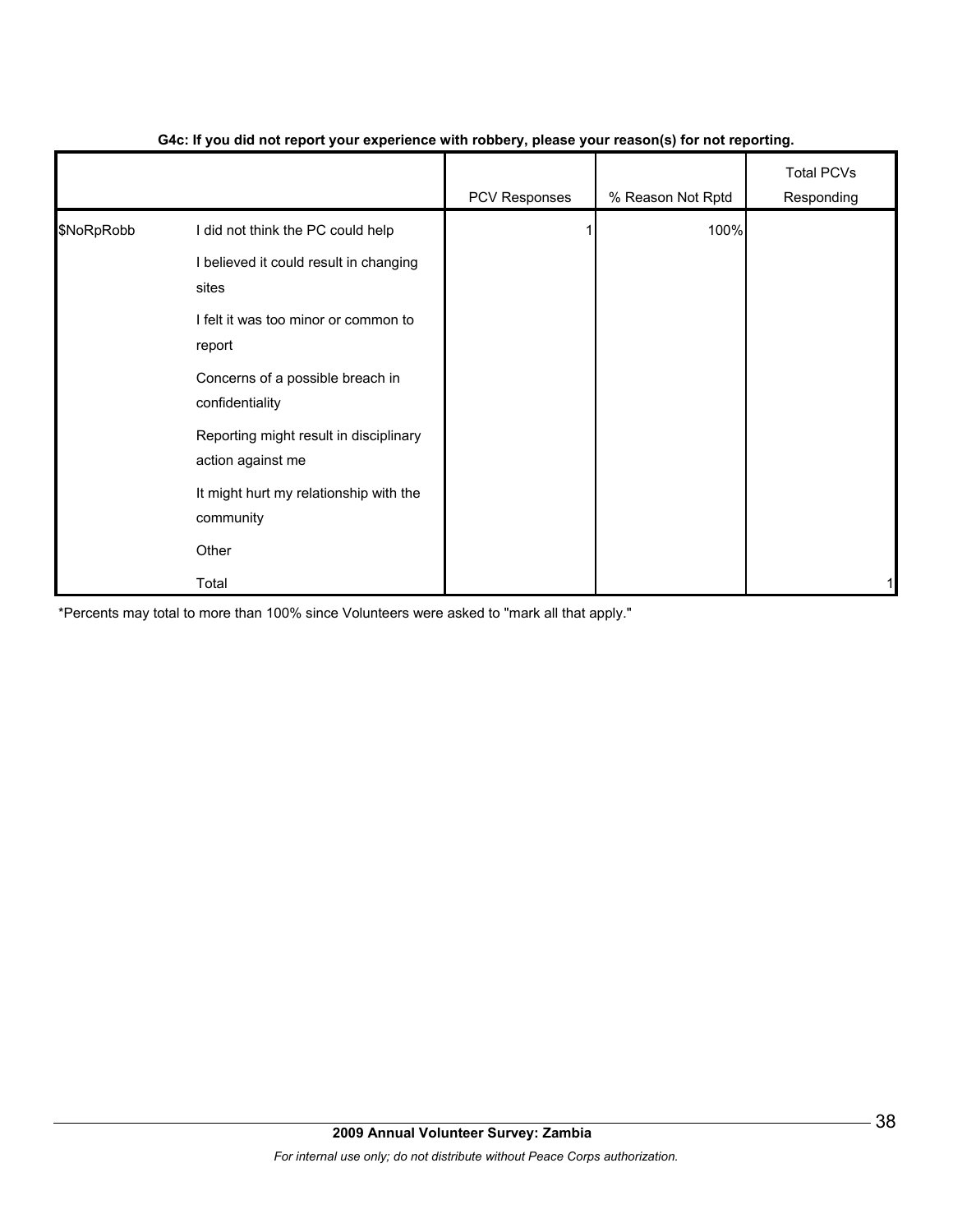|            |                                                             | . .           | $\mathbf{v}$      |                                 |
|------------|-------------------------------------------------------------|---------------|-------------------|---------------------------------|
|            |                                                             | PCV Responses | % Reason Not Rptd | <b>Total PCVs</b><br>Responding |
| \$NoRpPhAs | I felt it was too minor or common to<br>report              | 5             | 100%              |                                 |
|            | I did not think the PC could help                           | 2             | 40%               |                                 |
|            | It might hurt my relationship with the<br>community         |               | 20%               |                                 |
|            | I believed it could result in changing<br>sites             |               |                   |                                 |
|            | Concerns of a possible breach in<br>confidentiality         |               |                   |                                 |
|            | Reporting might result in disciplinary<br>action against me |               |                   |                                 |
|            | Other                                                       |               |                   |                                 |
|            | Total                                                       |               |                   | 5                               |

#### **G4d: If you did not report your experience with physical assault, please your reason(s) for not reporting.**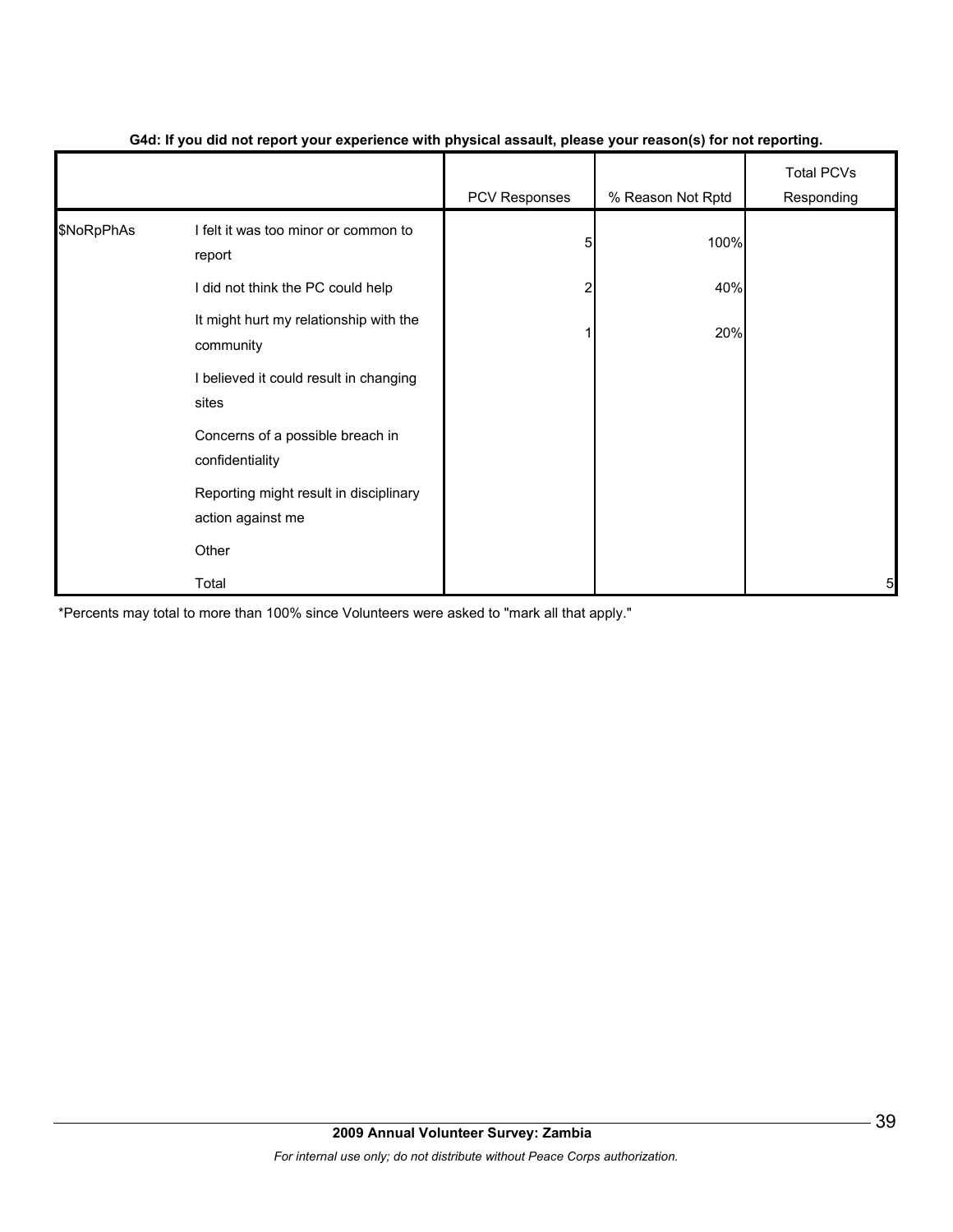|            |                                                             | ັ<br>- 1      | $\mathbf{v}$      |                                 |
|------------|-------------------------------------------------------------|---------------|-------------------|---------------------------------|
|            |                                                             | PCV Responses | % Reason Not Rptd | <b>Total PCVs</b><br>Responding |
| \$NoRpAgAs | I did not think the PC could help                           |               |                   |                                 |
|            | I believed it could result in changing<br>sites             |               |                   |                                 |
|            | I felt it was too minor or common to<br>report              |               |                   |                                 |
|            | Concerns of a possible breach in<br>confidentiality         |               |                   |                                 |
|            | Reporting might result in disciplinary<br>action against me |               |                   |                                 |
|            | It might hurt my relationship with the<br>community         |               |                   |                                 |
|            | Other                                                       |               |                   |                                 |
|            | Total                                                       |               |                   |                                 |

#### **G4: If you did not report your experience with aggravated assault, please your reason(s) for not reporting.**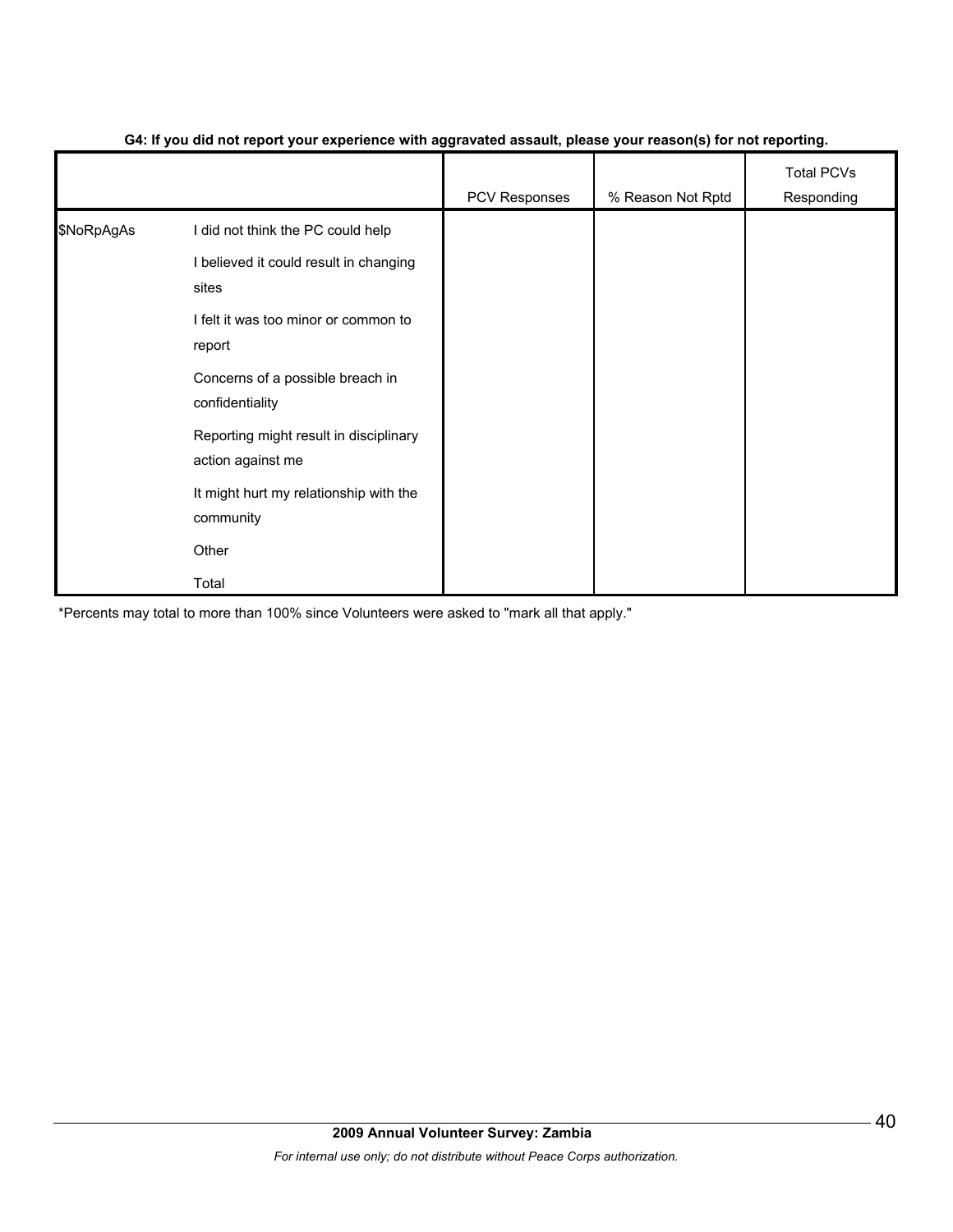|            |                                                                                                                               | - 1           | $\mathbf{v}$      |                                 |
|------------|-------------------------------------------------------------------------------------------------------------------------------|---------------|-------------------|---------------------------------|
|            |                                                                                                                               | PCV Responses | % Reason Not Rptd | <b>Total PCVs</b><br>Responding |
| \$NoRpSxAs | I felt it was too minor or common to<br>report<br>I did not think the PC could help<br>I believed it could result in changing |               | 100%              |                                 |
|            | sites                                                                                                                         |               |                   |                                 |
|            | Concerns of a possible breach in<br>confidentiality                                                                           |               |                   |                                 |
|            | Reporting might result in disciplinary<br>action against me                                                                   |               |                   |                                 |
|            | It might hurt my relationship with the<br>community                                                                           |               |                   |                                 |
|            | Other                                                                                                                         |               |                   |                                 |
|            | Total                                                                                                                         |               |                   |                                 |

#### **G4e: If you did not report your experience with sexual assault, please your reason(s) for not reporting.**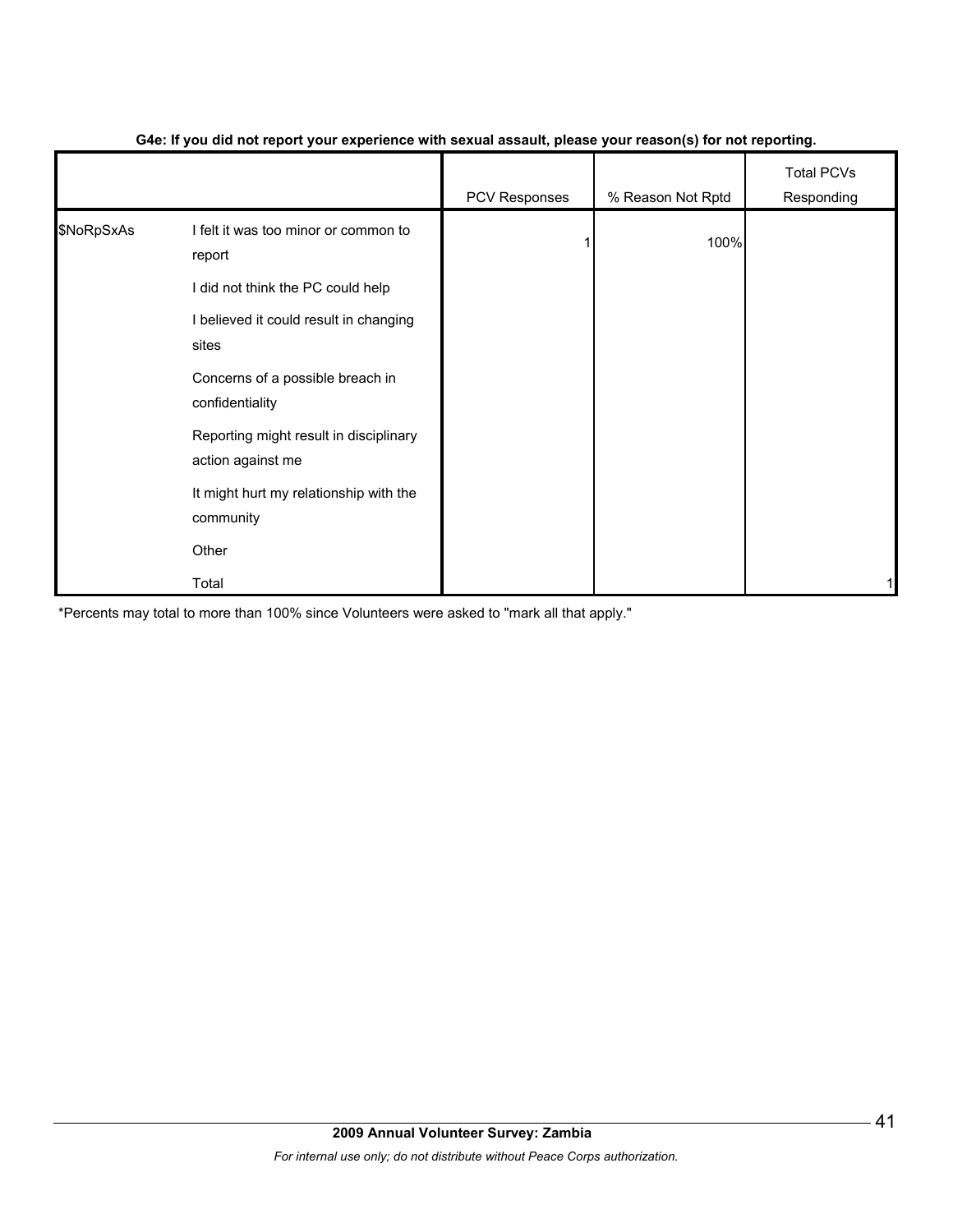|            |                                                             | .             | $\mathbf{v}$      |                                 |
|------------|-------------------------------------------------------------|---------------|-------------------|---------------------------------|
|            |                                                             | PCV Responses | % Reason Not Rptd | <b>Total PCVs</b><br>Responding |
| \$NoRpRape | I did not think the PC could help                           |               |                   |                                 |
|            | I believed it could result in changing<br>sites             |               |                   |                                 |
|            | I felt it was too minor or common to<br>report              |               |                   |                                 |
|            | Concerns of a possible breach in<br>confidentiality         |               |                   |                                 |
|            | Reporting might result in disciplinary<br>action against me |               |                   |                                 |
|            | It might hurt my relationship with the<br>community         |               |                   |                                 |
|            | Other                                                       |               |                   |                                 |
|            | Total                                                       |               |                   |                                 |

#### **G4f: If you did not report your experience with rape, please your reason(s) for not reporting.**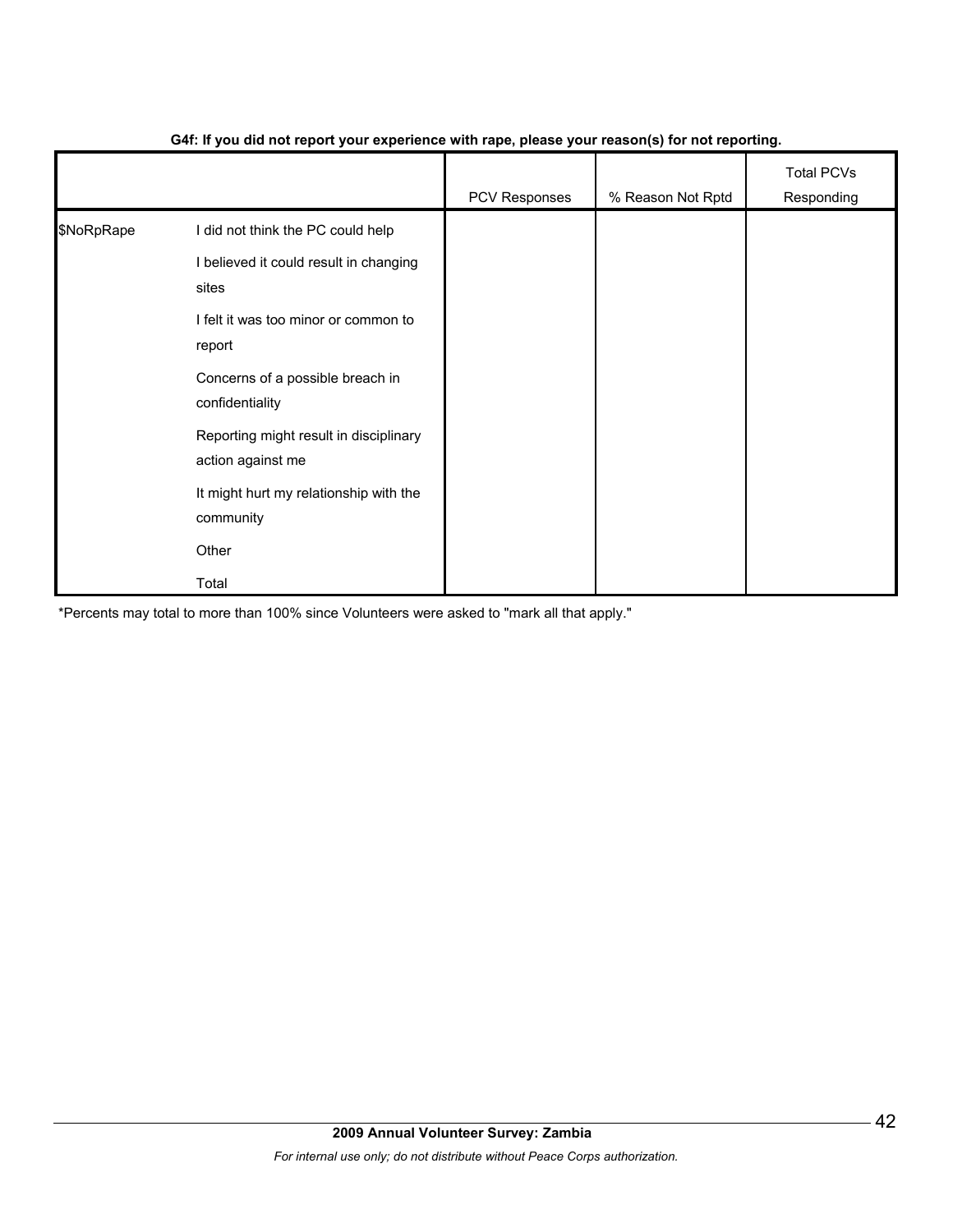# **H. Volunteers Working in HIV/AIDS**

*This section reports Volunteers' involvement in HIV/AIDS and their perceived effectiveness of their HIV/AIDS related activities.* 

## **H1: Which of the following best describes your involvement in HIV/AIDS activities?**

|     |                     |                       | Involved in HIV/AIDS |                     |       |
|-----|---------------------|-----------------------|----------------------|---------------------|-------|
|     |                     | HIV/AIDS work is part | efforts, not         | Not involved in any |       |
|     | HIV/AIDS work is my | of my secondary       | primary/secondary    | HIV/AIDS related    |       |
|     | primary assignment. | activities.           | work                 | activities          | Total |
| IH1 | 36%                 | 30%                   | 16%                  | 18%                 | 126   |

#### **H2: How well has PC training prepared you to undertake your HIV/AIDS activities?**

|                | Not at all | Poorly | Adeguatelv | Well | Verv well | <b>NA</b> | Total |
|----------------|------------|--------|------------|------|-----------|-----------|-------|
| H <sub>2</sub> |            | 14%    | 42%        | 29%  | 15%       |           | 102   |

# **H3: In working with HC individuals or groups, how would you rate the effectiveness of your specific HIV/AIDS activities? (Including the "Don't Know" responses)**

|     |                  | Sometimes |                 | Almost always |            |       |
|-----|------------------|-----------|-----------------|---------------|------------|-------|
|     | Seldom effective | effective | Often effective | effective     | Don't know | Total |
| lН3 | 5%l              | 26%       | 42%             | 5%            | 22%        | 100   |

# **H3: In working with HC individuals or groups, how would you rate the effectiveness of your specific HIV/AIDS activities? (Excluding the "Don't Know" responses)**

|            | Seldom effective | Sometimes effective | Often effective | Almost always<br>effective | Total |
|------------|------------------|---------------------|-----------------|----------------------------|-------|
| <b>IH3</b> | $6\%$            | 33%                 | 54%             | 6%                         | 78    |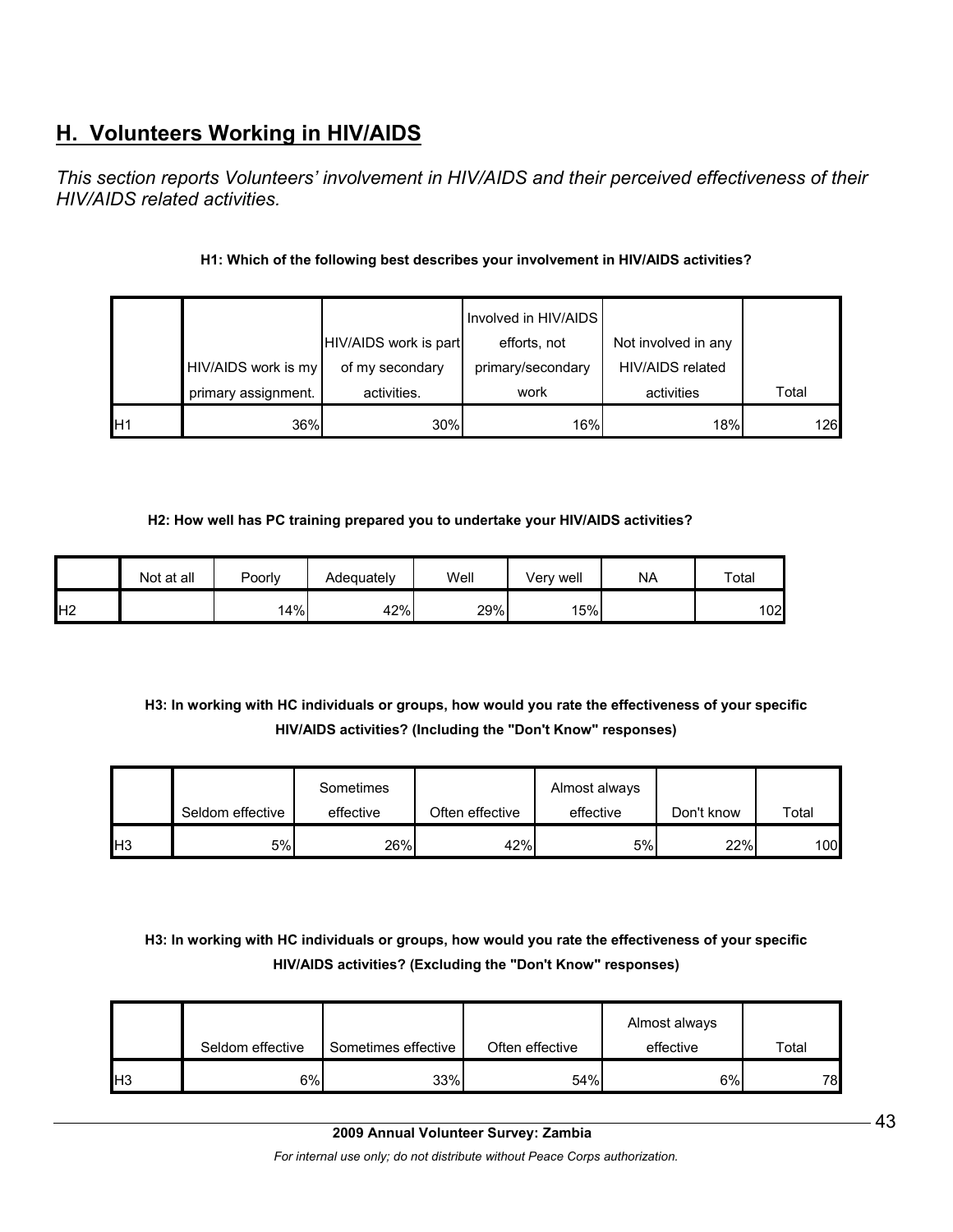# **I. Your Life in the Peace Corps**

*This section reports on Volunteers' descriptions of and adjustments to their living conditions, including stress factors and how Volunteers cope with stress.* 

|    |                      | Yes, I lived with a  |                |                      |       |
|----|----------------------|----------------------|----------------|----------------------|-------|
|    | Never lived with a   | host country         | Yes, in my     | Yes, both during PST |       |
|    | host country         | individual or family | community (not | and later in my      |       |
|    | individual or family | only                 | during PST).   | community.           | Total |
| 11 | 1%                   | 48%                  | 1%             | 51%                  | 126   |

## **I1: Have you lived with a host country individual or family?**

## **I2: How often do you interact with HCNs in community/family social events?**

|     |       | Several times a |        | Several times a |         | Less than once a |       |
|-----|-------|-----------------|--------|-----------------|---------|------------------|-------|
|     | Daily | week            | Weeklv | month           | Monthly | month            | Total |
| ll2 | 53%   | 20%             | 11%    | 8%              | 5%      | 3%               | 127   |

#### **I3: How well can you communicate in the language used by most people in your community?**

|     | Not at all | Poorly | Adequately | Well | Very well | $\tau$ otal |
|-----|------------|--------|------------|------|-----------|-------------|
| ll3 | $1\%$      | 43%    | 43%        | 11%  | 2%        | 122         |

#### **I4: Do you have the following at your worksite?**

|               | Never | Sometimes or more often | Total |
|---------------|-------|-------------------------|-------|
| Electricity   | 78%   | 22%                     | 124   |
| Running water | 88%   | 12%                     | 121   |

#### **I4: Do you have the following at your residence?**

|                      | Never | Sometimes or more often | $\tau$ otal |
|----------------------|-------|-------------------------|-------------|
| Electricity          | 94%   | 6%                      | 17          |
| <b>Running water</b> | 94%   | 6%                      | 17          |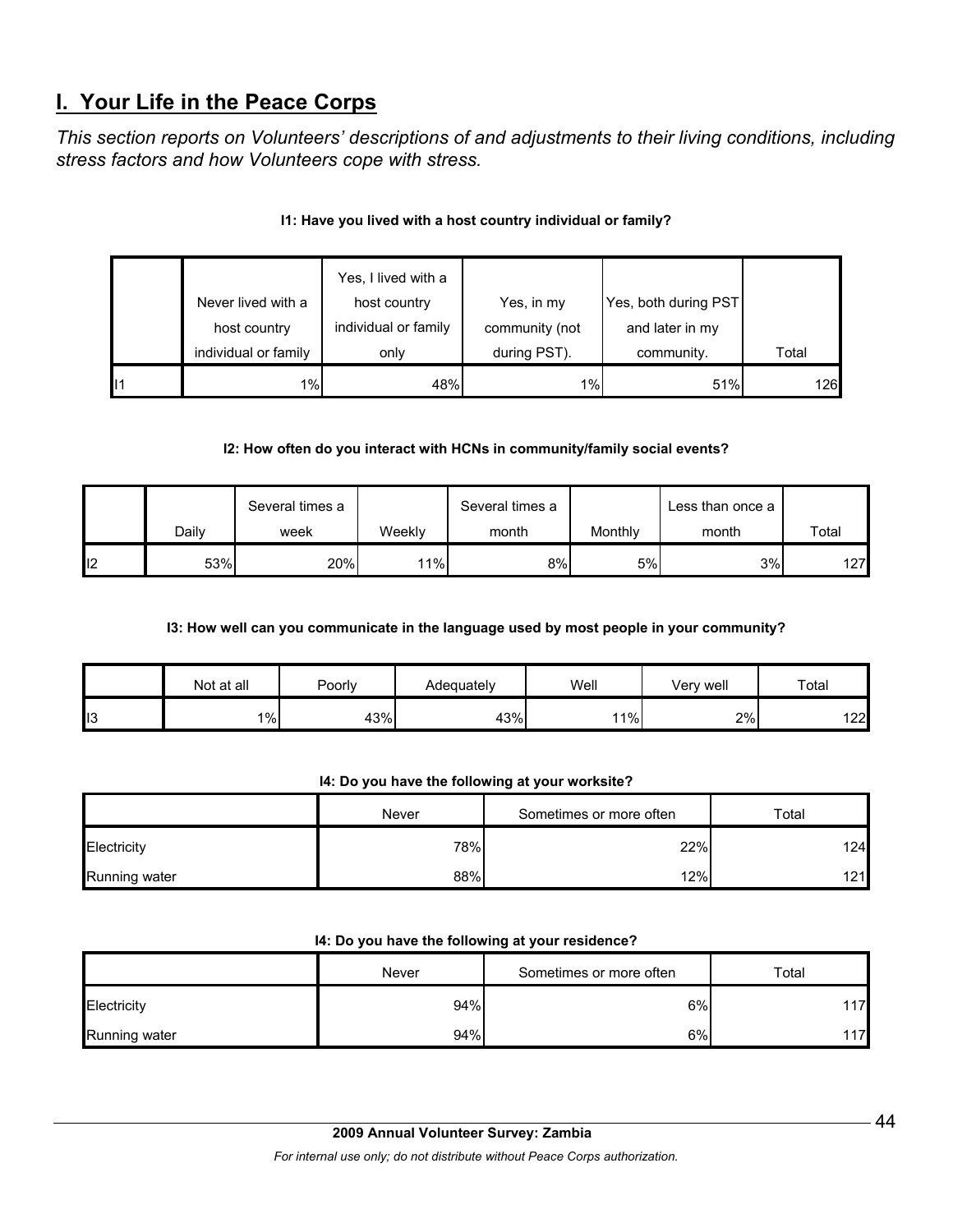#### **I5: How well do your PC experiences match the expectations you had before you became a Volunteer?**

|                 | Not at all | Minimallv | Moderately | considerablv | Exceptionally | Total |
|-----------------|------------|-----------|------------|--------------|---------------|-------|
| II <sub>5</sub> | 3%         | 10%       | 41%        | 37%          | 9%            | 124   |

#### **I7: To what extent do the following create stress and/or emotional health issues for you?**

|                                                                                                        | Not at all<br>stressful 1 | 2   | $\mathfrak{S}$ | 4   | Exceptionally<br>stressful 5 | <b>NA</b> | Total |
|--------------------------------------------------------------------------------------------------------|---------------------------|-----|----------------|-----|------------------------------|-----------|-------|
| <b>Cultural issues</b>                                                                                 | 8%                        | 17% | 43%            | 29% | 3%                           |           | 127   |
| Dealing with violence in<br>country (e.g., civil unrest,<br>domestic violence, corporal<br>punishment) | 41%                       | 21% | 15%            | 5%  | 3%                           | 15%       | 127   |
| Health/medical problems                                                                                | 13%                       | 40% | 20%            | 18% | 7%                           | 2%        | 126   |
| Issues including family,<br>friends, loved ones in U.S.                                                | 12%                       | 25% | 37%            | 24% | 2%                           |           | 125   |
| Isolation/loneliness                                                                                   | 8%                        | 21% | 28%            | 33% | 10%                          |           | 126   |
| Local language                                                                                         | 4%                        | 20% | 34%            | 32% | 9%                           | 1%        | 125   |
| Primary assignment                                                                                     | 15%                       | 37% | 24%            | 15% | 8%                           | 1%        | 124   |
| Romantic relationships in-<br>country                                                                  | 29%                       | 17% | 17%            | 5%  | 4%                           | 28%       | 127   |
| Interactions with other<br>Volunteers                                                                  | 37%                       | 34% | 20%            | 8%  |                              | 1%        | 126   |
| Interactions with PC Staff                                                                             | 31%                       | 35% | 21%            | 8%  | 3%                           | 1%        | 127   |
| Safety and security                                                                                    | 40%                       | 36% | 18%            | 4%  | 2%                           | 1%        | 126   |
| Other: Please specify below                                                                            | 4%                        | 4%  | 17%            |     | 17%                          | 58%       | 24    |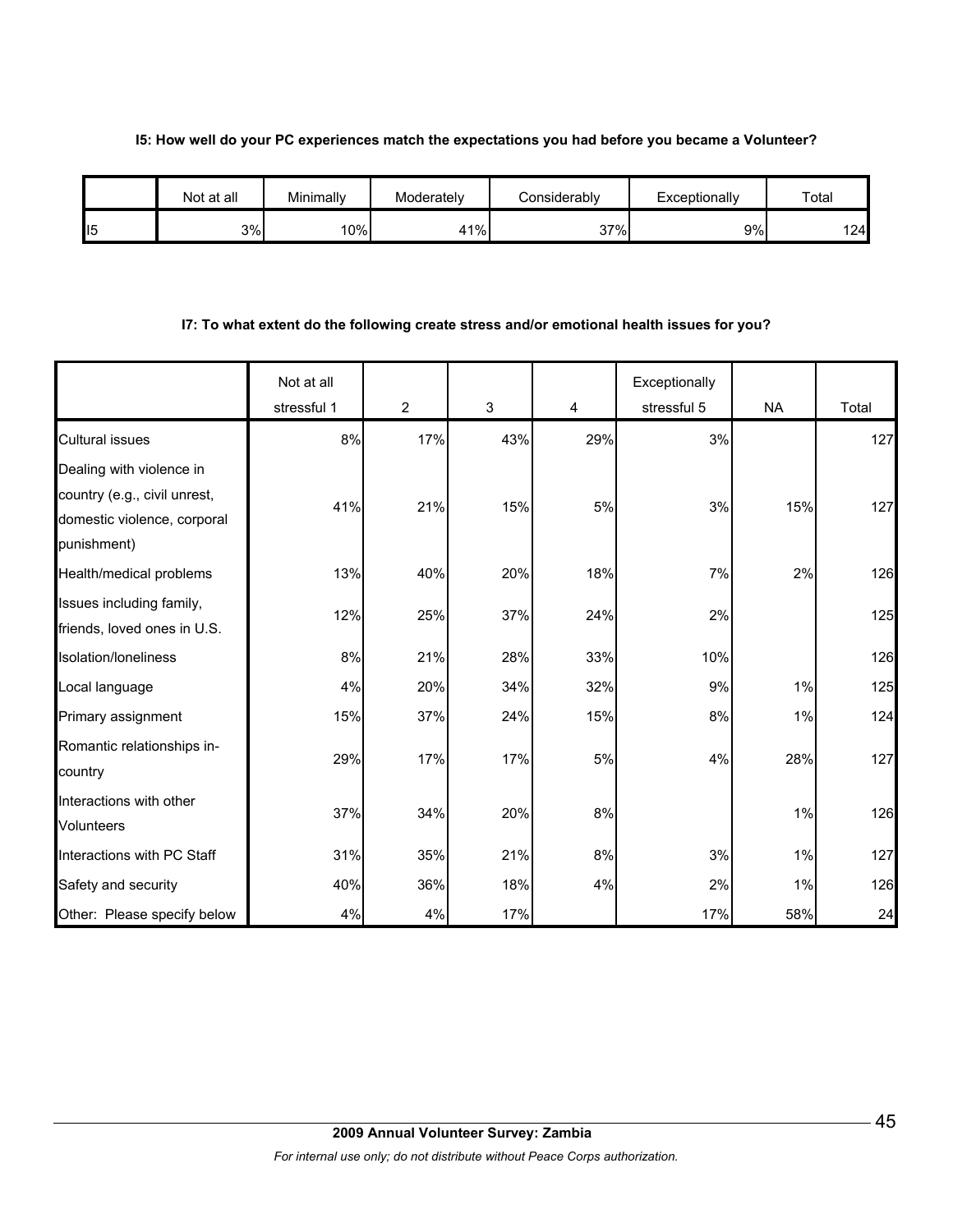|                |                                               | PCV Responses | % Using This Stress<br>Reducer | <b>Total PCVs</b><br>Responding |
|----------------|-----------------------------------------------|---------------|--------------------------------|---------------------------------|
| \$18LessStress | Talk with friends and family in US            | 108           | 86%                            |                                 |
|                | Pursue personal hobbies                       | 100           | 80%                            |                                 |
|                | Talk with PCVs outside my community           | 91            | 73%                            |                                 |
|                | Talk with PCVs in my community                | 86            | 69%                            |                                 |
|                | Do sports                                     | 81            | 65%                            |                                 |
|                | Leave the community for a time                | 76            | 61%                            |                                 |
|                | Get involved in other projects                | 54            | 43%                            |                                 |
|                | Talk with co-workers or friends (not<br>PCVs) | 52            | 42%                            |                                 |
|                | Talk with my host family                      | 36            | 29%                            |                                 |
|                | Meditate                                      | 29            | 23%                            |                                 |
|                | Pray                                          | 29            | 23%                            |                                 |
|                | Talk with PC in-country staff                 | 25            | 20%                            |                                 |
|                | Do other activity (specify)                   | 18            | 14%                            |                                 |
|                | Talk with Office of Special Services<br>staff | 1             | 1%                             |                                 |
|                | Total                                         |               |                                | 125                             |

#### **I8: Please mark all of the typical ways in which you cope with stress.**

\*Percents total to more than 100% since Volunteers were asked to "mark all that apply."

#### **I8: Others I talk with to reduce stress**

|                      |                                                | Percent | Number |  |
|----------------------|------------------------------------------------|---------|--------|--|
| <b>I8.OTHRS.TEXT</b> | Open-ended results. Not responsive to request. |         |        |  |
|                      |                                                |         |        |  |
|                      |                                                |         |        |  |
|                      |                                                |         |        |  |
|                      | Total                                          | 100%    | 129    |  |

**2009 Annual Volunteer Survey: Zambia** 

*For internal use only; do not distribute without Peace Corps authorization.*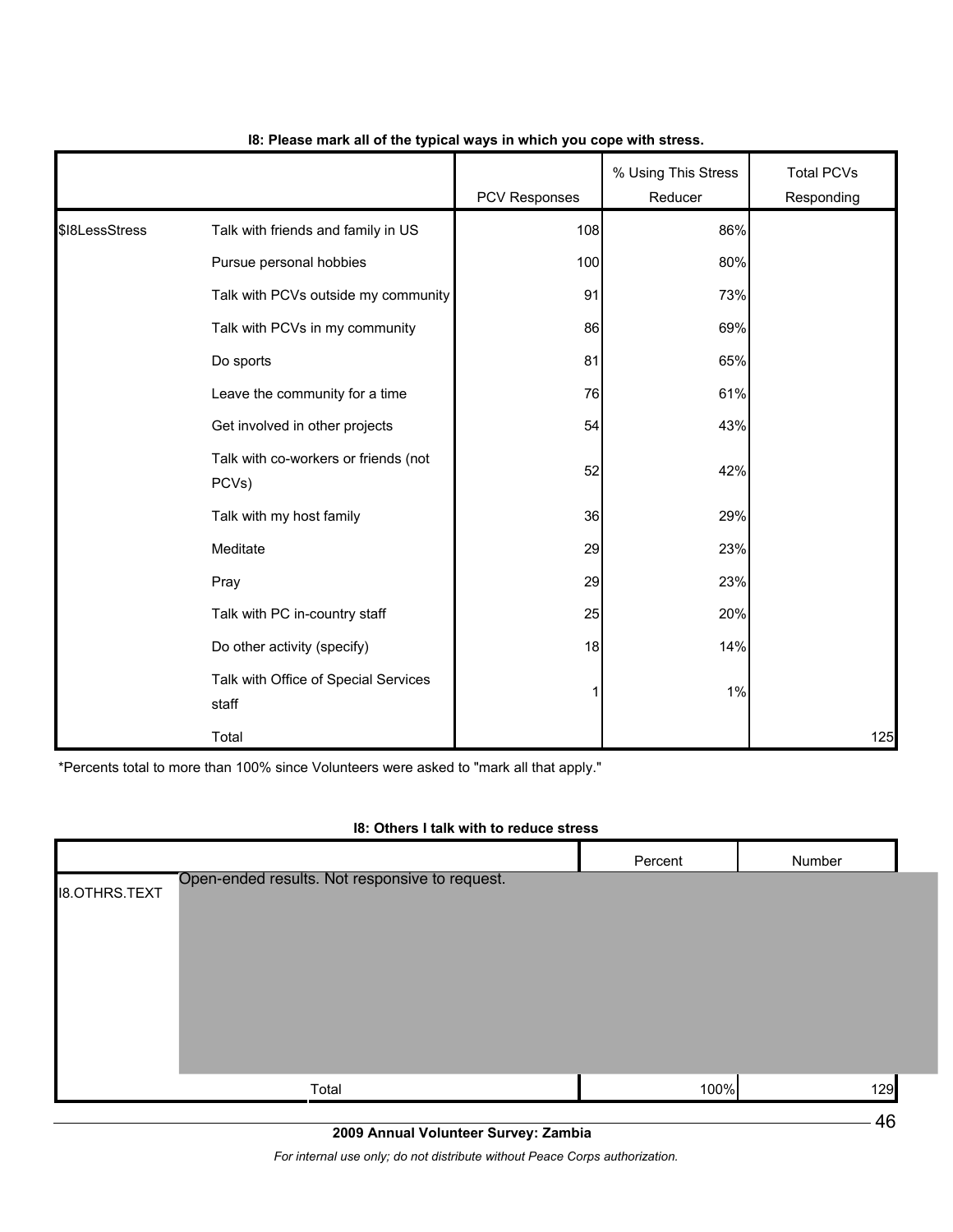|                         | $101$ cannot don't have to request on occur    |         |        |
|-------------------------|------------------------------------------------|---------|--------|
|                         |                                                | Percent | Number |
| <b>I8.OTHRACT.TEXT2</b> | Open-ended results. Not responsive to request. |         |        |
|                         |                                                |         |        |
|                         |                                                |         |        |
|                         |                                                |         |        |
|                         |                                                |         |        |
|                         |                                                |         |        |
|                         |                                                |         |        |
|                         |                                                |         |        |
|                         |                                                |         |        |
|                         |                                                |         |        |
|                         |                                                |         |        |
|                         |                                                |         |        |
|                         |                                                |         |        |
|                         |                                                |         |        |
|                         |                                                |         |        |
|                         |                                                |         |        |
|                         |                                                |         |        |
|                         |                                                |         |        |
|                         |                                                |         |        |
|                         |                                                |         |        |
|                         |                                                |         |        |
|                         |                                                |         |        |
|                         | Total                                          | 100%    | 129    |

# **I8: Other activities to reduce stress**

#### **I8: When asked about ways of coping with stress, Volunteers who answered "No stress"**

|                    | No  | Yes, I have no stress | $\tau$ otal |
|--------------------|-----|-----------------------|-------------|
| <b>I8.NOSTRESS</b> | 98% | 2%                    | 29          |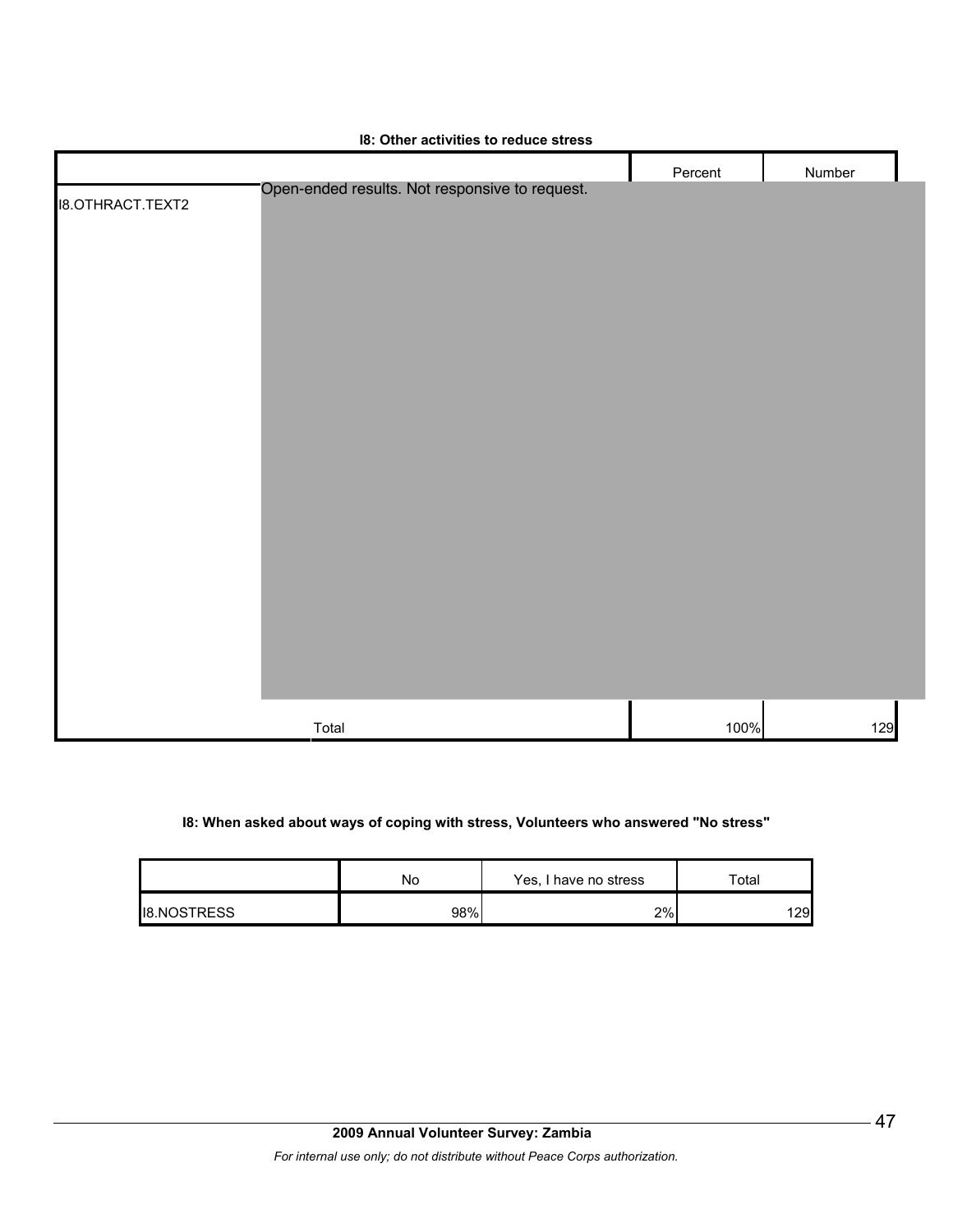# **J. Overall Assessment of Peace Corps Service**

10.0%

0.0%

*This section reports Volunteers' level of satisfaction with their Peace Corps service and their expectations about completing their service.* 

|     | Not at all | Minimally | Moderately | Considerably | Exceptionally | Total |
|-----|------------|-----------|------------|--------------|---------------|-------|
| J1A |            | 3%        | 20%        | 50%          | 27%           | 125   |



Minimally

Not at all

**J1a: How personally rewarding do you find your overall Peace Corps service?**

Moderately

J1a: How personally rewarding do you find your overall Peace Corps service?

Considerably

Exceptionally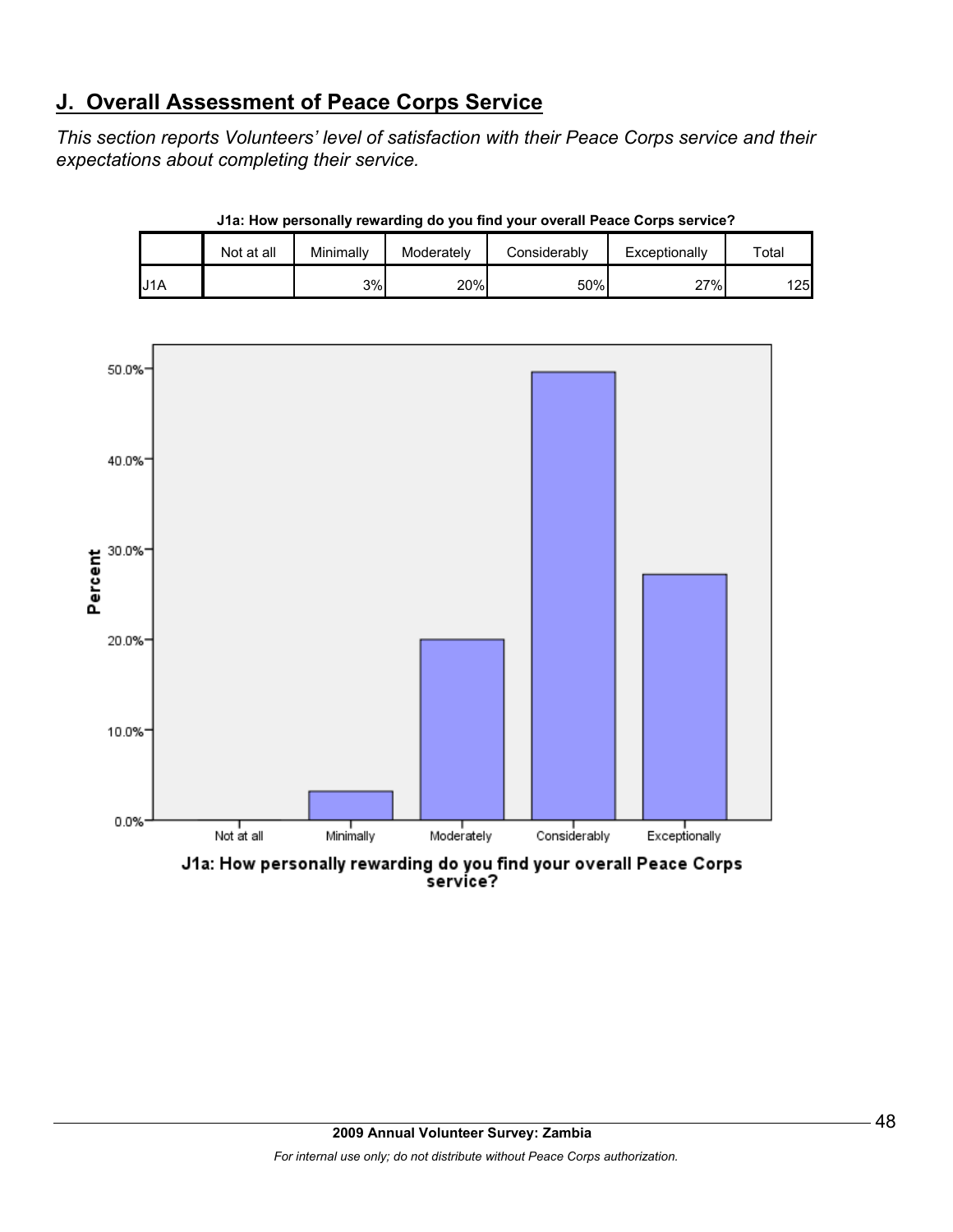

**J1b: How personally rewarding do you find your community involvement?**



J1b: How personally rewarding do you find your community involvement?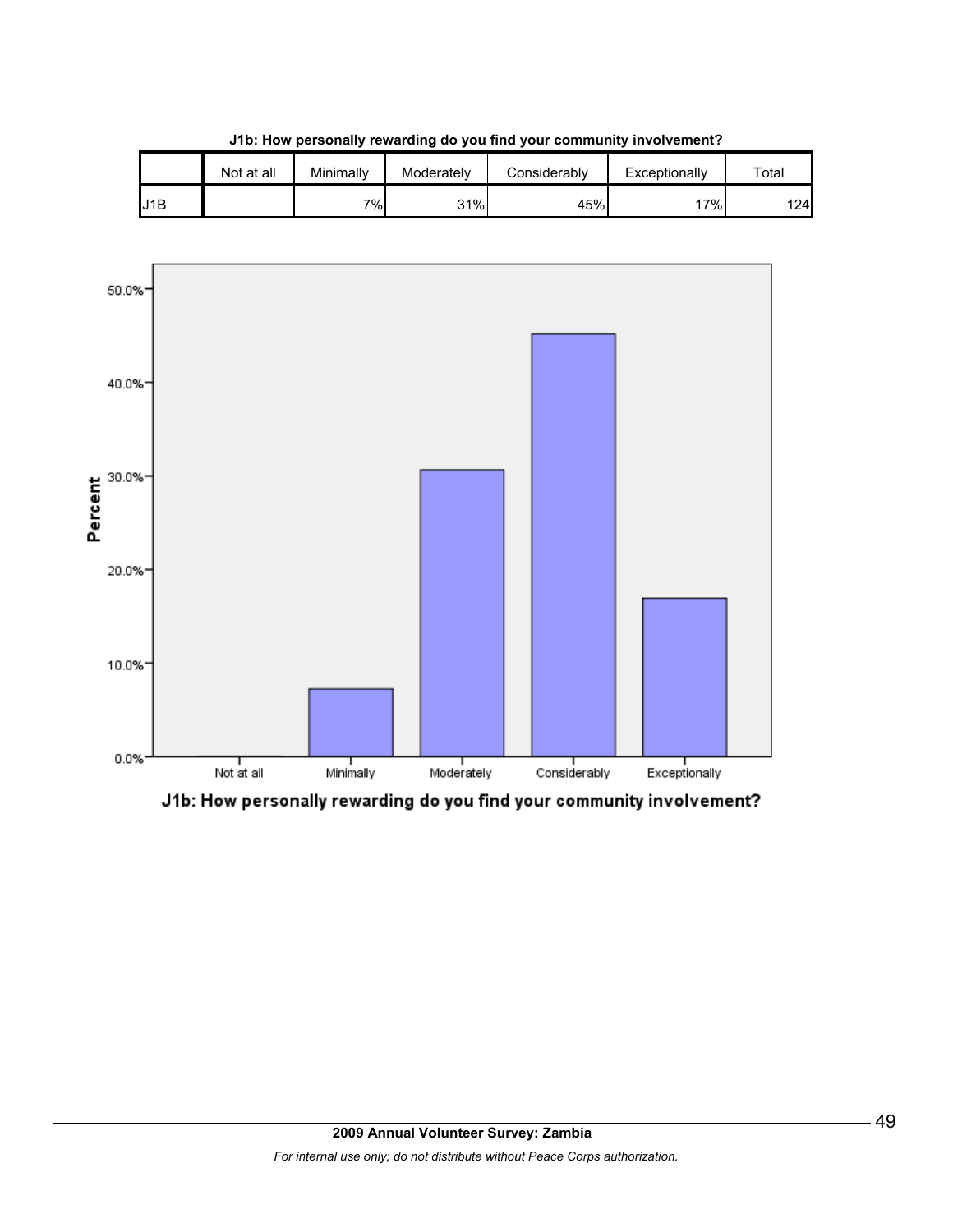



J1c: How personally rewarding do you find your experience with other<br>Volunteers?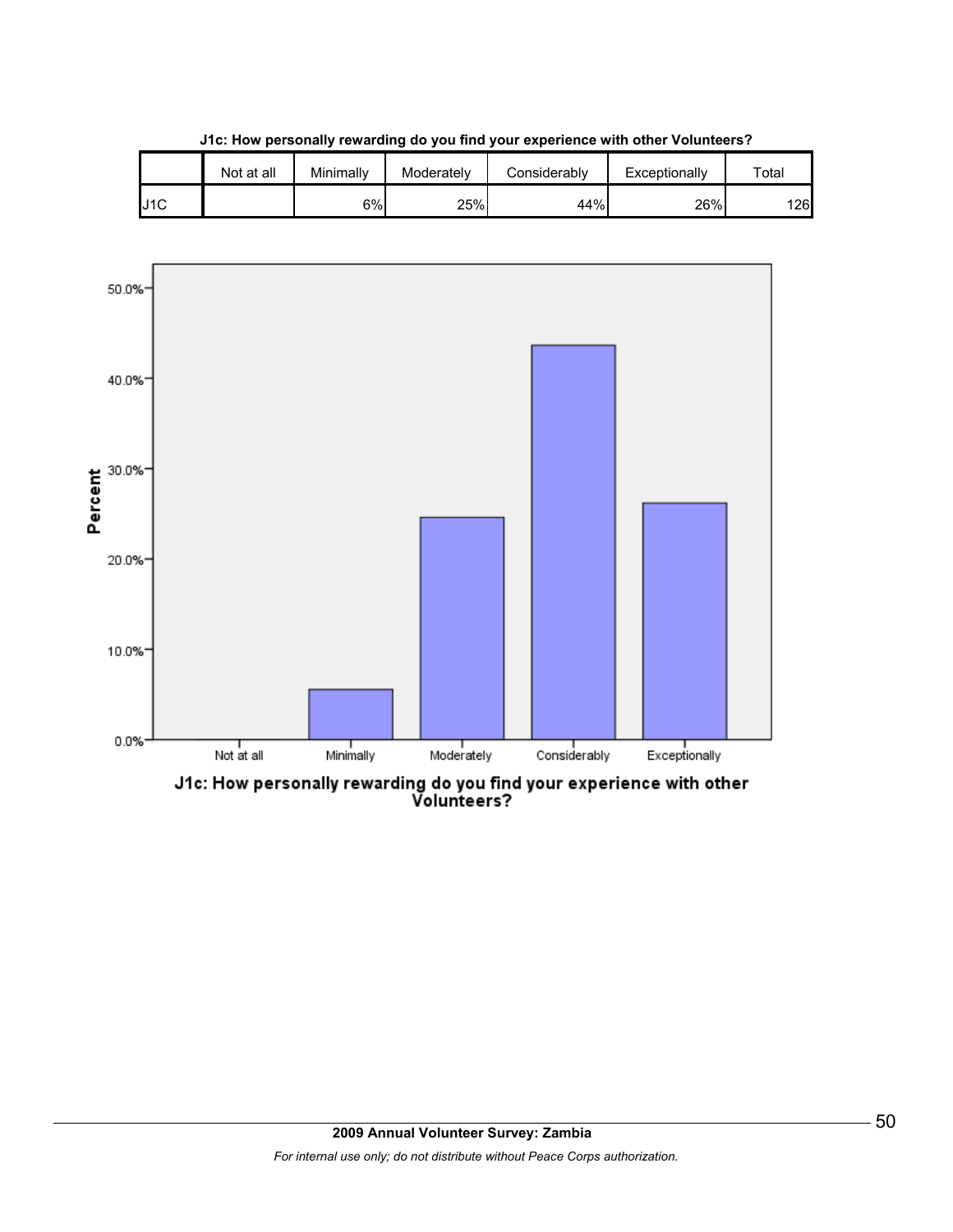

**J1d: How personally rewarding do you find your work with counterparts/community partners?**



counterparts/community partners?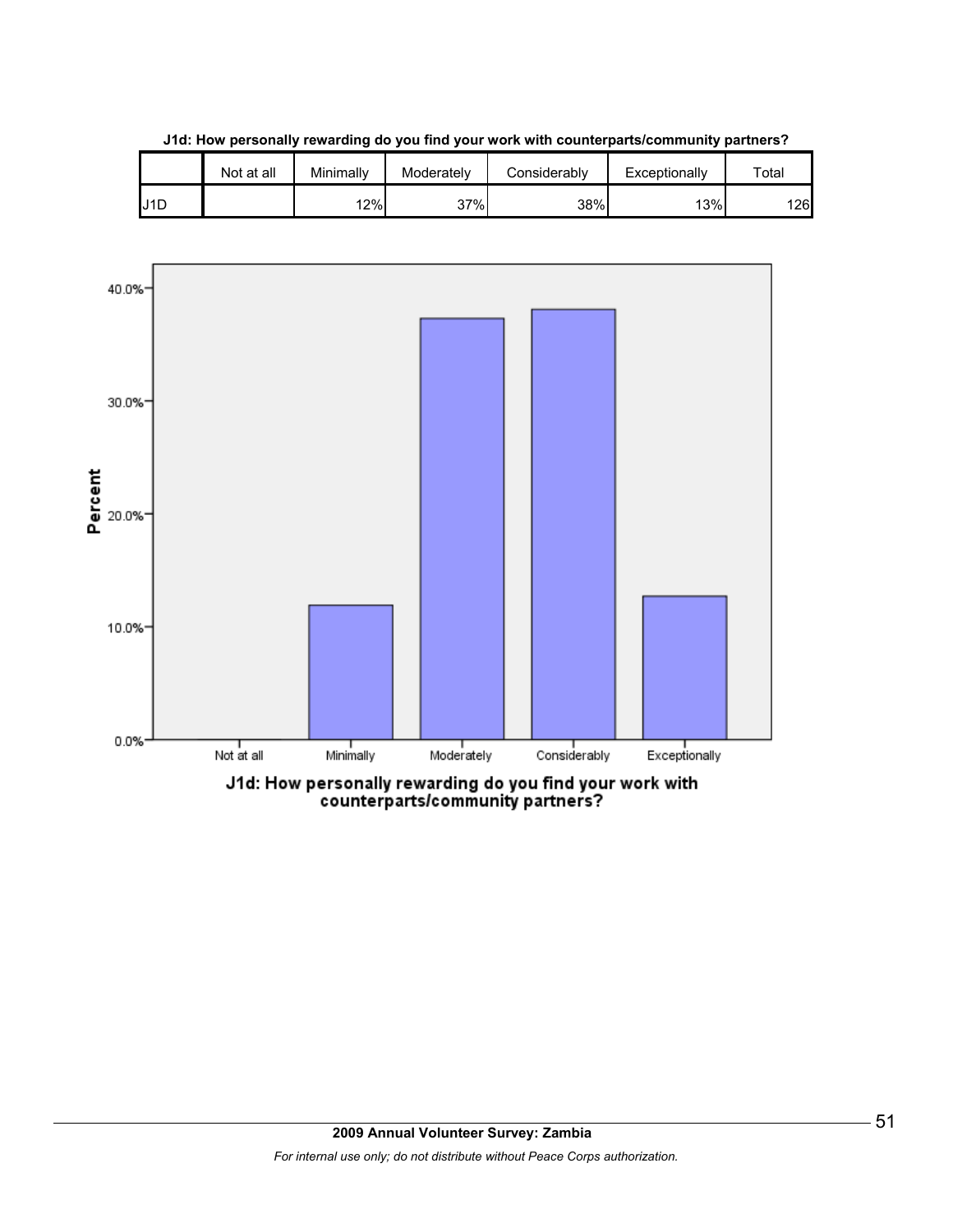



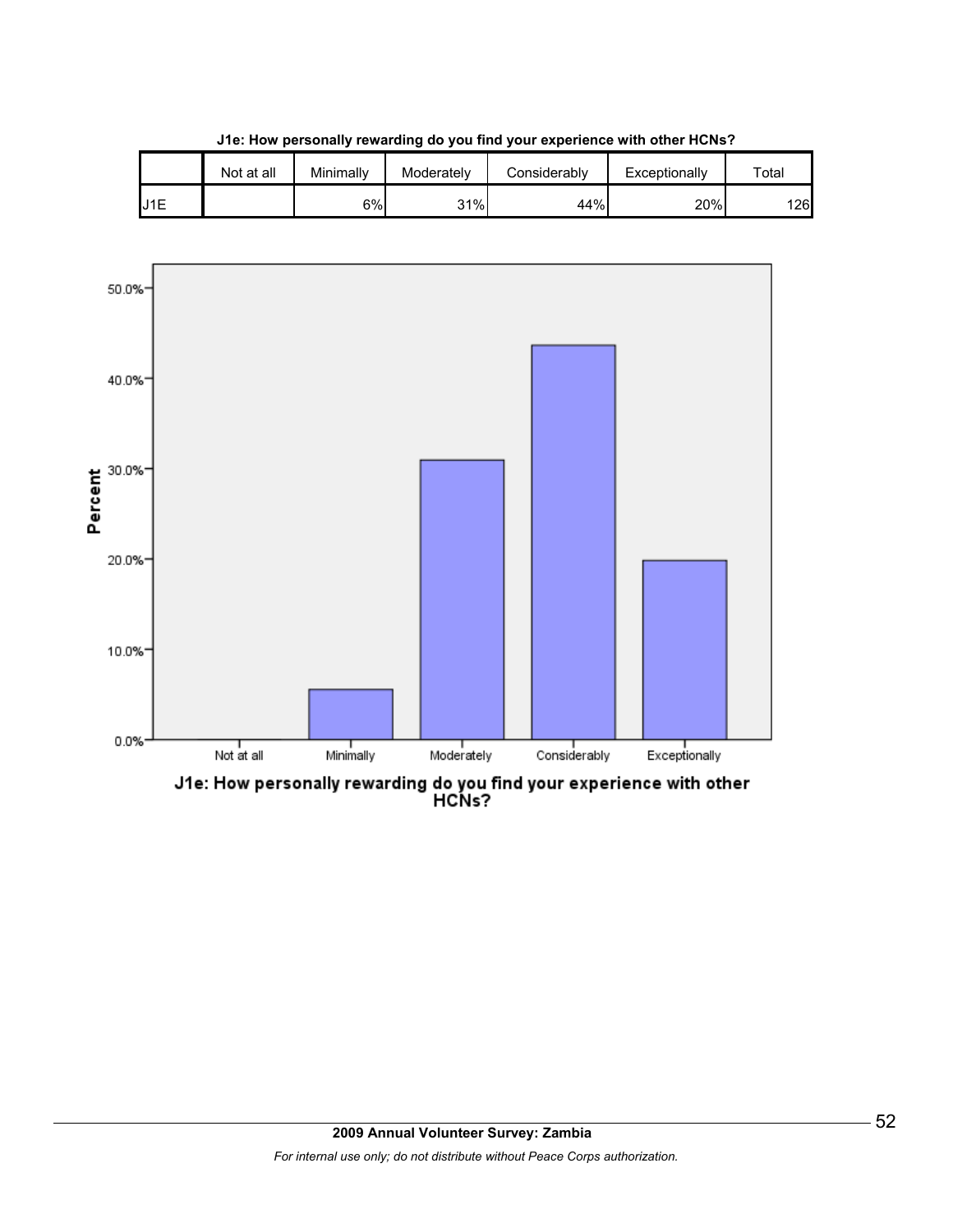





J2a (PCVs at post 9 months+ months): Rate how well you think you<br>achieved Goal 1.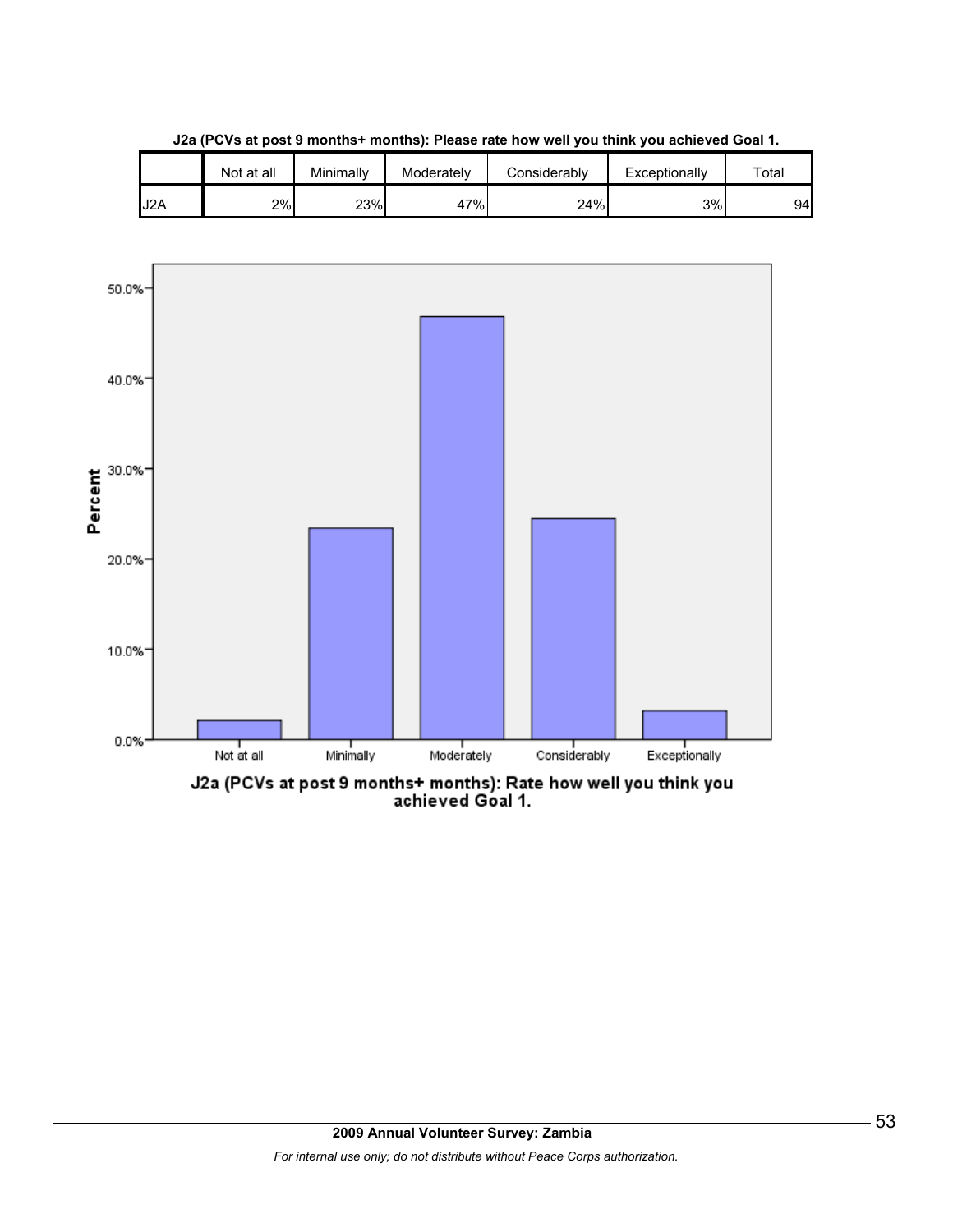

**J2b: (PCVs at post 9 months+ months): Please rate how well you think you achieved Goal 2.**



J2b (PCVs at post 9 months+ months): Rate how well you think you<br>achieved Goal 2.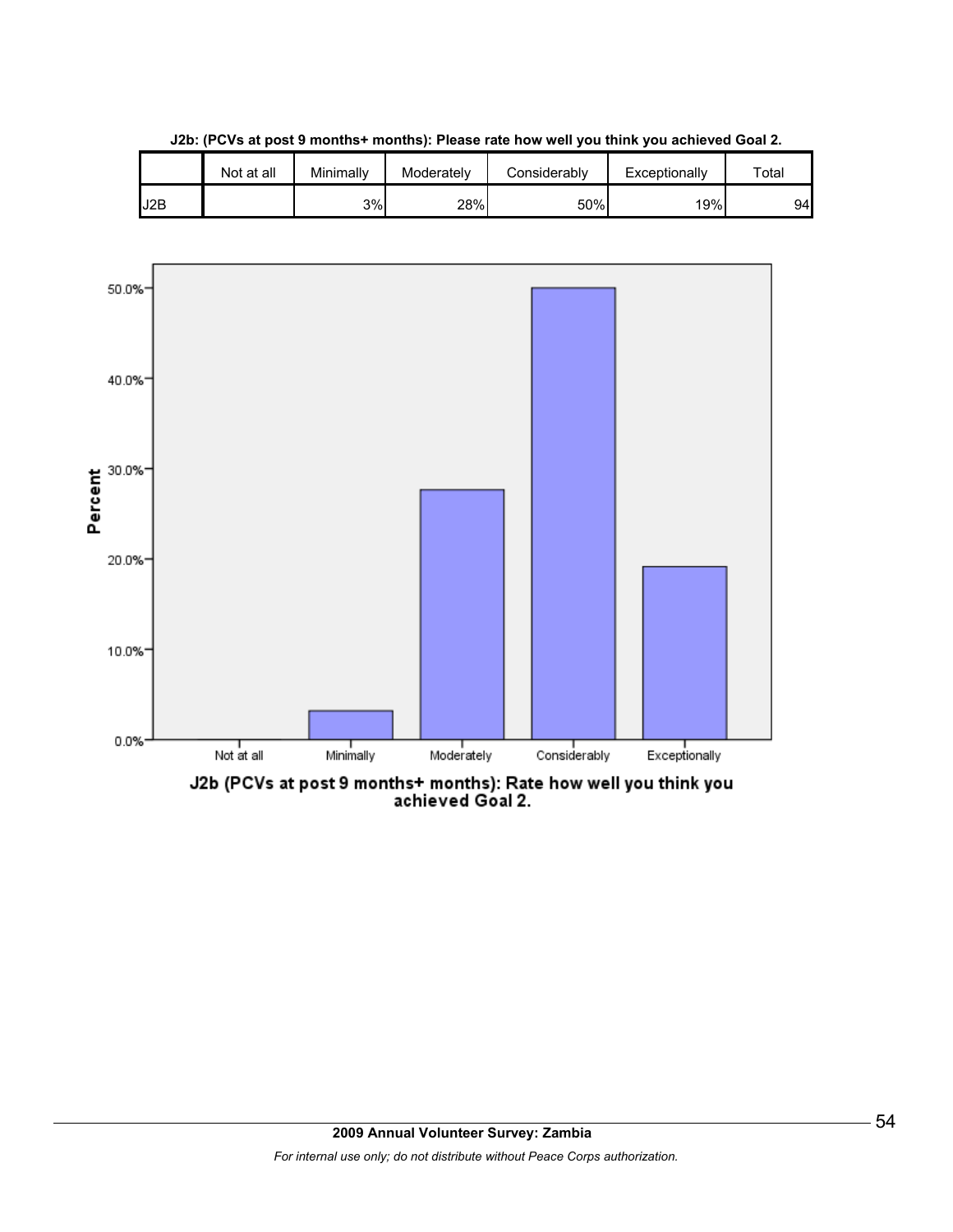





J2c (PCVs at post 9 months+ months): Please rate how well you think you<br>achieved Goal 3.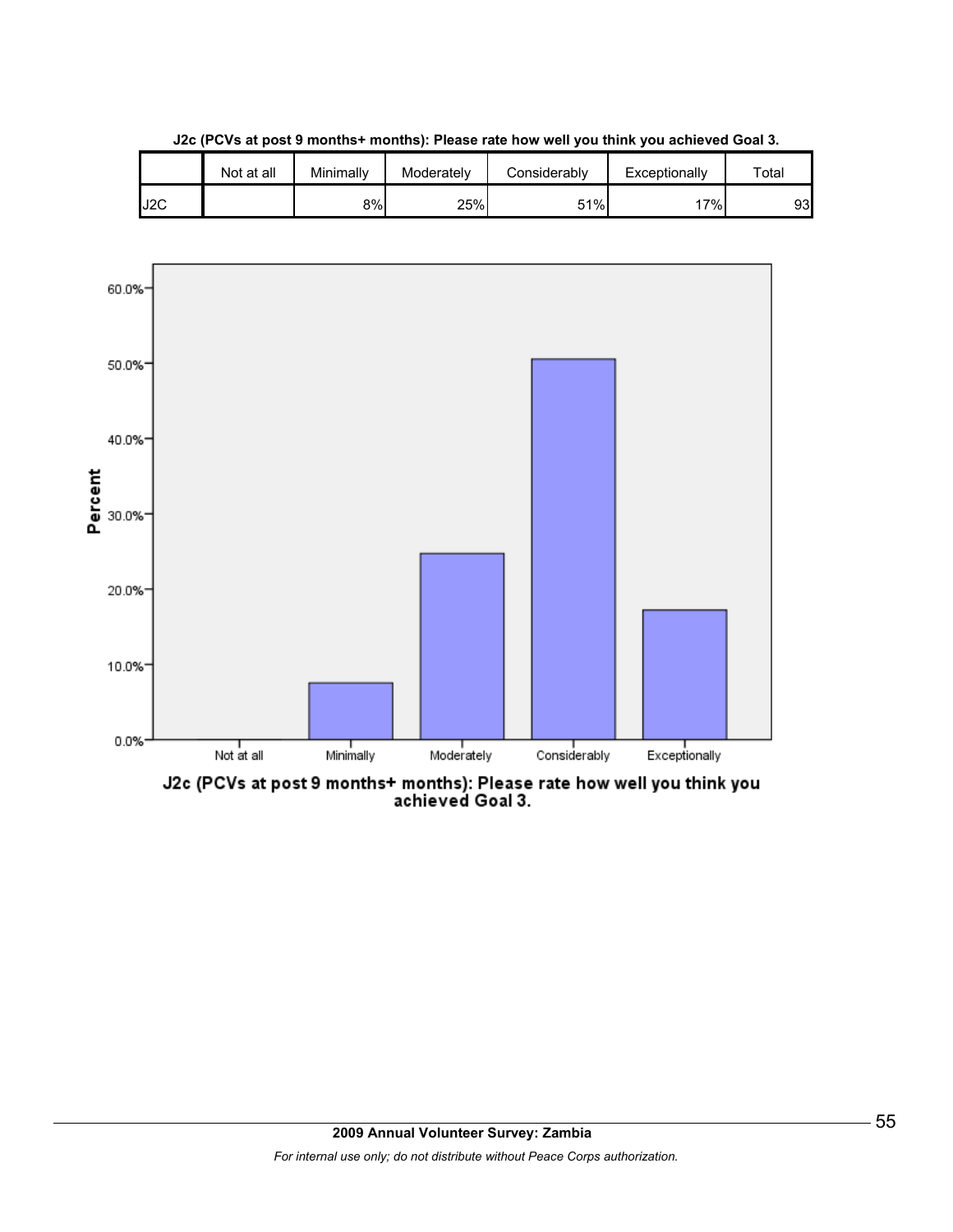**J3: Today, would you make the same decision to join the Peace Corps?**

|     | No | Not likely | Possibly | Probably | Definitely | $\mathsf{^{To}tal}$ |
|-----|----|------------|----------|----------|------------|---------------------|
| IJЗ | 1% | 2%         | 9%       | 15%      | 73%        | 128                 |

**J4: Would you recommend Peace Corps service to others you think are qualified?**

|     | No | Not likely | Possibly | Probably | Definitely | $\tau$ otal |
|-----|----|------------|----------|----------|------------|-------------|
| .J4 | 2% | 2%         | 5%       | 20%      | 72%        | 128         |

**J5: Do you intend to complete your Peace Corps service?**

|                | No | Not sure | Yes | Might extend | $\tau$ otal |
|----------------|----|----------|-----|--------------|-------------|
| J <sub>5</sub> |    | 2%       | 67% | 30%          | 128         |

**J6: Would your host country benefit most if the Peace Corps program was---?**

|               |              |         | Refocused/redesig |                  |          |       |
|---------------|--------------|---------|-------------------|------------------|----------|-------|
|               | Discontinued | Reduced | ned               | Maintained as is | Expanded | Total |
| $\mathsf{U}6$ | 2%           | 1%      | 38%               | 23%              | 36%      | 124   |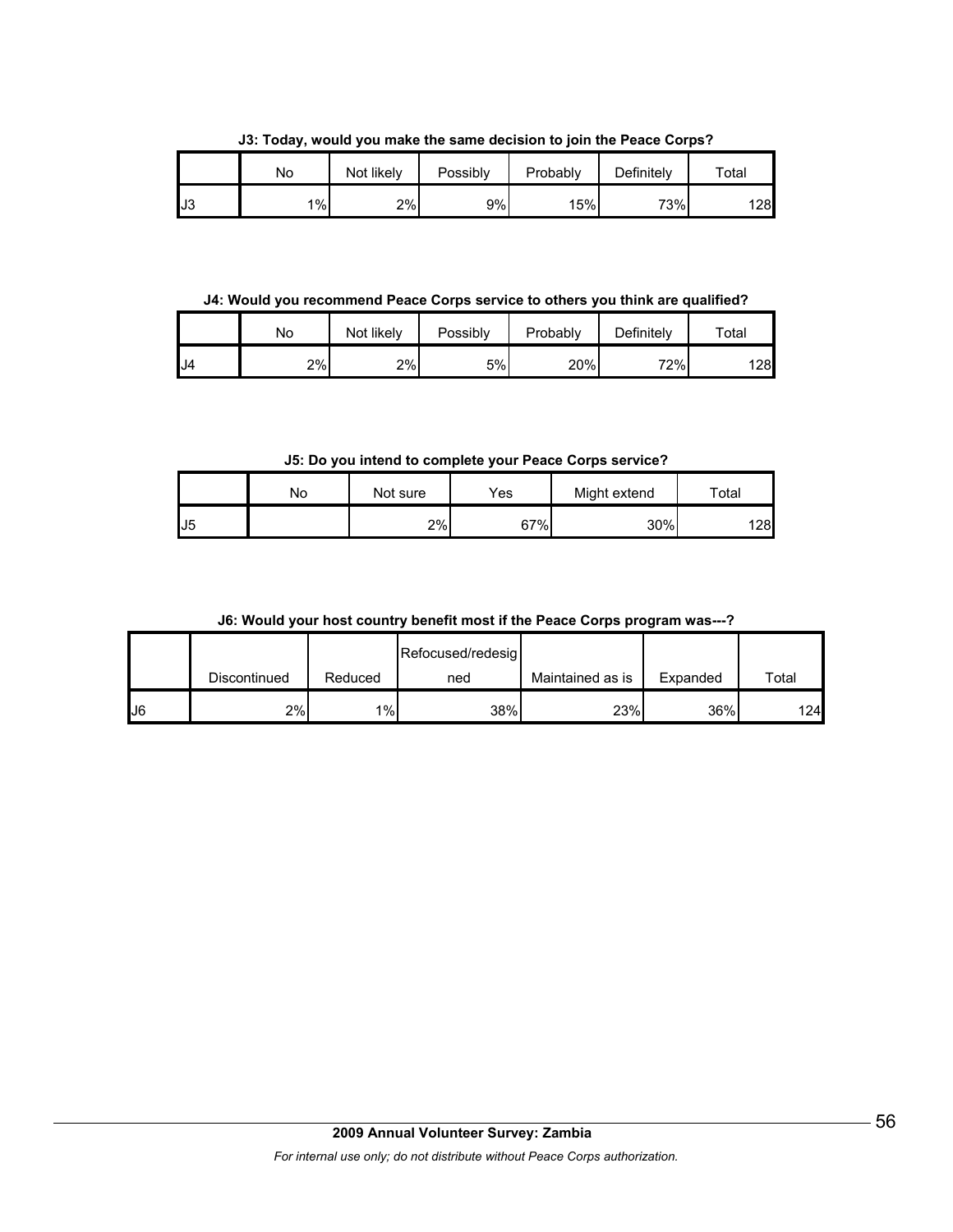# **K. Activities After Peace Corps Service**

*This section reports on Volunteers' plans for after they have completed their Peace Corps Service.* 

| Government    |                      |                    |    |  |  |
|---------------|----------------------|--------------------|----|--|--|
| In the $U.S.$ | In your host country | In another country |    |  |  |
| 91%           | 0%                   | 18%                | 11 |  |  |

#### **K1a: What are your plans after your Peace Corps service? Work in government.**

\* Percent of cases was used. Percentages will be greater than 100 since Volunteers were asked to select all that applied.

#### **K1b: What are your plans after your Peace Corps service? Work in the private sector.**

| <b>Private Sector</b> |                      |                    |    |  |  |
|-----------------------|----------------------|--------------------|----|--|--|
| In the U.S.           | In your host country | In another country | N  |  |  |
| 100%                  | 0%l                  | 0%                 | 11 |  |  |

\* Percent of cases was used. Percentages will be greater than 100 since Volunteers were asked to select all that applied.

#### **K1c: What are your plans after your Peace Corps service? Work for an NGO.**

| <b>NGO</b>  |                      |                    |   |  |  |
|-------------|----------------------|--------------------|---|--|--|
| In the U.S. | In your host country | In another country | N |  |  |
| 57%         | 29%                  | 14%                |   |  |  |

\* Percent of cases was used. Percentages will be greater than 100 since Volunteers were asked to select all that applied.

#### **K1d: What are your plans after your Peace Corps service? Work for PC Response.**

| Peace Corps Response                                             |     |     |  |  |
|------------------------------------------------------------------|-----|-----|--|--|
| In the $U.S.$<br>In your host country<br>In another country<br>N |     |     |  |  |
| 60%                                                              | 0%l | 40% |  |  |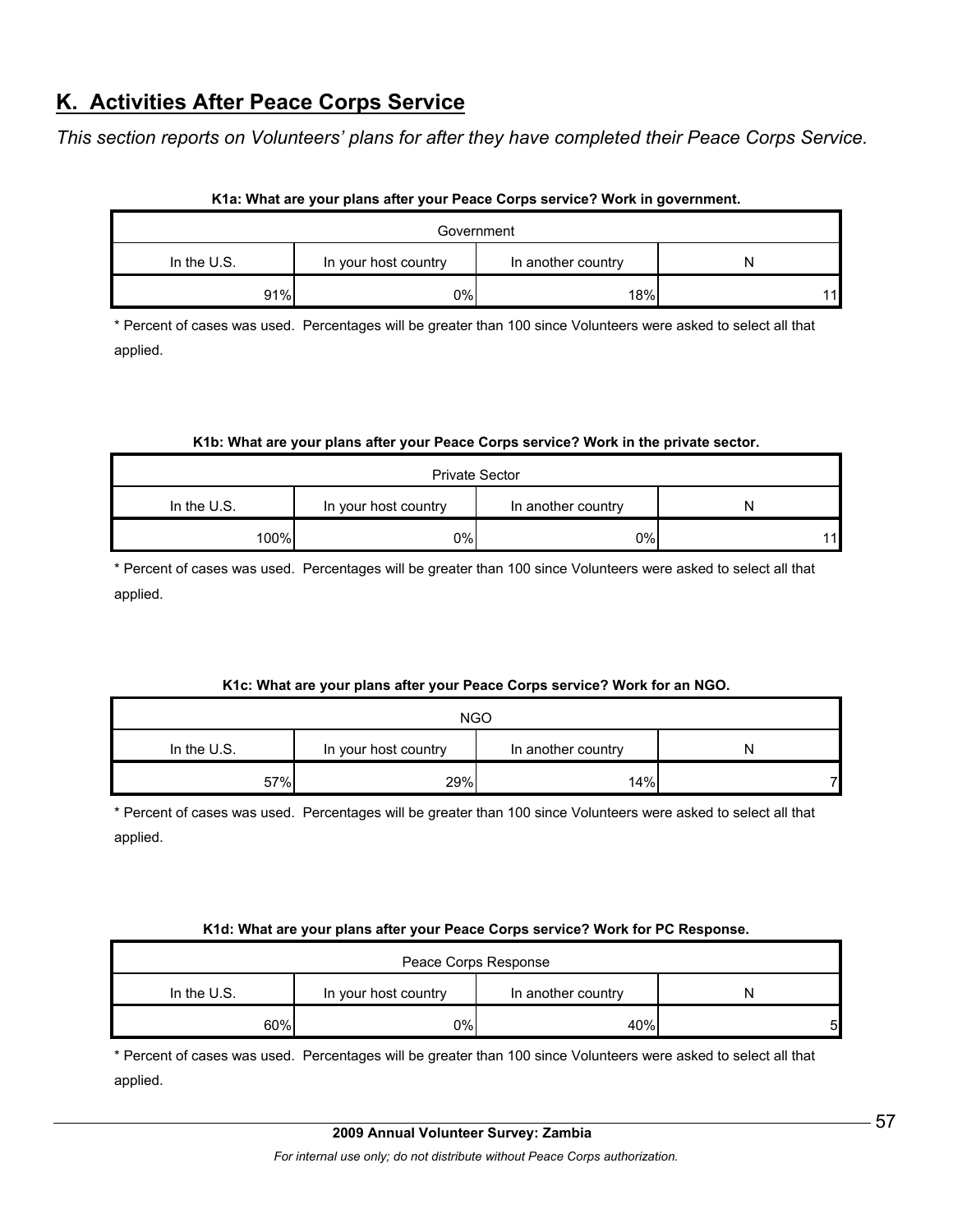|               |                      | <b>Volunteer Activities</b> |   |
|---------------|----------------------|-----------------------------|---|
| In the $U.S.$ | In your host country | In another country          | N |
| 100%          | 0%l                  | 18%                         |   |

#### **K1e: What are your plans after your Peace Corps service? Continue to participate in volunteer activities.**

\* Percent of cases was used. Percentages will be greater than 100 since Volunteers were asked to select all that applied.

#### **K1f: What are your plans after your Peace Corps service? Graduate school/academic credentialing.**

| Graduate School                                                  |     |     |    |  |
|------------------------------------------------------------------|-----|-----|----|--|
| In the $U.S.$<br>In your host country<br>In another country<br>N |     |     |    |  |
| 89%                                                              | 5%l | 16% | 19 |  |

\* Percent of cases was used. Percentages will be greater than 100 since Volunteers were asked to select all that applied.

#### **K1g: What are your plans after your Peace Corps service? Travel.**

| Travel                                                           |     |     |   |  |
|------------------------------------------------------------------|-----|-----|---|--|
| In the $U.S.$<br>In another country<br>In your host country<br>N |     |     |   |  |
| 71%                                                              | 18% | 65% | 7 |  |

\* Percent of cases was used. Percentages will be greater than 100 since Volunteers were asked to select all that applied.

#### **K1h: What are your plans after your Peace Corps service? Other.**

| Other                                                     |    |     |   |  |
|-----------------------------------------------------------|----|-----|---|--|
| In the U.S.<br>In another country<br>In your host country |    |     |   |  |
| 67%                                                       | 0% | 33% | 3 |  |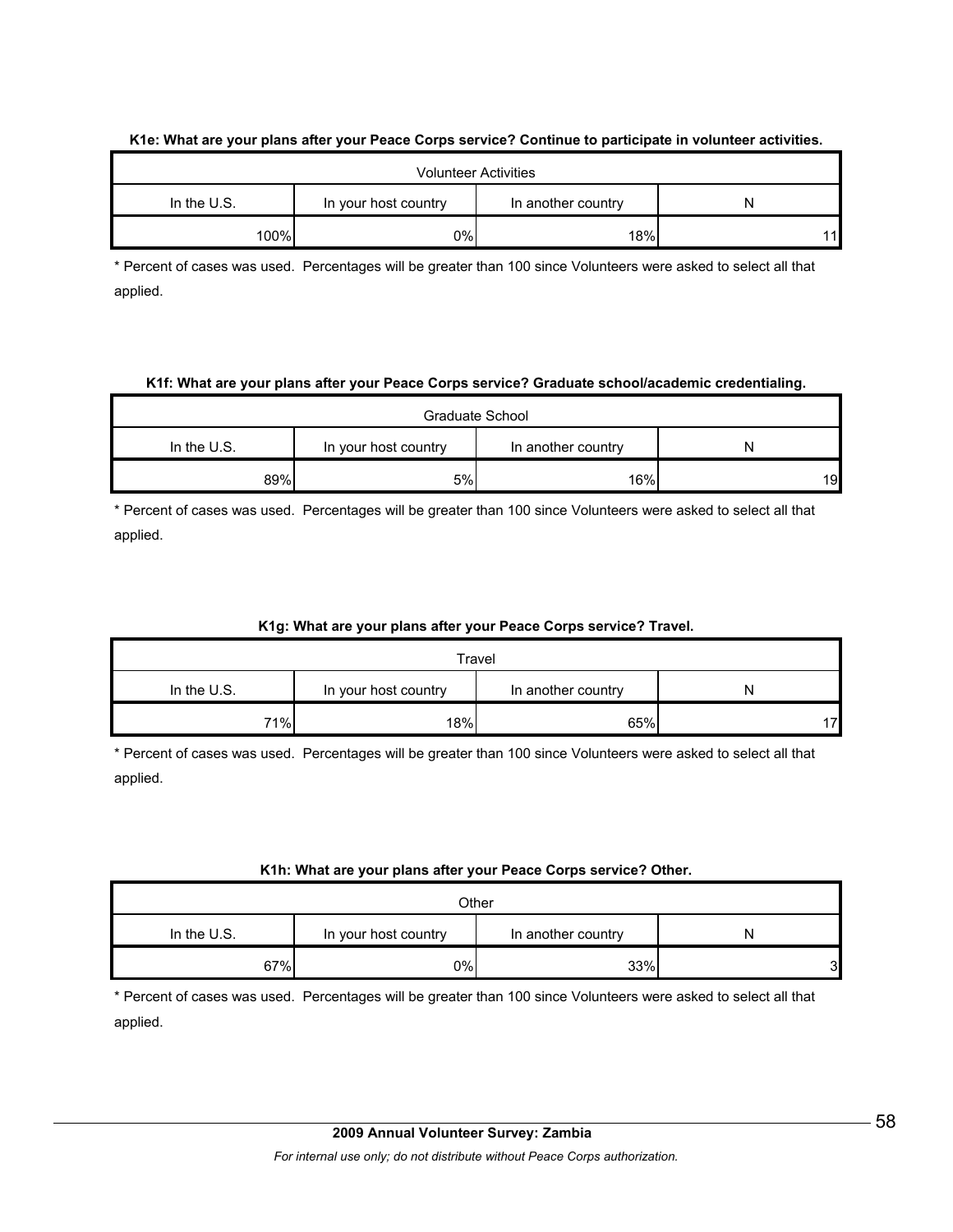# **K2:How prepared do you feel to share your Peace Corps experience and knowledge of your host country with others in the United States when you return?**

|                                  | Not at all | Minimally | Moderately | Considerably | Total |
|----------------------------------|------------|-----------|------------|--------------|-------|
| How prepared do you feel to      | 0%         | 3%        | 32%        | 65%          |       |
| share your Peace Corps           |            |           |            |              |       |
| experience and knowledge of your |            |           |            |              |       |
| host country with others in the  |            |           |            |              | 31    |
| United States when you return?   |            |           |            |              |       |

## **K3: How well do you feel Peace Corps has prepared you for life in the U. S. after you return?**

|                             | Not at all | Minimally | Moderately | Considerably | Exceptionally | Total |
|-----------------------------|------------|-----------|------------|--------------|---------------|-------|
| How well do you feel Peace  | 9%         | 19%       | 31%        | 31%          | 9%            |       |
| Corps has prepared you for  |            |           |            |              |               |       |
| life in the U.S. after your |            |           |            |              |               | 32    |
| return?                     |            |           |            |              |               |       |

# **K6: Have your life/career goals changed because of your Peace Corps service?**

|                                                | No  | Yes | Total |
|------------------------------------------------|-----|-----|-------|
| Have your life/career goals changed because of | 48% | 52% |       |
| your Peace Corps service?                      |     |     | ۹1    |

# **K7: How well informed are you about the following opportunities for returned Volunteers:**

|                                                  | Not informed | Somewhat<br>informed | Well informed | N  |
|--------------------------------------------------|--------------|----------------------|---------------|----|
| Peace Corps Response                             | 53%          | 41%                  | 6%            | 32 |
| Peace Corps' Fellows/USA<br>program              | 25%          | 66%                  | 9%            | 32 |
| Noncompetitive eligibility                       | 6%           | 28%                  | 66%           | 32 |
| <b>RPCV Career Center in</b><br>Washington, D.C. | 42%          | 52%                  | 6%            | 31 |
| <b>Returned Volunteer Services</b>               | 50%          | 41%                  | 9%            | 32 |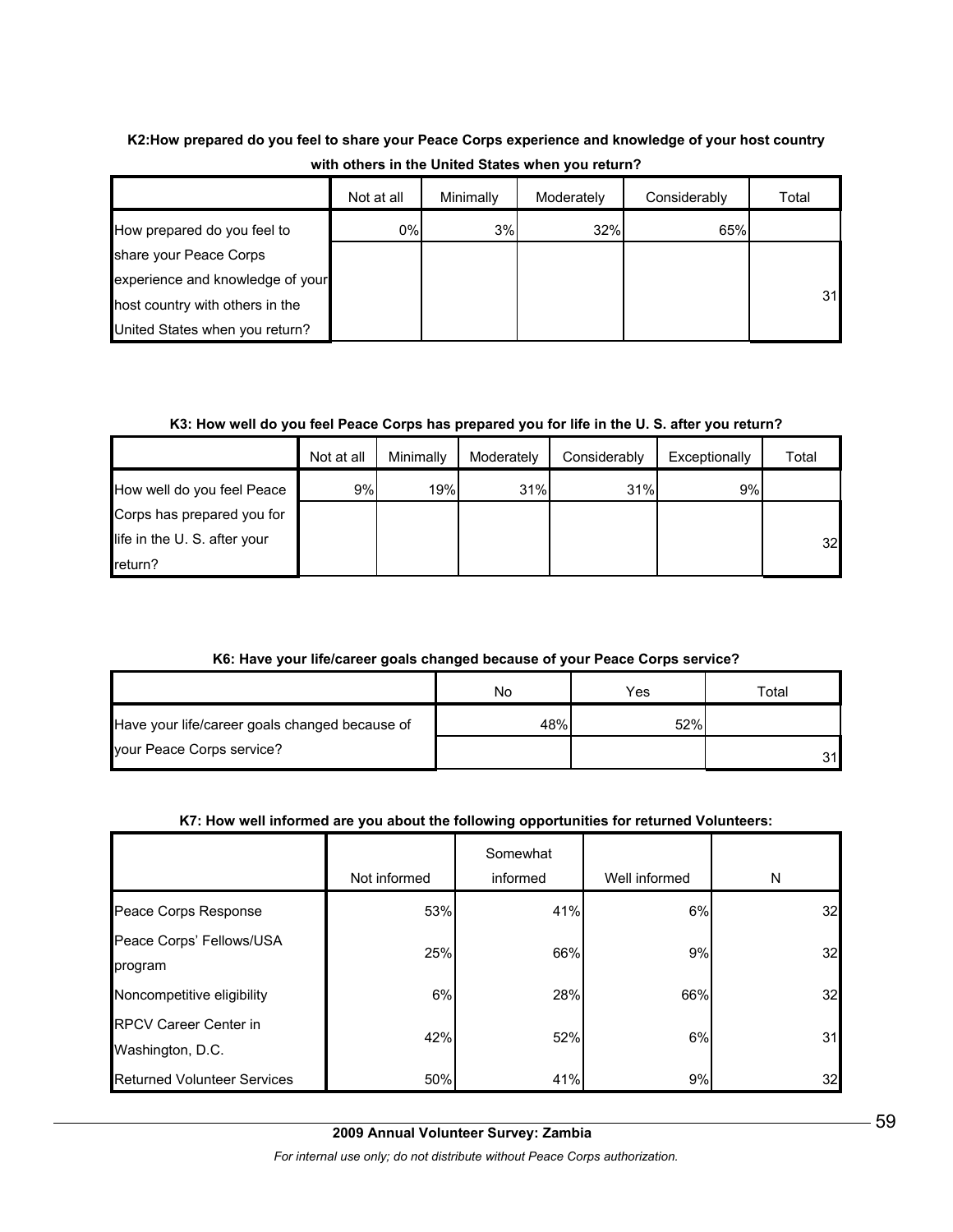| Learn about Fellows/USA program | PC Website                                    | 46%   |    |
|---------------------------------|-----------------------------------------------|-------|----|
|                                 | Word of mouth                                 | 33%   |    |
|                                 | At COS Conference                             | 25%   |    |
|                                 | From a recruiter                              | 21%   |    |
|                                 | At PST                                        | 8%    |    |
|                                 | From staff in the host country's PC<br>office | $8\%$ |    |
|                                 | At IST                                        | 4%    |    |
|                                 | Hotline                                       | $0\%$ |    |
|                                 | Mid-service mailing from PC                   | 0%    |    |
|                                 | University website                            | $0\%$ |    |
|                                 | At post's information resource center         | $0\%$ |    |
|                                 | Other                                         | $0\%$ |    |
|                                 | N                                             |       | 24 |

#### **K8: How did you first learn about the Fellows/USA program?**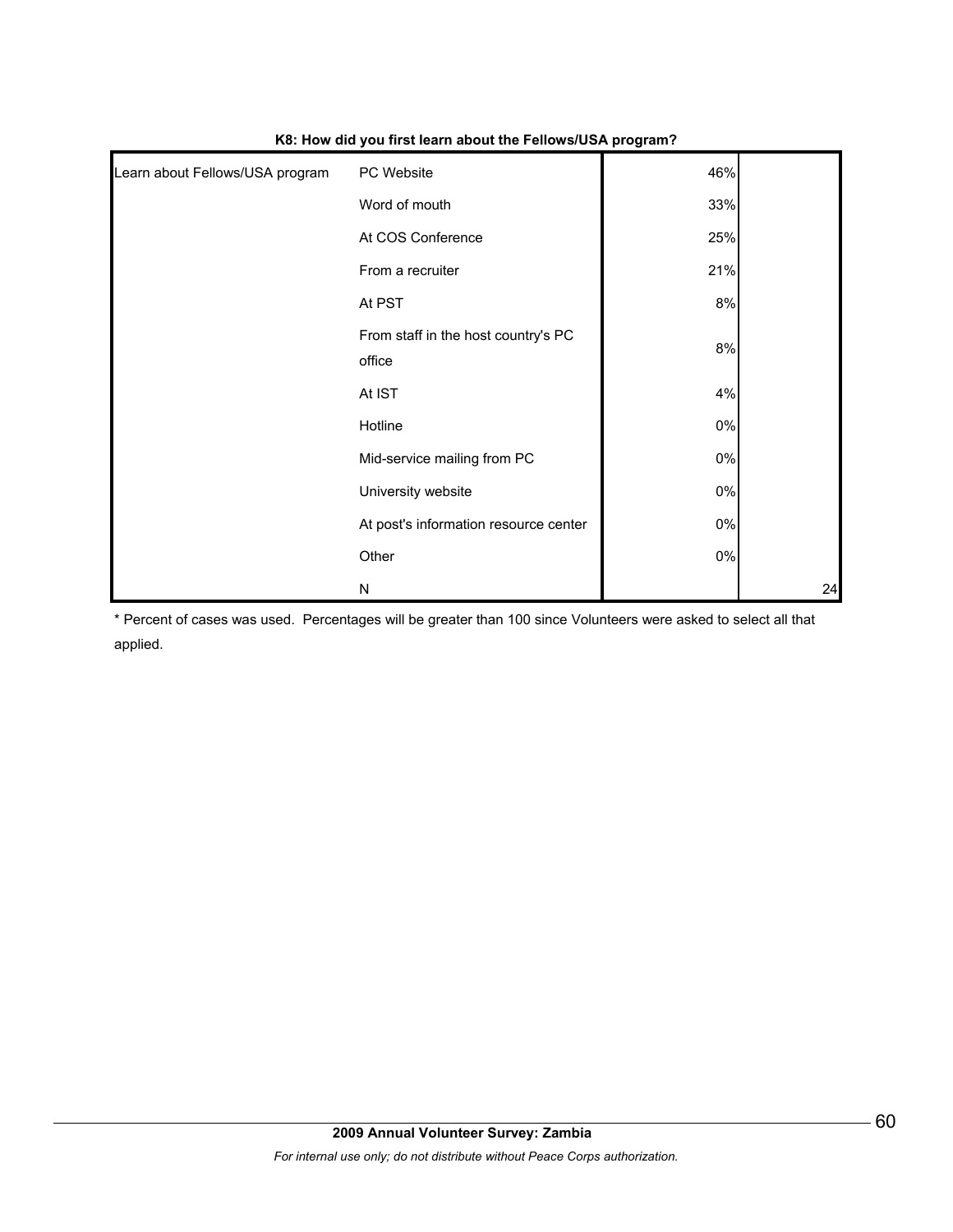| K9 Resources | Electronic newsletter with job postings and<br>career advice           | 62% |    |
|--------------|------------------------------------------------------------------------|-----|----|
|              | <b>Career Resource Manual</b>                                          | 59% |    |
|              | Applying to federal government with RPCV<br>noncompetitive eligibility | 53% |    |
|              | Access to free job bulletins                                           | 47% |    |
|              | RPCV Handbook                                                          | 34% |    |
|              | List of RPCVs willing to talk to me about<br>their careers             | 34% |    |
|              | RPCV career conferences                                                | 22% |    |
|              | Connection with RPCVs through a<br>mentoring program                   | 19% |    |
|              | RPCV job search webinars                                               | 16% |    |
|              | Guide to speaking about my PC service to<br>others (third goal)        | 9%  |    |
|              | <b>NOT SURE</b>                                                        | 9%  |    |
|              | Self-assessment software (SIGI 3)                                      | 6%  |    |
|              | Other                                                                  | 0%  |    |
|              | N                                                                      |     | 32 |

#### **K9: Which of the following resources do you think will be helpful as you exit Peace Corps service?**